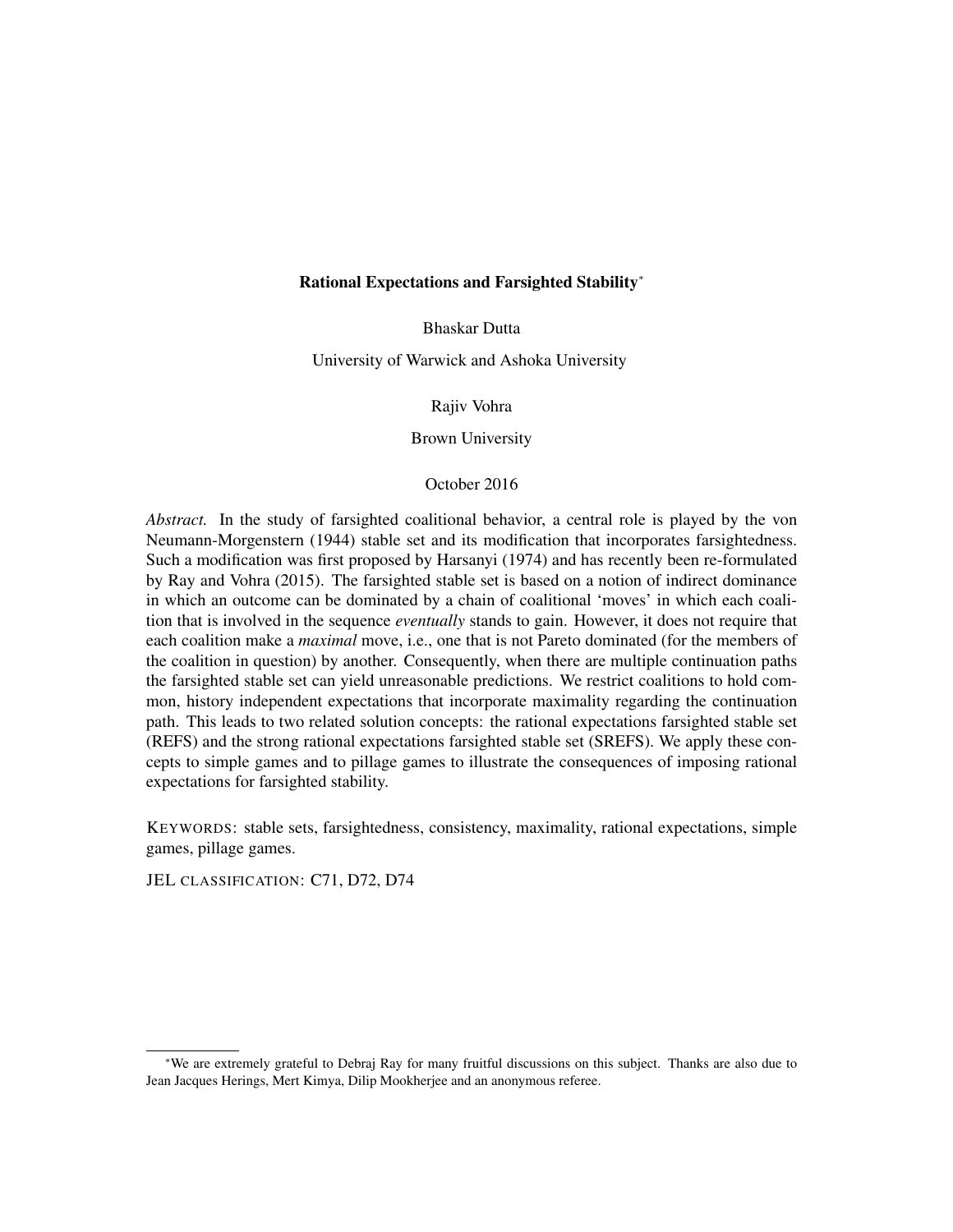### 1. INTRODUCTION

Theories of coalitional stability are based on the notion of domination or objections by coalitions. A coalition is said to have an objection to the status-quo if it can change the outcome to one in which all its members gain. Perhaps the most widely used solution concept in this literature is the *core*: the set of outcomes to which there is no objection. The original formulation of the theory by von Neumann and Morgenstern (1944), however, was concerned with a somewhat more sophisticated equilibrium concept, which they referred to simply as the "solution" but which has since become known as the *vNM stable set*. A *vNM stable set* consists of outcomes that satisfy two properties: (1) *internal stability* in the sense that no stable outcome dominates any other stable outcome; (2) *external stability* in the sense that every outcome not in the stable set is dominated by some stable outcome. There is a large literature on the stable set even though it has been notoriously difficult to work with. $<sup>1</sup>$ </sup>

Both the core and the stable set are based on *myopic*, or one-shot, deviations by coalitions. If a change made by a coalition can be followed by other coalitional moves, then clearly we should require coalitions to be farsighted in their behavior. Each coalition should ask itself - "if we take action  $a$ , how will other coalitions react?". This is a direction of research that has attracted renewed interest; see, for example, Harsanyi (1974), Aumann and Myerson (1988), Chwe (1994), Bloch (1996), Ray and Vohra (1997, 1999), Xue (1998), Diamantoudi and Xue (2003), Konishi and Ray (2003), Herings *et al.*(2004, 2009), Ray (2011), Mauleon *et al.*(2011), Ray and Vohra (2014, 2015), Chander (2015), Kimya (2015). It is by no means obvious how the classical theory should be modified to account for farsightedness, which partly explains the diversity of approaches taken in this literature. Ray and Vohra (2014) distinguish between two principal approaches: (a) the *blocking approach*, which follows traditional cooperative game theory in abstracting away from the details of the negotiation process and relying on a coalitional game to specify what each coalition is able to accomplish on its own, and (b) the *bargaining approach*, which is based on noncooperative coalition bargaining and relies on specifying details such as a protocol that describes the order of moves.

This paper studies farsightedness in the tradition of the blocking approach, with the underlying model described through a coalitional (or characteristic function) game. In particular, there is no pre-specified set of 'terminal' states, or a protocol specifying the order in which players or coalitions are allowed to move. Consequently, we cannot capture farsightedness through subgame perfection or some other solution concept based on backward induction. We nevertheless want to capture the idea that coalitional decision making is based not on the immediate effect of an initial 'move' but the 'final outcome'.<sup>2</sup> This immediately raises the question of how to determine what the 'final outcome' is in a sequence of coalitional moves (in a model without the formal apparatus of an extensive form game). Suppose coalition  $S^1$  replaces x with y, and then  $S<sup>2</sup>$  replaces y with z. If z is the final outcome, and payoffs are realized only once, farsightedness would require  $S^1$  to compare the utility of z to that of x and ignore its payoff at y. But this argument only works *if* z is known to be the 'final outcome'. What is considered to be a

<sup>&</sup>lt;sup>1</sup>See Lucas (1992) for a survey.

 $2$ In a real-time model such as in Konishi and Ray (2003), what would matter is the entire stream of (discounted) payoffs along a sequence of moves.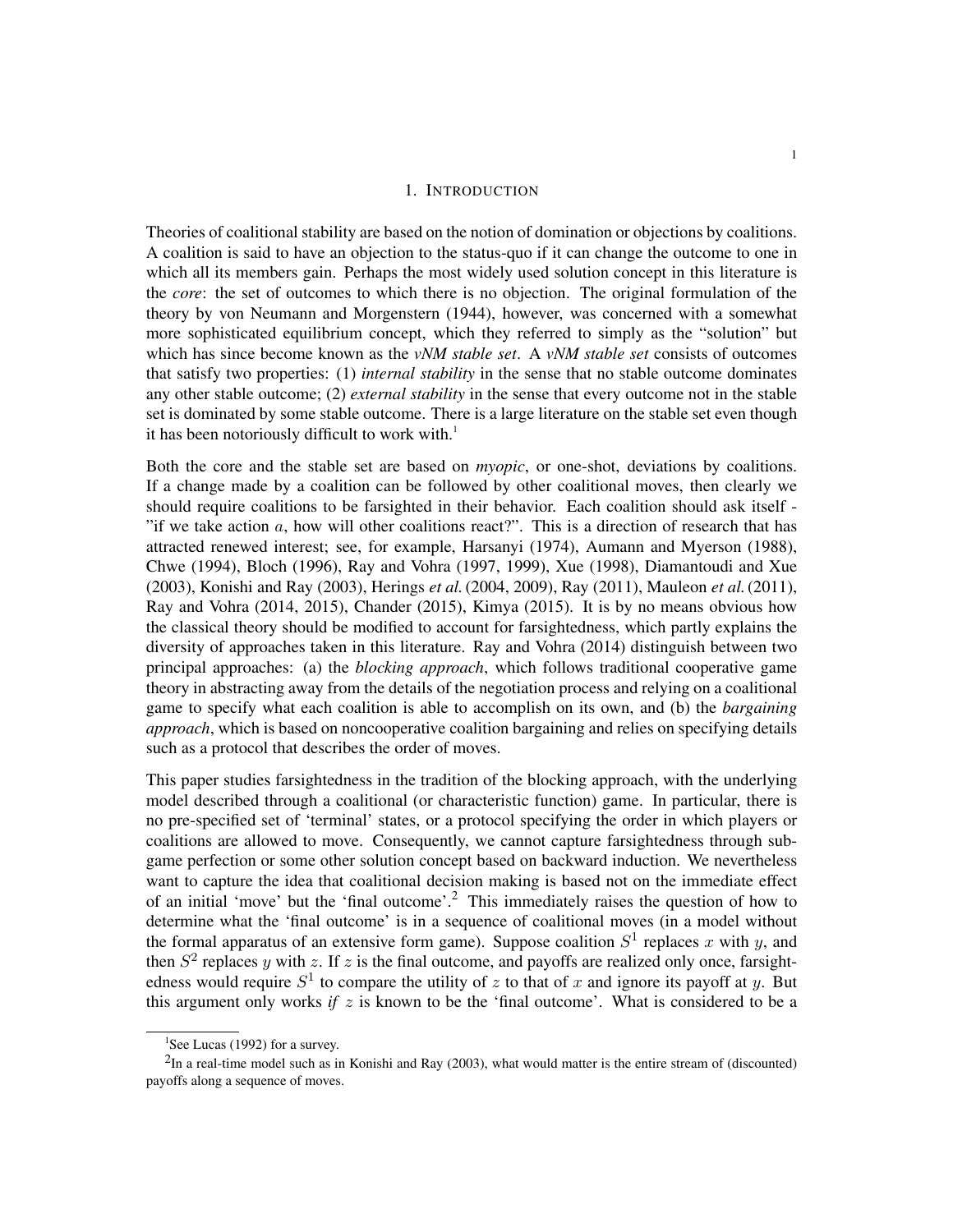final outcome must, of course, also be *stable*. Thus, testing the stability of a particular outcome against a sequence of moves requires us to know which of the other outcomes are stable. This is precisely the kind of circularity that the stable set is very adept at handling, making it a fruitful vehicle for incorporating farsightedness within the blocking approach.

The idea of modifying the stable set by allowing for sequences of coalitional moves, with each coalition focused on the 'final outcome', goes back to Harsanyi (1974). Unfortunately, the Harsanyi stable set, including it's more recent reformulation by Ray and Vohra (2015), does not fully capture the idea of optimal behavior embodied in backward induction. One difficulty is that coalitions involved in a farsighted objection are not required to make the *most* profitable moves (in a Pareto sense) that may be available to them. This is the issue of *maximality*. For example, coalition  $S^1$  might move from x to y, anticipating that  $S^2$  will then move to z. If z is a 'final' outcome, and all players in  $S^1$  prefer z to x, and all those in  $S^2$  prefer z to y, then this would be considered a legitimate farsighted objection to x. But what if the move by  $S^2$  to z is not *maximal*, in the sense that at y it has another available move, say to  $z'$ , also a 'final' outcome, which is even better than z for all its members? It seems reasonable to require that if z and  $z'$  are the only moves available to  $S^2$ , then both  $S^2$  and  $S^1$  should focus on  $z'$  rather than  $z$  as the final outcome. But the farsighted stable set does not insist on this.

Another feature of farsighted objections is that they permit coalitions to hold different beliefs about the continuation path of coalitional moves. For instance, it is possible that  $x$  is not in the farsighted stable set because  $S^1$  replaces it with y, anticipating a second, and final, move to z while at the same time  $x'$  is not stable because  $S^2$  replaces it with y expecting the next, and final, move to be to  $z'$  (not  $z$ ). We refer to this as the issue of *consistent* beliefs. An alternative interpretation of this phenomenon is that rather than being inconsistent, beliefs are history dependent. Thus, agents may commonly believe that y will transition to z or  $z'$  depending on whether y was preceded by x or  $x'$ . In this paper we shall restrict beliefs to be consistent, or history independent, in the sense that the belief about the continuation from a given state does not depend on how the current state was reached. This corresponds to the Markovian assumption commonly made in dynamic models such as Konishi and Ray (2013). In Sections 2 and 3 we provide several examples to explain these issues in more depth.

The main aim of this paper is to incorporate maximality and consistency (or history independence) of beliefs in the notion of farsighted stability while maintaining the parsimony of the blocking approach, i.e., without the introduction of a protocol or other details of the negotiation process.<sup>3</sup> In order to accomplish this, the only new concept that needs to be added to the traditional framework of coalitional games is that of an *expectation function*, a tool we borrow from Jordan (2006). This describes the transition from one state to another, as well as the coalition which is supposed to effect the move. The expectation function represents the commonly held beliefs of all agents about the sequence of coalitional moves, if any, from every state. The use of a single expectation function immediately incorporates consistency or history independence. Of course, the coalition expected to move from one state to another must have the power as well as the incentive to do so. As we shall see, the explicit specification of an expectation function

 $3$ It would also be interesting to incorporate maximality while allowing for history dependence, but that is beyond the scope of the present paper.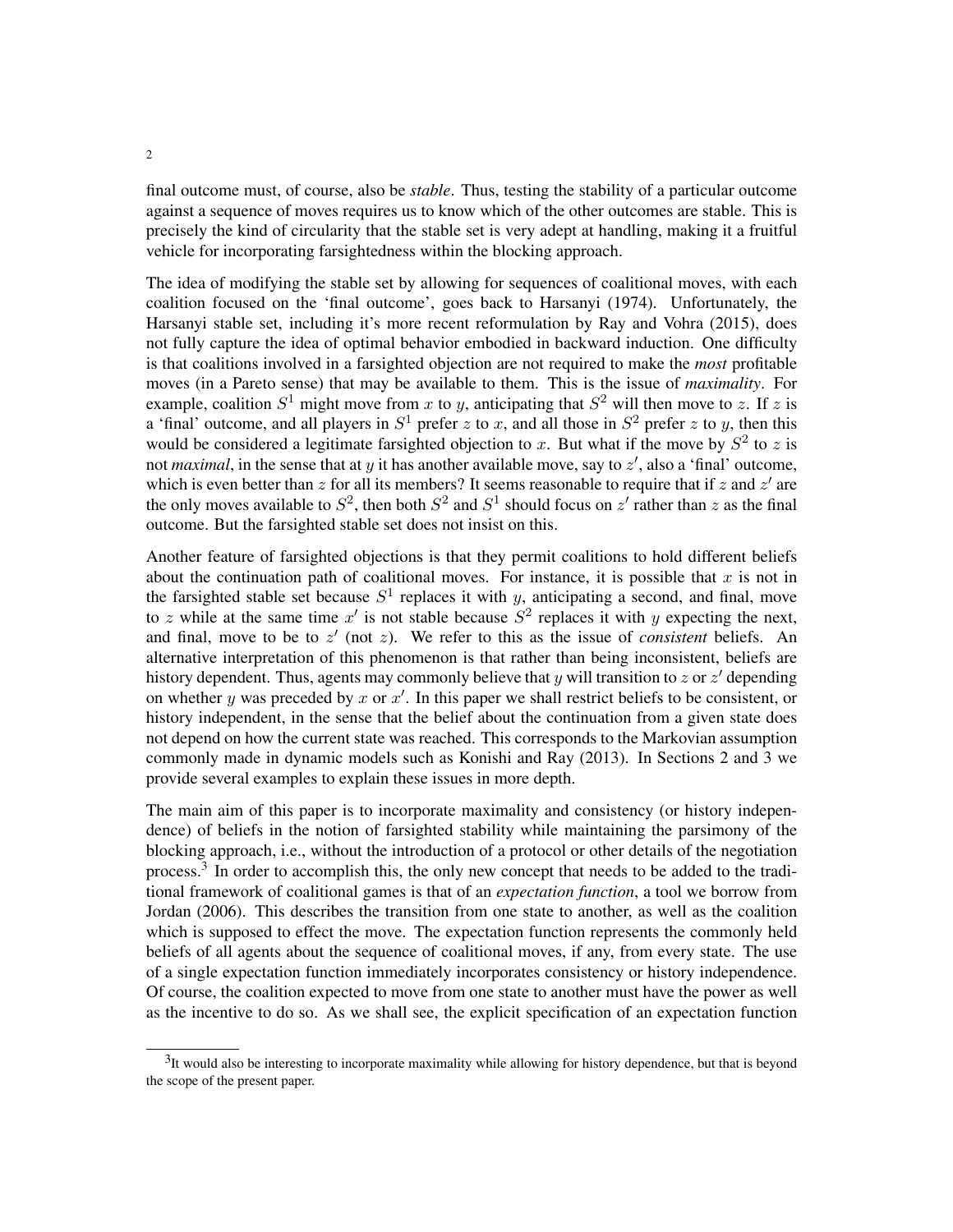makes it possible to impose appropriate restrictions on it which serve to incorporate maximality. We consider two versions of maximality, one being stronger than another.

A state is said to be *stationary* if the expectation function prescribes no further move once this state is reached. The set of such stationary states then has an inherent element of stability. This leads us to define two related solution concepts: the *rational expectations farsighted stable set* (REFS) and the *strong rational expectations farsighted stable set* (SREFS). These are the set of stationary points of an expectation function satisfying one or the other notion of maximality as well as farsighted versions of internal and external stability. A key point of the paper is to show that although there are some cases in which farsighted stable sets, or even vNM stable sets, are REFS or SREFS, in general imposing rational expectations can be consequential for farsighted stability.

At some intuitive level, notions of farsightedness and maximality attempt to bring into coalitional games considerations that are similar to backward induction in noncooperative games. This will become clear in section 2, where we describe the framework and present a series of examples showing that the failure to impose maximality and consistency can lead to counterintuitive predictions. Because these examples have 'terminal nodes', allowing for backward induction, the connection between subgame perfection and maximality is obvious.<sup>4</sup> The difficulty, of course, is that coalitional games don't typically have the structure of an extensive form that allows for recursion.<sup>5</sup> And our main conceptual task is to formalize these ideas within the parsimony of the blocking approach (without introducing a protocol or other details about the negotiation process). We do so by incorporating an *expectation function* into the framework of coalitional games.

Section 3 contains formal definitions of an expectation function as well as the different versions of maximality and our solution concepts: REFS and SREFS. We show that one special but interesting case in which both these solution concepts coincide with the farsighted stable set is when the latter consists of states with a single payoff. However, this equivalence does not hold more generally. The following two Sections apply these concepts to a couple of important economic models, and illustrate how the imposition of rational expectations can result in predictions that are very different from those of existing versions of stable sets with farsighted players.

Section 4 provides an application to *simple games*, which have proved to be very useful in studying voting behavior and possess a rich literature on stable sets. We show that in this class of games, the farsighted stable sets identified in Ray and Vohra (2015) *do not* meet the consistency test. Or, if they do it is only by allowing beliefs to be history dependent. Moreover, the restriction to rational expectations, as in REFS or SREFS, leads to sharply different predictions regarding farsighted stability. For this class of games, the contrast between farsighted stable sets and REFS (or SREFS) seems to arise not from the maximality issue; it hinges entirely on the consistency issue. We also establish the existence of a SREFS in a large class of simple games.

<sup>4</sup>More generally, the connection comes out perhaps most clearly in Kimya's (2015) concept of *equilibrium coalitional behavior* (ECB), which is defined for a model that has the advantage of being directly applicable to extensive form games.

<sup>5</sup>*Coalition proof Nash equilibrium* in Bernheim, Peleg and Whinston (1987) and *equilibrium binding agreements* in Ray and Vohra (1997) are able to make use of recursion by restricting attention to *internal blocking*, where each coalition in a sequence of objections is a subset of the previous one.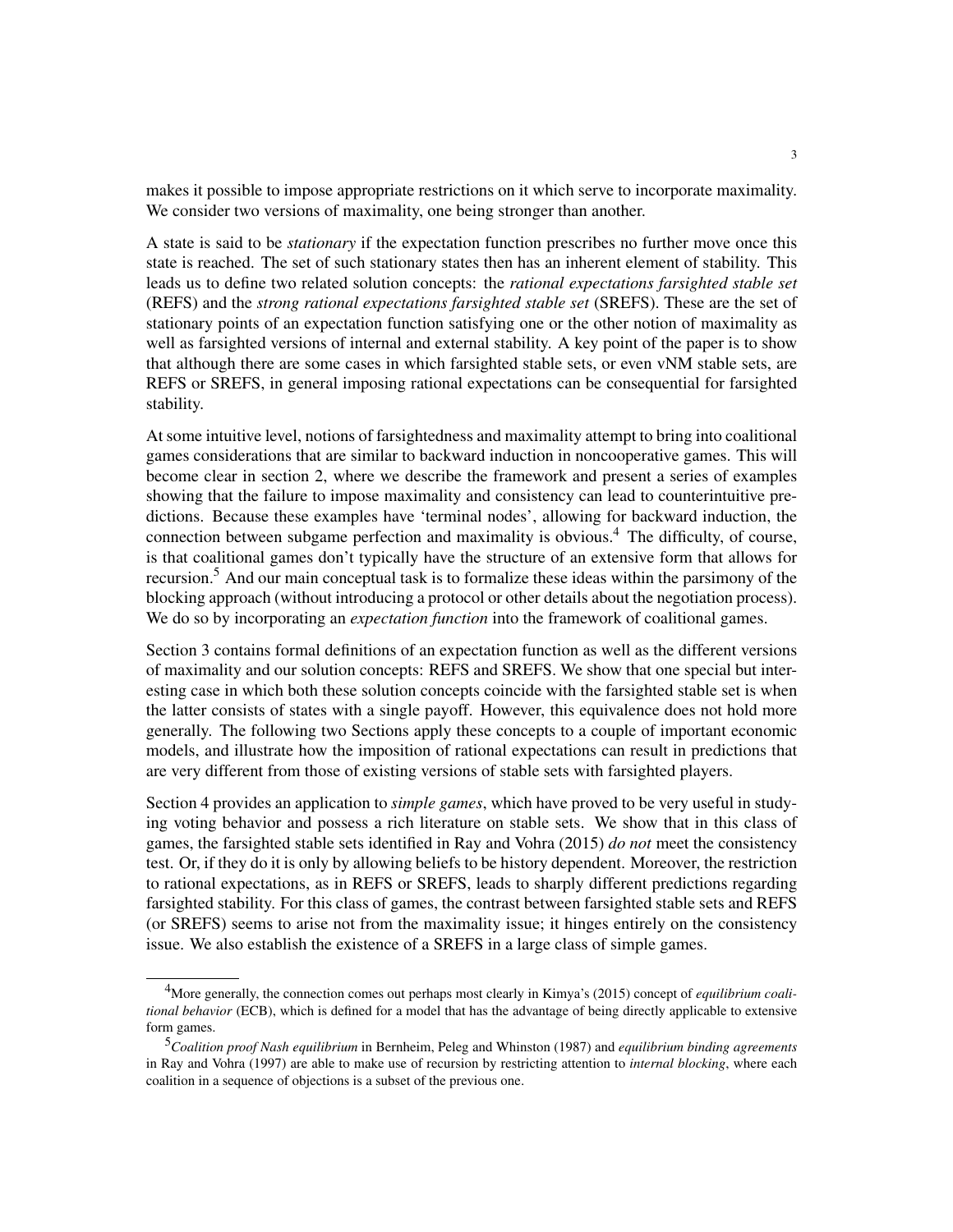Section 5 studies *pillage games*. These are models of economies where property rights do not exist so that the more "powerful" can capture the assets or wealth of the less powerful. Jordan (2006) and Acemoglu *et al.*(2008) have studied farsighted cooperative behavior in these models.<sup>6</sup> The application of our concepts to pillage games is complementary to the exercise in the previous Section. Here it is the maximality issue, rather than consistency, that turns out to make a crucial difference. In fact, in this model, the distinction between our two notions of maximality is also important; there exist REFS that are not SREFS. This is also the case for the Acemoglu *et al.* (2008) model of political power. Moreover, SREFS provides a new characterization of their equilibrium notion, while the notions of REFS or farsighted stable sets are not strong enough to yield precisely their solution.

# 2. MAXIMALITY AND CONSISTENCY

We consider a general setting, described by an *abstract game*,  $(N, X, E, u_i(.))$ , where N is the set of players and X is the set of outcomes or states. Let  $\mathcal N$  denote the set of all subsets of N. The effectivity correspondence,  $E: X \times X \mapsto \mathcal{N}$ , specifies the coalitions that have the ability to replace a state with another state: for  $x, y \in X$ ,  $E(x, y)$  is the (possibly empty) set of coalitions that can replace x with y. Finally,  $u_i(x)$  is the utility of player i at state x.

The set of outcomes as well as the effectivity correspondence will depend on the structure of the model being studied. For instance, in a *coalition (or characteristic function) game*, (N, V ), there is a set of feasible utilities,  $V(S)$ , for every coalition  $S<sup>7</sup>$ . In this case, a state will generally refer to a coalition structure and a corresponding payoff allocation which is feasible and efficient for each of the coalitions in the coalition structure. Historically, however, following von Neumann and Morgenstern (1944), much of the literature has treated the set of states to be the set of *imputations*, the Pareto efficient utility profiles in  $V(N)$ , and implicitly assumed that  $S \in E(x, y)$  iff  $y_S \in V(S)$ . We explain below why this turns out to be unsatisfactory for studying farsightedness.

State y *dominates* x if there is  $S \in E(x, y)$  such that  $u_S(y) \gg u_S(x)$ . In this case we also say that  $(S, y)$  is an *objection* to x.

The *core* is the set of all states to which there is no objection.

A set  $K \subset X$  is a *vNM stable set* if it satisfies:

- (i) there do not exist  $x, y \in K$  such that y dominates x; internal stability.
- (ii) for every  $x \notin K$ , there exists  $y \in K$  such that y dominates x; external stability.

For an abstract game, we define farsighted dominance as follows:

<sup>&</sup>lt;sup>6</sup>Piccione and Rubinstein (2007) study the analogue of an exchange economy in the "jungle", which is similar to a world without property rights.

<sup>&</sup>lt;sup>7</sup>A transferable utility, or TU, coalitional game will be denoted  $(N, v)$ , where  $V(S) = \{u \in R^S \mid \sum_i u_i \le v(S)\}$ for all S.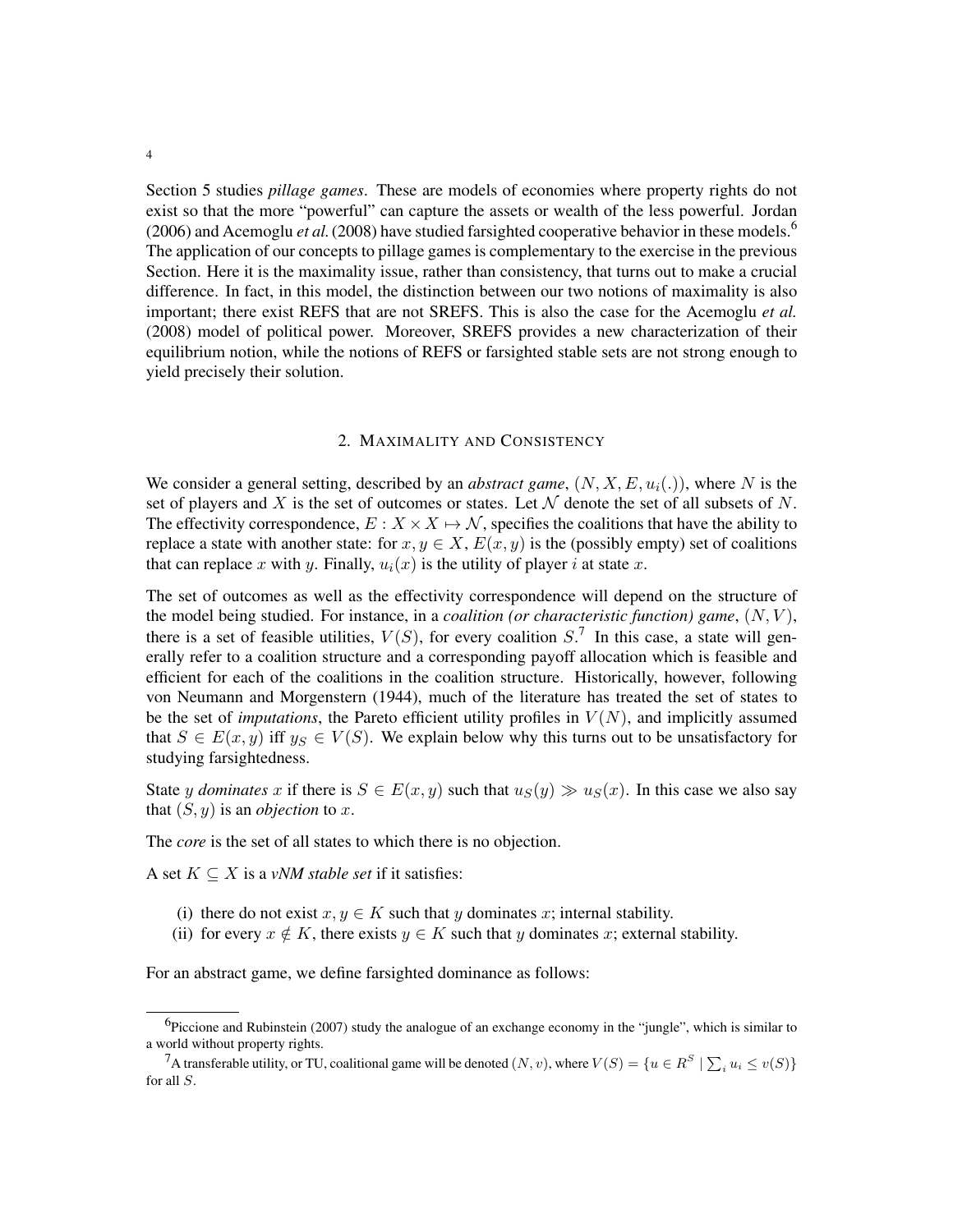State *y* farsightedly dominates x (under E) if there is a sequence  $y^0, (y^1, S^1), \ldots, (y^m, S^m)$ , with  $y^0 = x$  and  $y^m = y$ , such that for all  $k = 1, \ldots m$ :

$$
S^k \in E(y^{k-1}, y^k)
$$

and

$$
u(y)_{S^k} \gg u(y^{k-1})_{S^k}.
$$

A set  $F \subset X$  is a *farsighted stable set* if:

- (i) there do not exist  $x, y \in F$  such that y farsightedly dominates x; farsighted internal stability.
- (ii) for every  $x \notin F$ , there exists  $y \in F$  such that y farsightedly dominates x; farsighted external stability.

It is important to emphasize that the notion of effectivity is especially delicate in the context of farsightedness. Harsanyi (1974), in defining farsighted dominance for a characteristic function game, maintained the von Neumann-Morgenstern assumption that  $S \in E(x, y)$  iff  $y_S \in V(S)$ . This way of specifying effectivity gives coalition S complete freedom in choosing  $y_{-S}$ , the payoffs to outsiders (provided y is an imputation and  $y_S \in V(S)$ ). This obviously leads to the question of why or how coalition S can dictate the payoffs of coalition  $N - S$ . However, this questionable assumption has not received much attention until recently because it plays no role for myopic solutions such as the core and the stable set. But in the case of farsighted dominance this is not only conceptually questionable but can significantly alter the nature of the farsighted stable set, as shown by Ray and Vohra (2015). They demonstrate that imposing reasonable restrictions on the effectivity correspondence results in a farsighted stable set that is very different from, and arguably more plausible than, that of Harsanyi (1974). We will therefore need to be attentive to this issue when we consider specific models in Sections 4 and 5. Until then, in order to highlight the main concerns of this paper, we shall work in the generality of an abstract game, without any explicit restrictions on the effectivity correspondence.

The farsighted stable set is based on an optimistic view of the coalitions involved in a farsighted objection. A state is dominated if there exists *some* path that leads to a better outcome. Chwe (1994) proposed a farsighted solution concept based on conservative behavior, which is good at identifying states that cannot possibly be considered stable. A set  $K \subseteq X$  is *consistent* if

 $K = \{x \in X \mid \text{ for all } y \text{ and } S \text{ with } S \in E(x, y), \text{ there exists } z \in K \text{ such that } z = y \text{ or }$ z farsightedly dominates y and  $u_i(z) \leq u_i(x)$  for some  $i \in S$ .

Thus, any potential move from a point in a consistent set is deterred by *some* farsighted objection that ends in the set. Chwe shows that there exists one such set which contains all other consistent sets, and defines this to be the *largest consistent set* (LCS).

In general, both of these solution concepts are unsatisfactory because optimistic or pessimistic expectations are both ad hoc. Ideally, a solution concept should be based on *optimal* behavior

 ${}^{8}$ In fact, Harsanyi was following the standard practice of making this part of the dominance condition rather than presenting it through an effectivity correspondence. So it would be more precise to say that this is implicitly what Harsanyi assumed.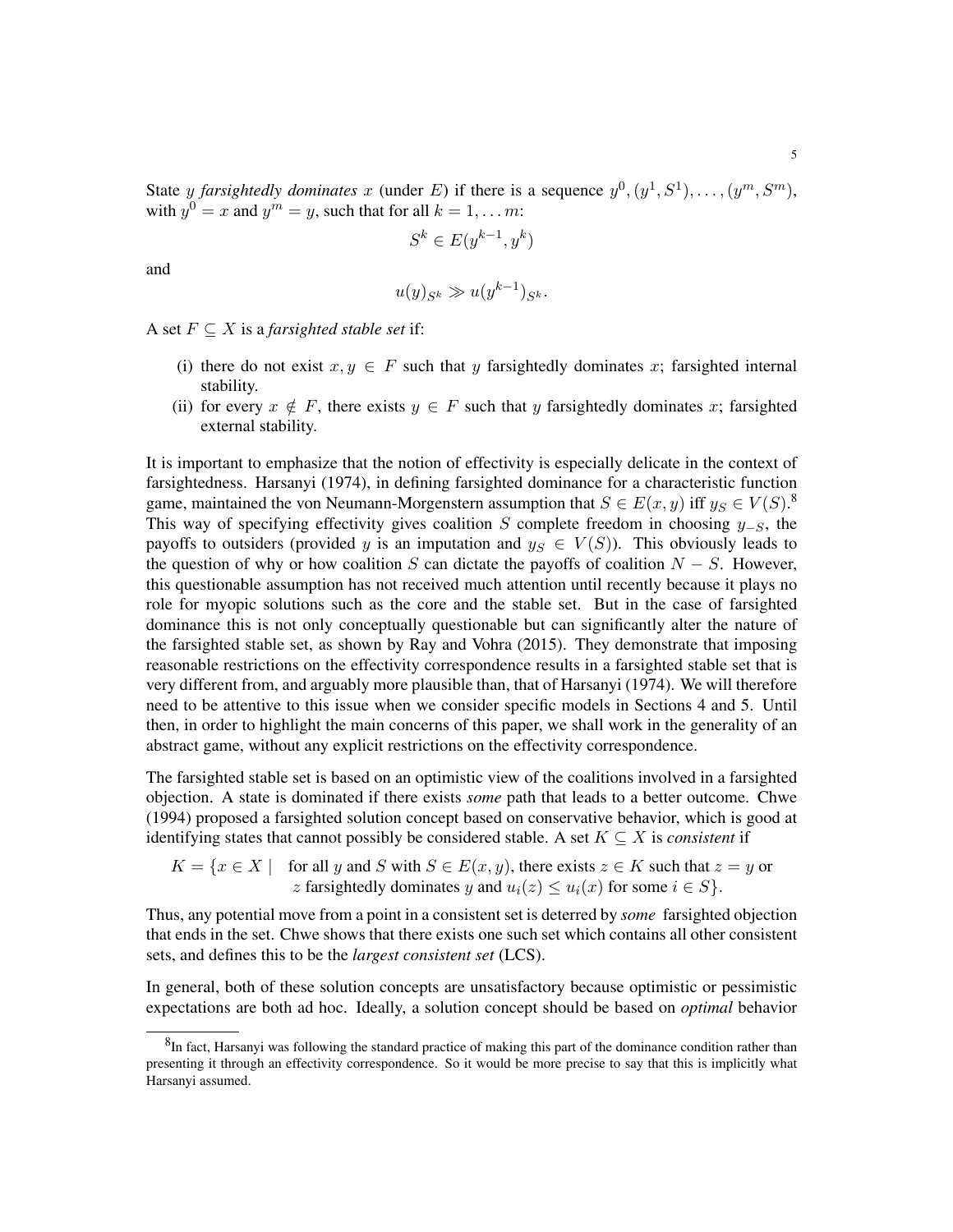(which may of course turn out to be optimistic or pessimistic in particular examples). The following examples, based on similar ones in Xue (1998), Herings *et al.*(2004) and Ray and Vohra (2014), illustrate this problem vividly.

EXAMPLE 1. *The game is depicted in Figure 1, Player 1 is effective in moving from state* a *to* b*, while player 2 can replace state* b *with either* c *or* d*, which are both 'terminal' states. The numbers below each state denote the utilities to the players.*



FIGURE 1

Both  $c$  and  $d$  belong to the farsighted stable set since they are terminal states. Since there is a farsighted objection from  $a$  to  $c$ , the former is not in the farsighted stable set. However, this is based on the expectation that player 2 will choose to replace b with c rather than d even though 2 prefers d to c. If 2 is expected to move, rationally, to d, then a should be judged to be stable, contrary to the prediction of the farsighted stable set. Note that a belongs to the LCS because of the possibility that the final outcome is  $d$ . So in this example the LCS makes a more reasonable prediction than the farsighted stable set.

EXAMPLE 2. *This is a modification of Example 1 as shown in Figure 2.*



FIGURE 2

Now the optimal move for player 2 is to choose  $c$  rather than  $d$ . The LCS and farsighted stable set remain unchanged. But now it is the LCS which provides the wrong answer because player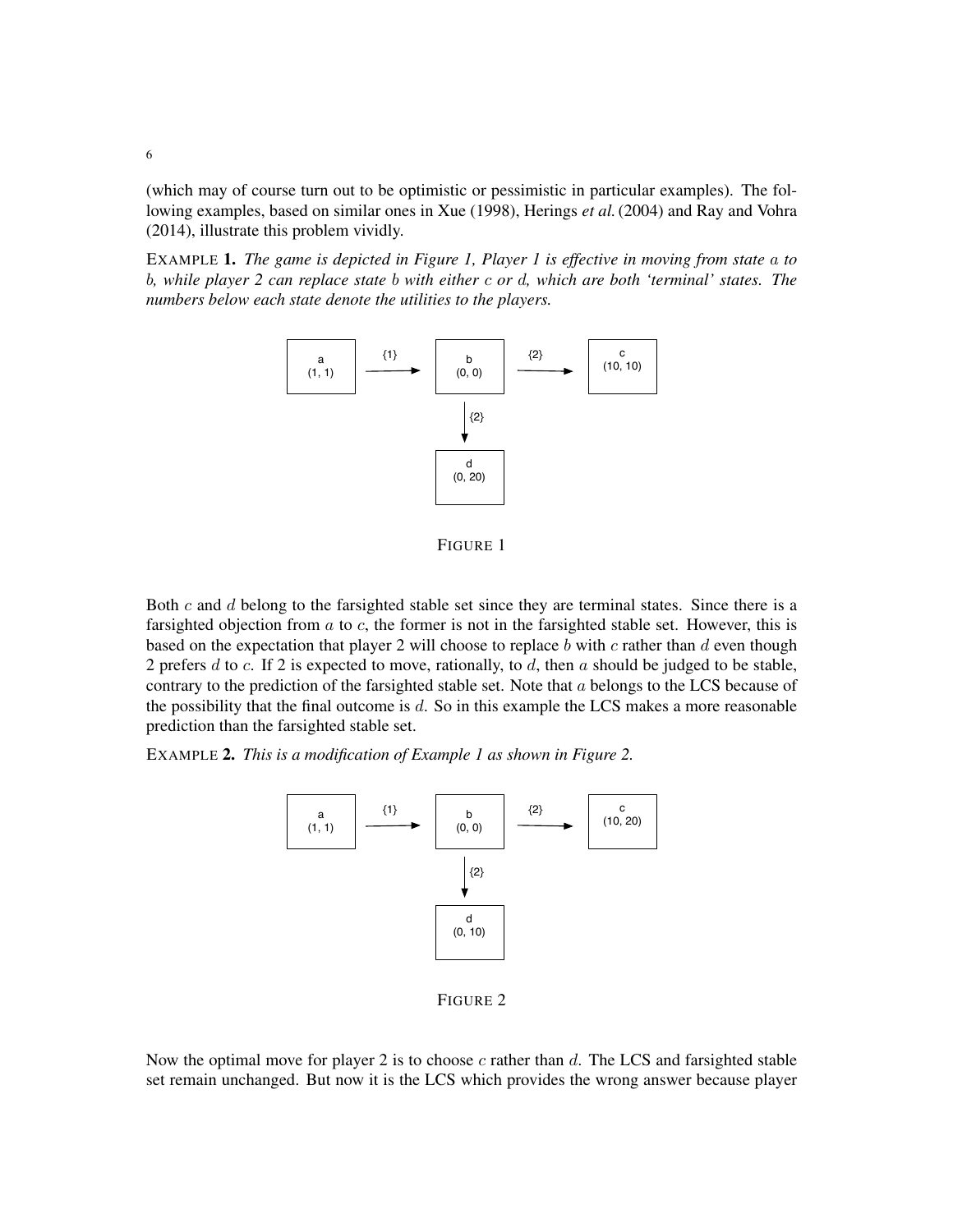1 should not fear that player 2 will (irrationally) choose  $d$  instead of  $c$ . In this example, the farsighted stable set makes a more reasonable prediction.

As the previous two examples show, both the LCS and the farsighted stable set suffer from the problem that they do not require coalitions (in these examples, player 2) to make moves that are *maximal* among all profitable moves. (A formal definition of maximality in our framework appears in the next Section).

Another problem that afflicts both the LCS and the farsighted stable set is that they may be based on expectations that are inconsistent in the sense that coalitions move based on different expectations about the continuation to follow. For the LCS this was pointed out by Konishi and Ray (2003). Our next Example illustrates this problem for both the farsighted stable set and the LCS.



EXAMPLE 3. *This is a three-player game with five states, shown in Figure 3.*

FIGURE 3

In this example, the farsighted stable set is  $\{d, e\}$  while the LCS is  $\{a, b, d, e\}$ . State a is not in the farsighted stable set because of a farsighted objection to  $e$ , and  $b$  is not in it because of a farsighted objection to d. However, from c player 3 can only move to either d or e. Thus, the exclusion of both  $a$  and  $b$  from the farsighted stable set is based on inconsistent expectations of the move from c. On the other hand, the inclusion of both  $a$  and  $b$  in the LCS is also based on inconsistent expectations. The 'right' answer in this example should be that  $\{a, d, e\}$  and  $\{b, d, e\}$  are two 'stable sets': the former if the expectation is that player 3 will move from c to  $d$  and the latter if the expectation is that 3 will move from  $c$  to  $e$ . Another interpretation of this phenomenon is that expectations under the farsighted stable set or the LCS allow for history dependence: the continuation from  $c$  depends on the history. In this sense what we are asking for can be seen as the joint requirement of consistency *and* history independence. Formally, in a dynamic model this corresponds to the Markovian assumption, which is commonly made in the literature, as in Konishi and Ray (2003).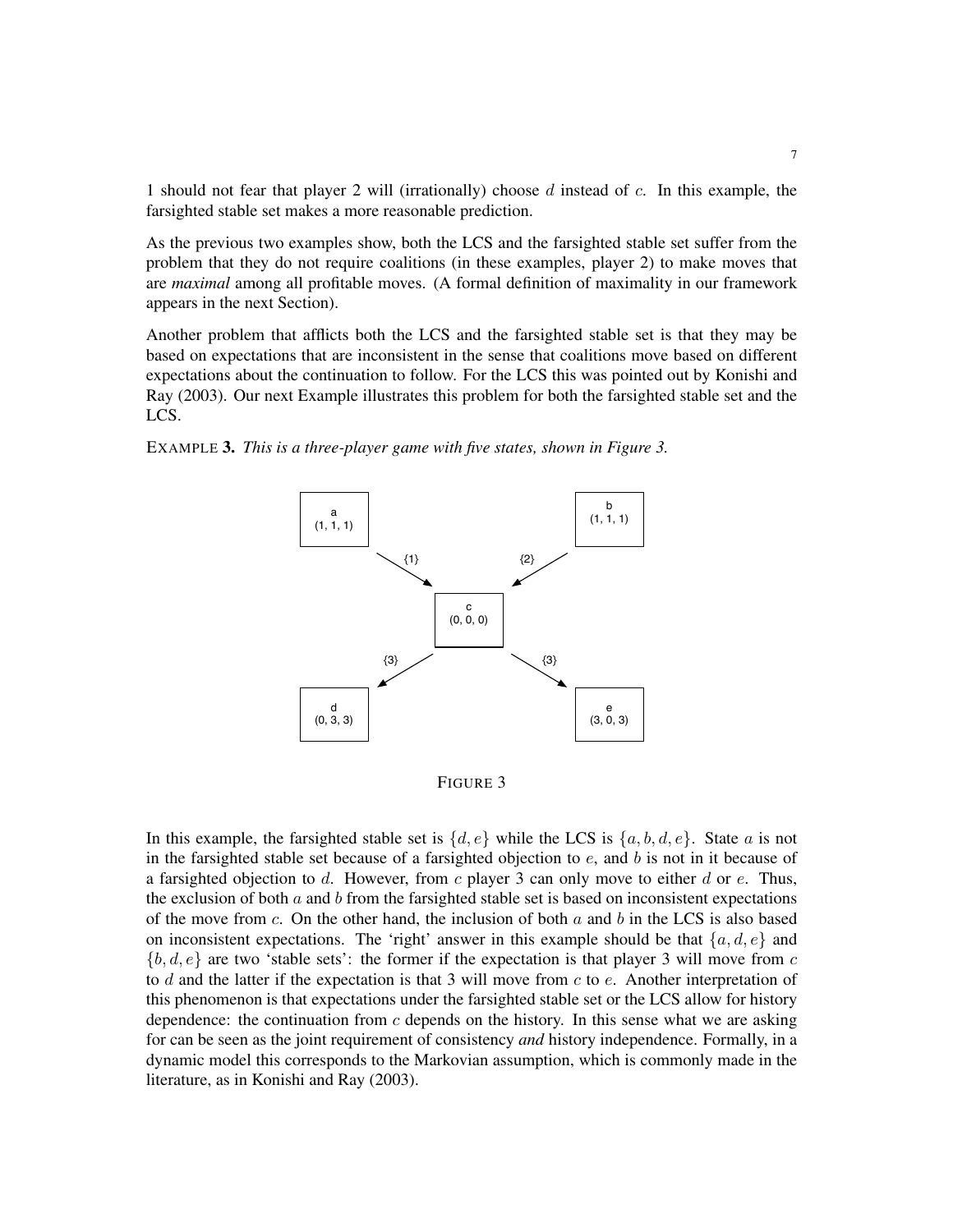To define optimal behavior one will need to rely on players having (rational) expectations about the continuation path following any coalition move. In a dynamic setting, such as in Konishi and Ray (2003) or Ray and Vohra (2014), these expectations are specified by a dynamic process of coalitional moves. An *equilibrium process of coalition formation* (EPCF) is a Markovian process in which coalitions take actions that are *maximally profitable* in terms of a value function.<sup>9</sup> One difference in these models is that Ray and Vohra (2014), unlike Konishi and Ray (2003), specify a protocol to explicitly determine the order in which coalitions are called upon to move at each stage. In spirit, though, in both cases the approach for incorporating consistency and rational expectations is similar to ours, even though we seek to accomplish this more directly within the static, blocking approach. Static models most closely related to our approach are Xue (1998) and Kimya (2015).

Xue (1998) argued that to resolve the maximality issue we should consider a stable set defined over *paths* of coalition actions rather than on outcomes. In many cases, such as Examples 1 and 2, this can resolve the problem. However, it may push the choice between optimism and pessimism to another level. When a path is tested against a deviation by a coalition, the deviation can itself lead to multiple stable paths and so in evaluating these multiple paths the pessimism/optimism choice resurfaces. This leads him to define the *optimistic stable standard of behavior* and the *conservative stable standard of behavior*. In Example 3, the predictions of these two concepts match the farsighted stable set and the LCS, respectively. We are able to avoid this by considering stability in terms of a given expectation that describes transitions from *every* outcome. In our framework, once a coalition makes a change, there is no further ambiguity about the continuation path. In this respect, our approach is similar to Konishi and Ray (2003), Ray and Vohra (2014) and Kimya (2015), even though these papers propose solution concepts that are not defined in terms of stable sets. In these papers an 'equilibrium path' need not involve all coalitions doing *strictly* better, whereas in our framework a sequence of coalition moves will be a farsighted objection, involving strict improvements; see Kimya (2015) for further discussion.

We should acknowledge that one reason all the examples in this Section are so simple is because they concern abstract games with terminal nodes. The skeptical reader might wonder whether issues of maximality or consistency are consequential in more general models of economic interest. Our analysis of simple games and pillage games in Sections 4 and 5 will demonstrate that these issues are indeed of more general importance. But we must first turn to the task of formally incorporating notions of maximality and consistency in a definition of farsightedness in coalitional games.

# 3. FARSIGHTEDNESS WITH RATIONAL EXPECTATIONS

Jordan (2006) formulates the idea that farsighted stability can be expressed in terms of commonly held consistent expectations regarding the 'final outcome' from any state. He defines an expectation as a function  $\phi: X \to X$  such that for every  $x \in X$ ,  $\phi(\phi(x)) = \phi(x)$ . A stationary state of  $\phi$  is x such that  $\phi(x) = x$ . Given a farsighted stable set, Z, it is straightforward to construct an expectation  $\phi$  that is consistent with farsighted dominance and yields Z as the collection of

<sup>&</sup>lt;sup>9</sup>In Example 3, therefore, the prediction would be that the stable outcomes are either  $\{a, d, e\}$  or  $\{b, d, e\}$ .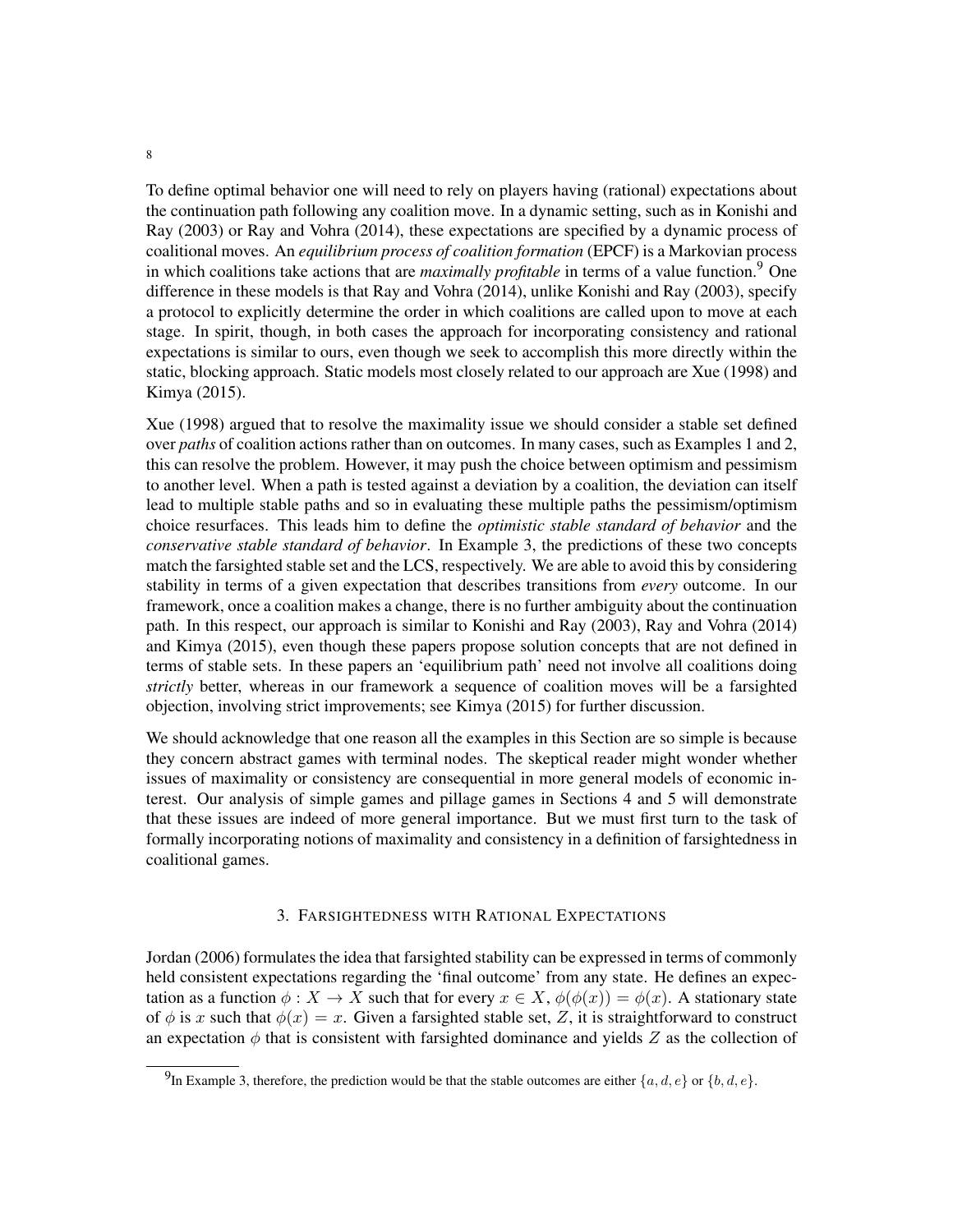all stationary outcomes. If  $x \in Z$ , let  $\phi(x) = x$ . If  $x \notin Z$ , let  $\phi(x) = y$  for some  $y \in Z$  that farsightedly dominates  $x$ .<sup>10</sup>

In order to deal with the issues discussed in Section 2, we modify Jordan's approach by interpreting an expectation to describe the transition from one state to another, not necessarily the final outcome from a state. In addition, we will also find it important to keep track of the coalition that is expected to make the transition. With this in mind, we define an expectation as a function  $F: X \to X \times N$ . For a state  $x \in X$ , denote  $F(x) = (f(x), S(x))$ , where  $f(x)$  is the state that is expected to follow x and  $S(x) \in E(x, f(x))$  is the coalition expected to implement this change. If  $f(x) = x$ ,  $S(x) = \emptyset$ , signifying the fact that no coalition is expected to change x. A stationary point of F is a state x such that  $f(x) = x$ . Given an expectation  $F(.) = (f(.), S(.)),$ let  $f^k$  denote the k-fold composition of f. In particular,  $f^2(x) = f(f(x))$ . With a slight abuse of notation, let  $F^k(x) = F(f^{k-1}(x)).$ 

An expectation is said to be *absorbing* if for every  $x \in X$  there exists k such that  $f^k(x)$  is stationary. In this case, let  $f^*(x) = f^k(x)$  where  $f^k(x)$  is stationary.

We seek to describe a set of stable outcomes  $Z \subseteq X$  that is 'justified' by an expectation in the sense that  $Z$  is the set of stationary points of an expectation  $F$  that embodies farsighted rationality.

An absorbing expectation F is said to be a *rational expectation* if it has the following properties:

- (I) If x is stationary, then from x no coalition is effective in making a profitable move (consistent with F), i.e., there does not exist  $T \in E(x, y)$  such that  $u_T(f^*(y)) \gg u_T(x)$ .
- (E) If x is a nonstationary state, then  $F(x)$  must prescribe a path that is profitable for all the coalitions that are expected to implement it, i.e.,  $(x, F(x), F^2(x), \dots F^k(x))$  is a farsighted objection where  $f^k(x) = f^*(x)$ .
- (M) If x is a nonstationary state, then  $F(x)$  must prescribe an optimally profitable path for coalition  $S(x)$  in the sense that there does not exist y such that  $S(x) \in E(x, y)$  and  $u_{S(x)}(f^*(y)) \gg u_{S(x)}(f^*(x)).$

The set of stationary points,  $\Sigma(F)$ , of a rational expectation F is said to be a *rational expectations farsighted stable set* (REFS).

Conditions (I) and (E) are related but to not the same as farsighted internal and external stability (conditions (i) and (ii) in the definition of a farsighted stable set). And the differences can be significant enough to generate very different results, as we will see. Since  $\Sigma(F)$  is a set of stationary states, Condition (I) clearly implies that  $\Sigma(F)$  satisfies *myopic* internal stability in the traditional sense. It is weaker than farsighted internal stability since it requires internal stability only with respect to those farsighted objections that are *consistent* with the common expectation  $F$ .

 $10$ This bears some similarity to Harsanyi's (1974) attempt to relate the stationary set of an equilibrium in a noncooperative game to a version of a (farsighted) stable set.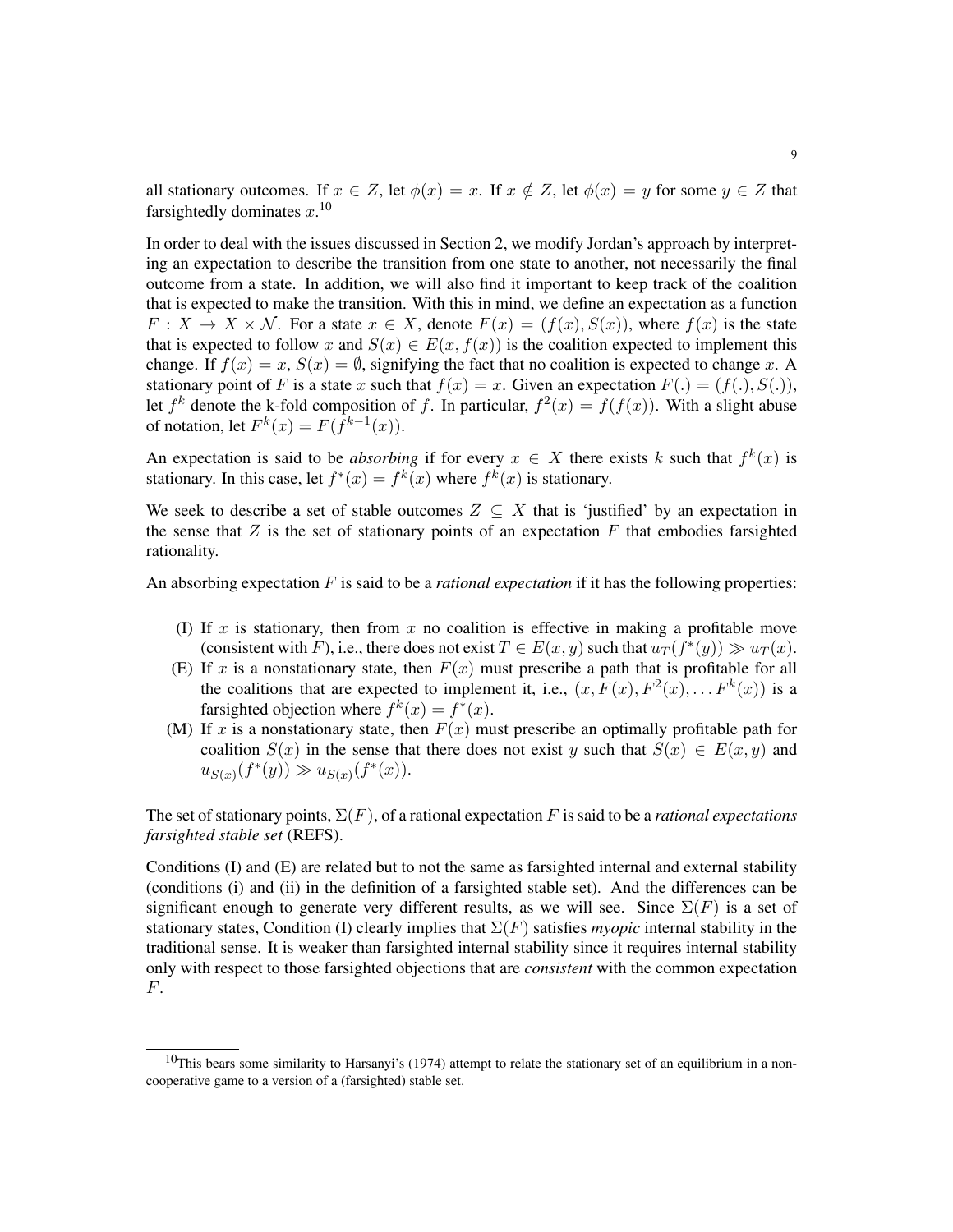Condition (E) states that to every  $x \notin \Sigma(F)$  there is a farsighted objection (terminating in  $\Sigma(F)$ ) consistent with the common expectation  $F$ . This is stronger than farsighted external stability since it requires consistency with F.

Condition (M) is the *maximality* condition; a translation of the corresponding condition of Konishi and Ray (2003) and Ray and Vohra (2014) into our framework. It requires that if  $S(x)$  is expected to move from x to  $f(x)$ , then the final outcome resulting from this is not Pareto dominated for  $S(x)$  by some other move this coalition could have made. For instance, it would require that in Example 1  $f(b) = d$ , and in Example 2  $f(b) = c$ . Condition (M) is clearly a minimal requirement of optimality. It is also a sufficient expression of optimality if one takes the view that at a nonstationary state x,  $S(x)$  is the coalition that has the floor, which gives it the *sole* option to select a transition from x.

However, one could entertain models in which, under certain conditions, some other coalition may also have the right to intervene and change course. For instance, it may be possible for some subset of  $S(x)$  to thwart  $f(x)$  and move elsewhere. This motivates the following notion of *strong maximality*:

(M') If x is a nonstationary state, then  $F(x)$  must prescribe an optimally profitable path in the sense that no coalition has the power to change course and gain, i.e., there does not exist  $T \in E(x, y)$  such that  $T \cap S(x) \neq \emptyset$  and  $u_T(f^*(y)) \gg u_T(f^*(x))$ .

Condition  $(M')$  strengthens  $(M)$  by allowing for the possibility that a coalition T which includes some players from  $S(x)$  is allowed to change the transition. This is based on the idea that a move by  $S(x)$  requires the unanimous consent of all its members, which means that another coalition may seize the initiative if it can enlist the support of at least one player in  $S(x)$ .

A expectation  $F$  satisfying  $(I)$ ,  $(E)$  and  $(M')$  is a *strong rational expectation*. The set of stationary points of a strong rational expectation F is said to be a *strong rational expectations farsighted stable set* (SREFS).

Note that strong maximality continues to assume that a coalition disjoint from  $S(x)$  cannot interfere in the expected move. An even stronger notion of maximality would drop this assumption as well. While we do not pursue this here, see footnotes 11 and 15 below. We expect that these differences in maximality notions would get reflected in the details of the negotiation process embedded in any underlying noncooperative game that might explain a given notion of a farsighted stable set. An important direction for future work would be to carry forward the general Nash program to the study of stable sets, by studying noncooperative games that lead to one kind of stable set or another. Interestingly, Harsanyi (1974) can be viewed as one such exercise, showing that a (noncooperative) "equilibrium-point interpretation of stable sets" compels us to replace the dominance relation of von Neumann and Morgenstern with farsighted dominance.

Every SREFS is clearly a REFS. However, the converse is not true, as illustrated in the next couple of examples.

EXAMPLE 4.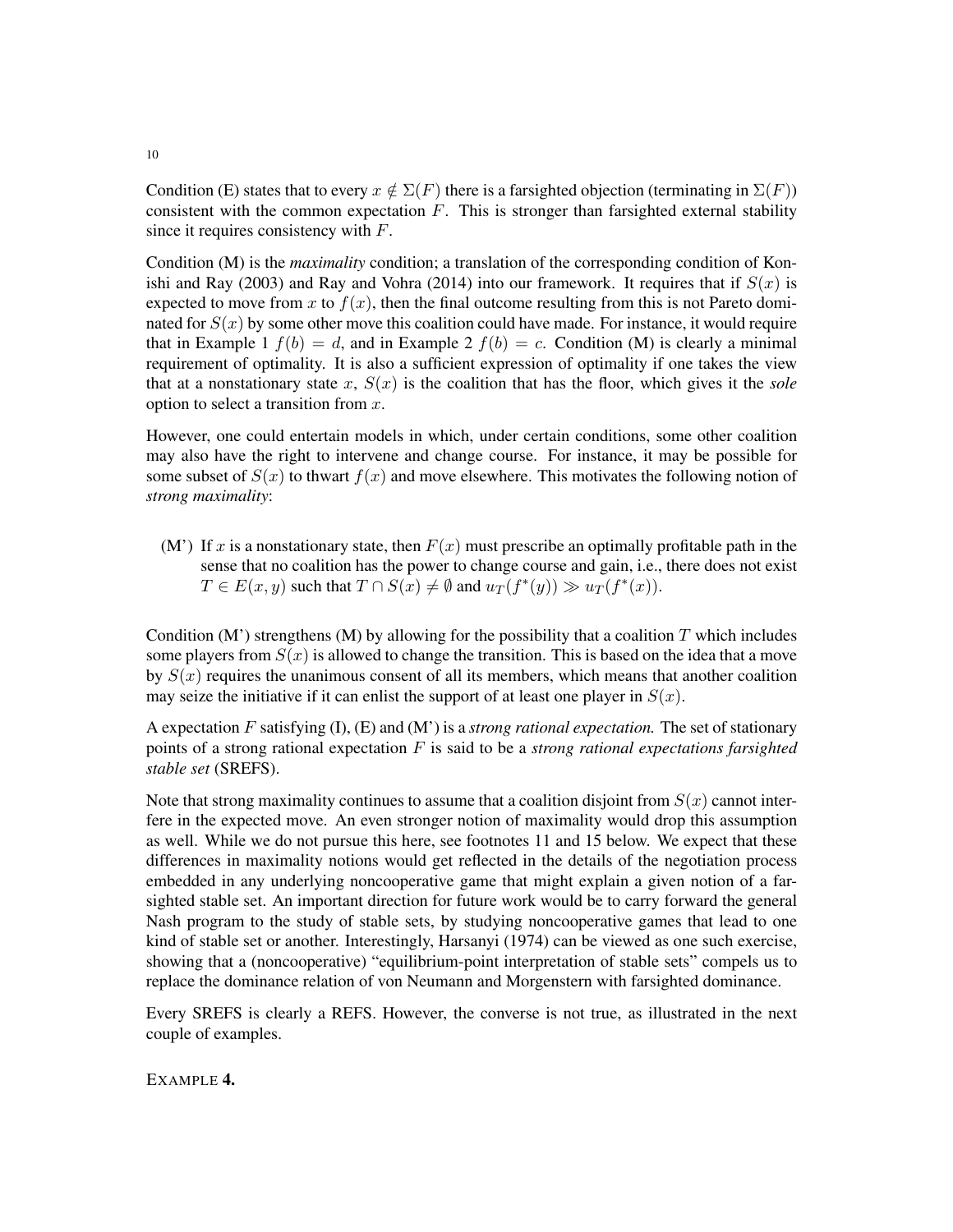

FIGURE 4

For the two-player game depicted in Figure 4, consider F such that  $f(b) = d$  and  $S(x) = \{1, 2\}$ . Since  $S(x)$  gains in moving from b to d, and there is only one move available to this coalition, this is clearly a maximal move. If 1 anticipates that coalition  $\{1, 2\}$  will form and move to d, then 1 will move from a to b. So, the REFS corresponding to F is  $\{c, d\}$ . However, the move by {1, 2} from b to d is not *strongly* maximal because {2} could do even better by turning down this move and moving to  $c$  instead. In our language,  $F$  does not satisfy strong maximality, and so  $\{c, d\}$  is not a SREFS. A strongly maximal rational expectation, say  $F'$ , must have the property that  $f'(b) = c$  with  $S(b) = \{2\}$ . This will dissuade  $\{1\}$  from moving from a to b, ensuring that  $\{a, c, d\}$  is a SREFS, and of course also a REFS. On the other hand,  $\{c, d\}$  is a REFS but not a SREFS. In Section 5 we will see a more general version of this phenomenon.

Our next example shows that condition  $(M')$  of SREFS may be too demanding for existence, even though a REFS may exist.

EXAMPLE 5.



FIGURE 5

There are three possible rational expectation functions prescribing moves from  $a$  to one of  $b$ ,  $c$  or  $d$ . All of them satisfy maximality. Of course, for each of these expectation functions, all three terminal states are stationary. So, in each case,  $\{b, c, d\}$  is a REFS. However, none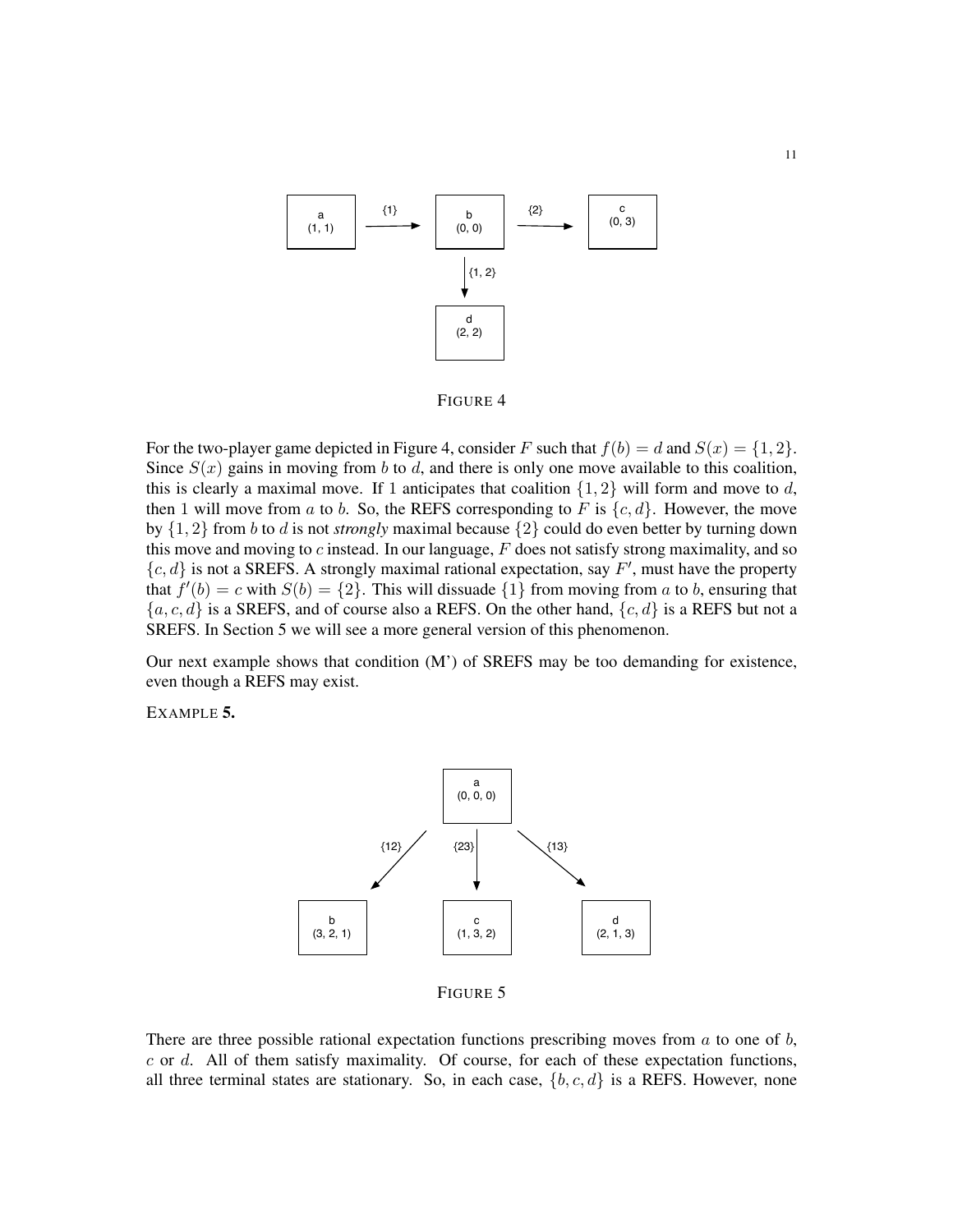of these expectation functions satisfies strong maximality. For instance, consider  $F$  such that  $f(a) = b$  and  $S(a) = \{1, 2\}$ . This does not satisfy strong maximality since 2 can join with 3 to move to  $c$ , a terminal state. The same argument applies to the other two rational expectation functions. So, there is no expectation function for which the set  $\{b, c, d\}$  is a SREFS. On the other hand,  $\{a, b, c, d\}$  cannot be a SREFS because it would violate (I). So, there is no SREFS in this example.<sup>11</sup>

In general, even the existence of a REFS is not guaranteed. One example in which this is the case is the three-player NTU 'roommate game' depicted in Figure 6.

EXAMPLE 6. *From every state there is one two-player coalition that gains by moving to another state.*



FIGURE 6

It is easy to see that this games possesses no vNM stable set, no farsighted stable stable and no REFS.

Fortunately, the failure of existence seen in Examples 5 and 6 does not extend to the applications we consider in Sections 5 and 6. There we are able to establish the existence of SREFS under some mild conditions. Apart from showing existence, the main theme of these Sections is that REFS or SREFS can be very different from farsighted stable sets (Section 4) and REFS can be very different from SREFS (Section 5). However, there is one interesting case in which a SREFS (or REFS) coincides with a farsighted stable set.

A set of states Z is a *single-payoff* set if  $u(x) = u(y)$  for all  $x, y \in Z$ .

THEOREM 1. *If Z is a single-payoff REFS it is a SREFS and a farsighted stable set. Conversely, if* Z *is a single-payoff farsighted stable, then it is a SREFS.*

12

 $11$ An even stronger notion of maximality, which we will not pursue, is one adopted by Xue (1998). It allows the expected path to be altered by *any* coalition, even one that is disjoint from the coalition that is expected to move. For instance, modify Example 5 so that player 1 is effective in moving from  $a$  to  $b$ , player 2 from  $a$  to  $c$  and player 3 from a to d. Now, REFS and SREFS are the same: they consist of  $\{b, c, d\}$ . But the extremely strong maximality condition, that allows any coalition to change course and prevent someone else from making a move, would result in non-existence in this example. More general models in which it can lead to non-existence are pillage games; see footnote 15 below.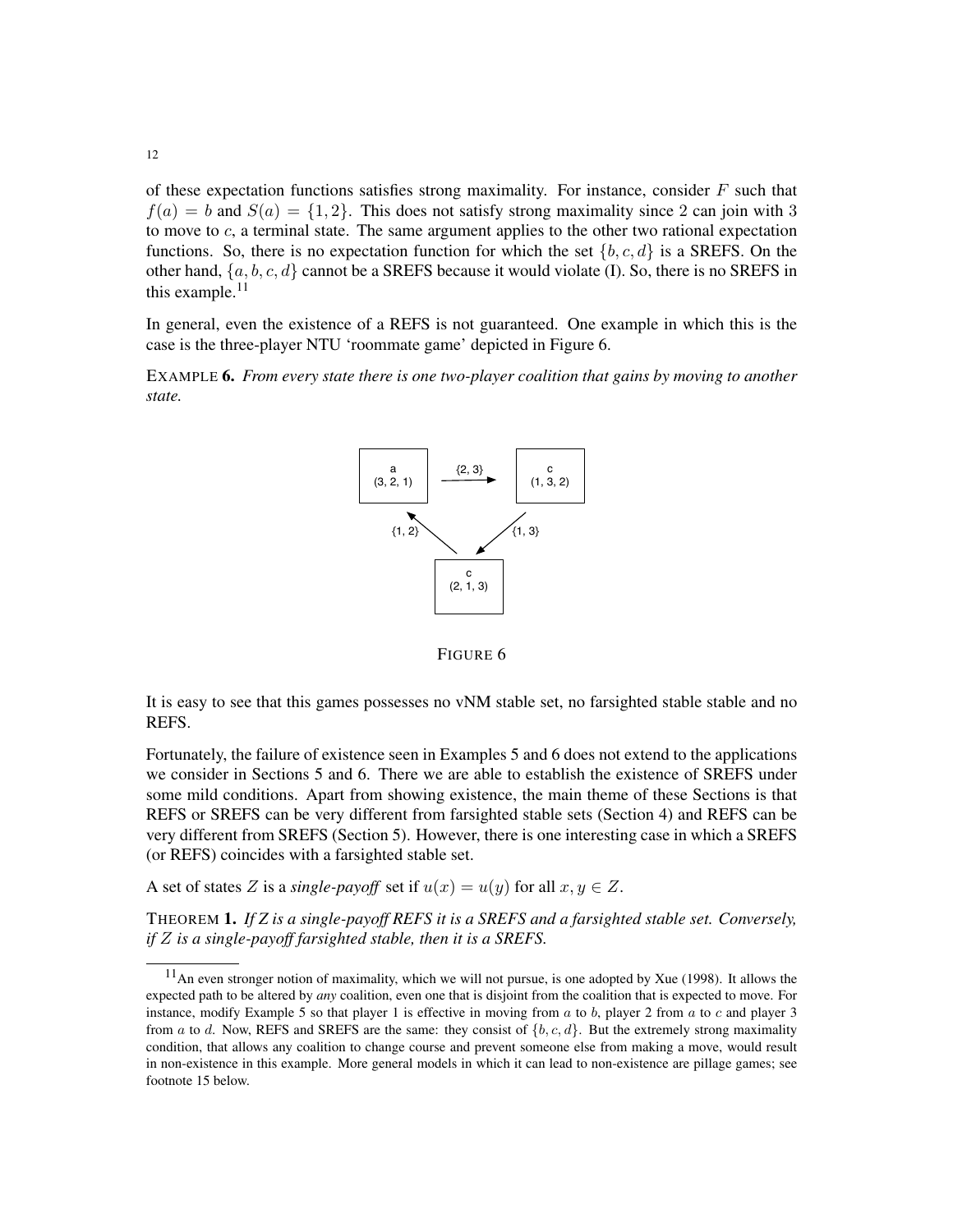All proofs are provided in the Appendix.

REMARK 1. *Consider a characteristic function game in which the interior of the core is nonempty. Then, by Theorem 2 of Ray and Vohra (2015), every state with a payoff in the interior of the core is a single-payoff farsighted stable set. By Theorem 1, all such games possess a SREFS.*

## 4. SIMPLE GAMES

In this Section, we study the class of monotonic, proper simple games (see von Neumann and Morgenstern (1944)). These are games that have the following properties for each coalition  $S$ 

- (i) Either  $v(S) = 1$  or  $v(S) = 0$ .
- (ii) If  $v(S) = 1$ , then  $v(T) = 1$  for all  $S \subseteq T$ .
- (iii) Moreover, if  $v(S) = 1$ , then  $v(N S) = 0$ .

The set of efficient payoff allocations, or imputations, in any such game is the nonnegative  $n$ dimensional unit simplex,  $\triangle$ . A coalition S such that  $v(S) = 1$  is called a *winning* coalition. Let W denote the set of all winning coalitions. For simplicity, assume that no  $i \in N$  is a *dummy player*; that is each *i* belongs to at least one *minimal* winning coalition.<sup>12</sup>

A player i is called a *veto player* if i is a member of every winning coalition; that is,  $i \in W$ for every  $W \in \mathcal{W}$ . The collection of all veto players, also known as the *collegium*, is denoted  $C = \bigcap_{S \in \mathcal{W}} S$ . A *collegial game* is one in which  $C \neq \emptyset$ . The collegium (and the corresponding game) will be called *oligarchic* if C is itself a winning coalition. Note that in the absence of dummy players an oligarchic game is one in which  $C = N$ ; it is a pure bargaining game, in which the grand coalition is the only winning coalition.

In a simple game, a state x specifies a coalition structure, denoted  $\pi(x)$ , and an associated payoff,  $u(x)$ , such that  $\sum_{i \in W(x)} u_i(x) = 1$ , where  $W(x)$  is the winning coalition (if any) in  $\pi(x)$ . We use  $X^0$  to denote the set of states where no winning coalition forms and so  $u_i = 0$  for all i. States in  $X^0$  are called *zero states*.

We will show that under certain conditions all such games possess a SREFS. Moreover, the consistency of expectations underlying SREFS makes the structure of these sets very different from the farsighted stable sets identified in Ray and Vohra (2015)

We make the following assumption regarding the effectivity correspondence.

Assumption 1. *The effectivity correspondence satisfies the following restrictions:*

- (a) *For every*  $x \in X$ ,  $S \subseteq N$  *and*  $u \in R_+^S$  *with*  $\sum_{i \in S} u_i = v(S)$ *, there is*  $y \in X$  *such that*  $S \in E(x, y)$  and  $u(y)_{S} = u$ .
- (b) *If*  $S \in E(x, y)$ *, then*  $S \in \pi(y)$  *and*  $T S \in \pi(y)$  *for every*  $T \in \pi(x)$ *.*
- (c) *For all*  $x, y \in X$ *, and*  $T \subset N$ *, if*  $(W(x) T) \in W$ *, then*  $T \in E(x, y)$  *only if*  $u_i(y) \ge$  $u_i(x)$  *for all*  $i \in W(x) - T$ .

 $12$ The proof of our main result in this Section can be easily modified to accommodate the presence of dummy players.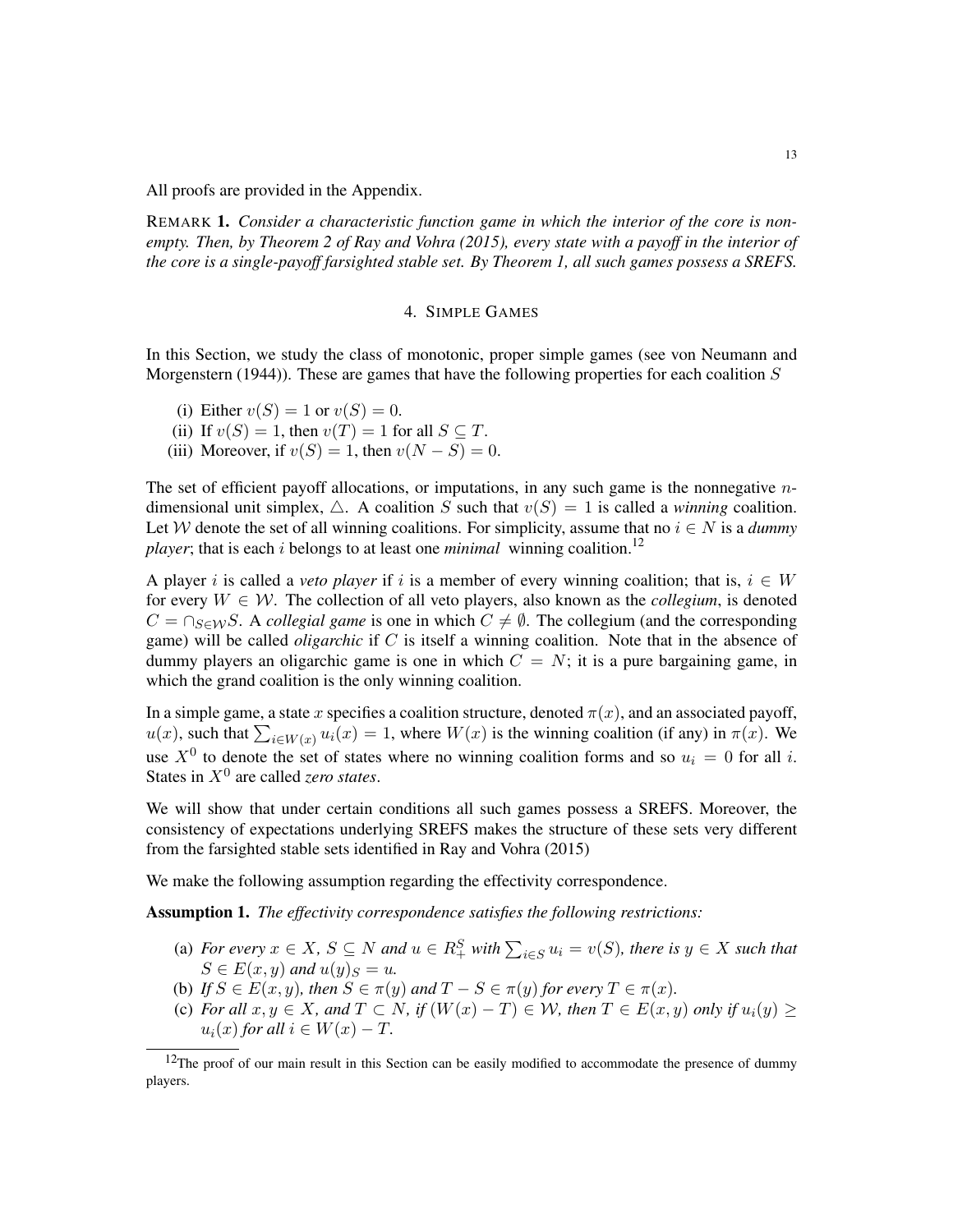Condition (a) states that every coalition can form and divide its worth in any way among its members. Condition (b) states that when a coalition  $S$  forms it does not affect any coalition that is disjoint from it, and if it includes some members of a coalition, then the residual remains intact. This is a natural way to describe the immediate change in the coalition structure resulting from the formation of a coalition. Condition (c) requires that if with the formation of  $T$  the residual in  $W(x)$  remains winning, then the players in  $W(x) - T$  cannot lose.<sup>13</sup> It includes the condition that if  $W(x) \cap T = \emptyset$ , then  $u(x) = u(y)$ . Conditions (b) and (c) should be interpreted as natural restrictions that prevent a coalition from reorganizing the payoffs or coalition structure of those outside it. We have mentioned earlier the pitfalls of not imposing such restrictions in the context of farsighted solution concepts.

In an oligarchic game, any strictly positive payoff is in the interior of the core. By Remark 1, any state with a strictly positive payoff, along with coalition  $N$ , is a SREFS. In the remainder of this Section, therefore, we shall concentrate on non-oligarchic games.

We discuss in detail an example which illustrates one of the main themes of this section - namely the difference between REFS or SREFS and the farsighted stable set in simple games.

4.1. An Example. Consider the following three-person example.

EXAMPLE 7. *(A three-player, TU game,*  $(N, v)$  *with one veto player):*  $N = \{1, 2, 3\}$ ,  $v(\{1, 2\}) =$  $v({1, 3}) = v(N) = 1$  *and*  $v(S) = 0$  *for all other S.* 

Ray and Vohra (2015) show that under Assumption 1, every farsighted stable in this game assigns a fixed payoff to the veto player, strictly between 0 and 1, while the remaining surplus can be divided in any way among players 2 and 3. More precisely, for every  $a \in (0, 1)$ , there is a farsighted stable set  $Z_a$  with the set of payoffs:  $\{u \in \overline{R_+^3} \mid u_1 = a, u_2 + u_3 = 1 - a\}$ ; see Figure 7, where the vertices of the simplex denote states at which the entire surplus is allocation to one of the three players.

However, no set of the form  $Z_a$  can be a REFS because the external stability of  $Z_a$  (in the sense of a farsighted stable set) relies on inconsistent expectations. To see this, consider why the allocation u is not in  $Z_a$ . There is first an objection by  $\{2,3\}$ , resulting in the coalition structure  $\{\{1\},\{2,3\}\}\$ and 0 payoff to all players. Call this state  $x^0$ . This is followed by a move by N to a point in A. And u' is not stable because there is first a move by  $\{2,3\}$  to  $x^0$ , followed by a move by N to a point in B. In the first case,  $x^0$  is expected to be replaced by a point in A, while in the second case it is expected to be replaced by a point in B. This is precisely the kind of 'inconsistent' expectation that must be ruled out in a REFS or SREFS. In other words, a farsighted stable set in this example cannot be a REFS.

We now show that in this Example there is a SREFS, Z, consisting of a finite set of states:  $Z = \{(u^1, \pi^1), (u^2, \pi^2), (u^3, \pi^3)\}\,$ , where for some  $a \in (0, 1)$  and  $b \equiv \frac{(1-a)}{2}$  $\frac{-a_j}{2},$ 

•  $u^1 = (a, b, b), \pi^1 = \{N\}.$ 

<sup>&</sup>lt;sup>13</sup>Of course, this also implies that  $W(x) - T \in \pi(y)$ . Condition (b) goes beyond this because it also applies to residuals that are not winning.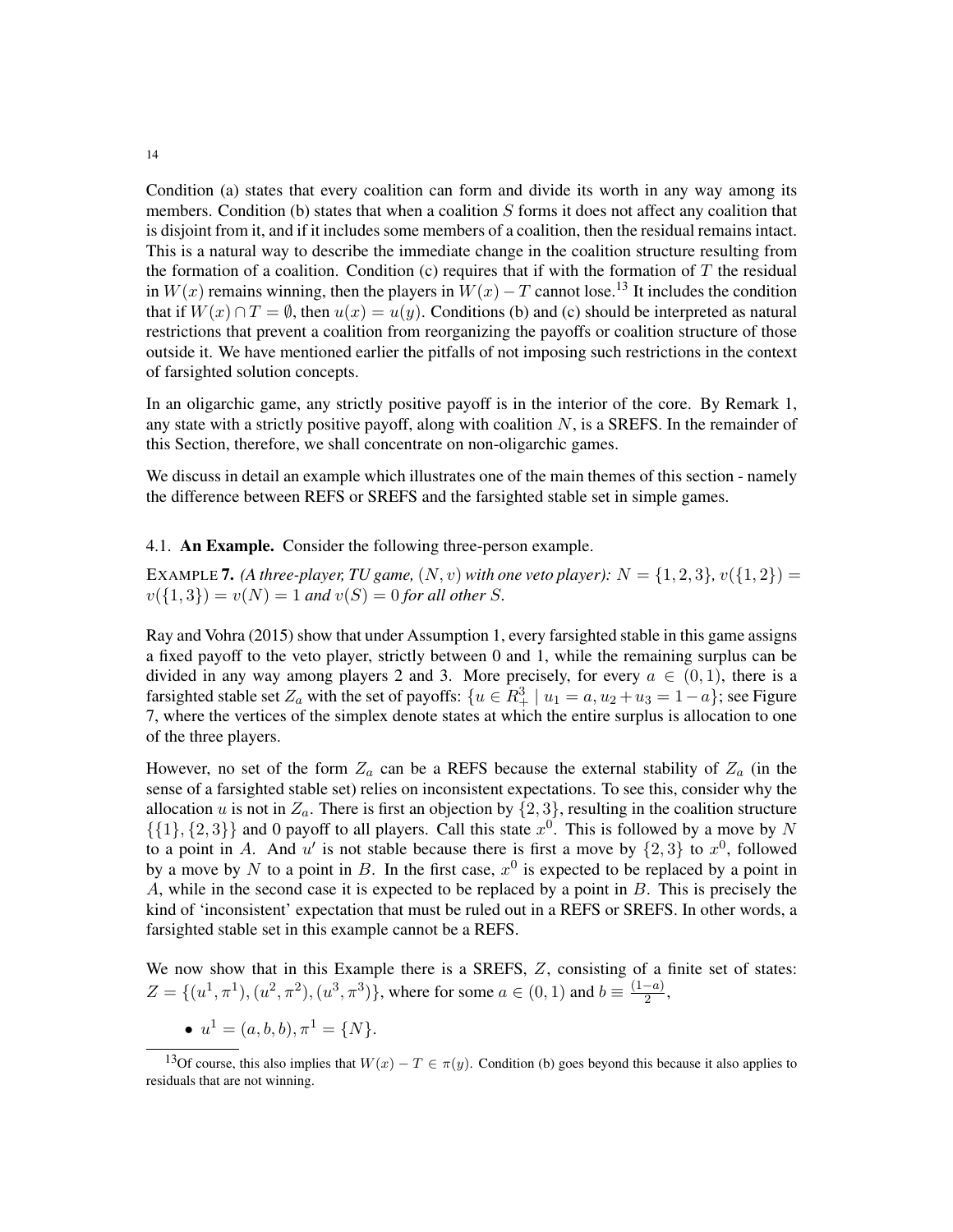

FIGURE 7. A FARSIGHTED STABLE SET,  $Z_a$ , IN EXAMPLE 7.





•  $u^2 = (a + b, b, 0), \pi^2 = \{\{1, 2\}, \{3\}\}.$ •  $u^3 = (a + b, 0, b), \pi^3 = {\mathbb{I}\{1,3\},\{2\}}.$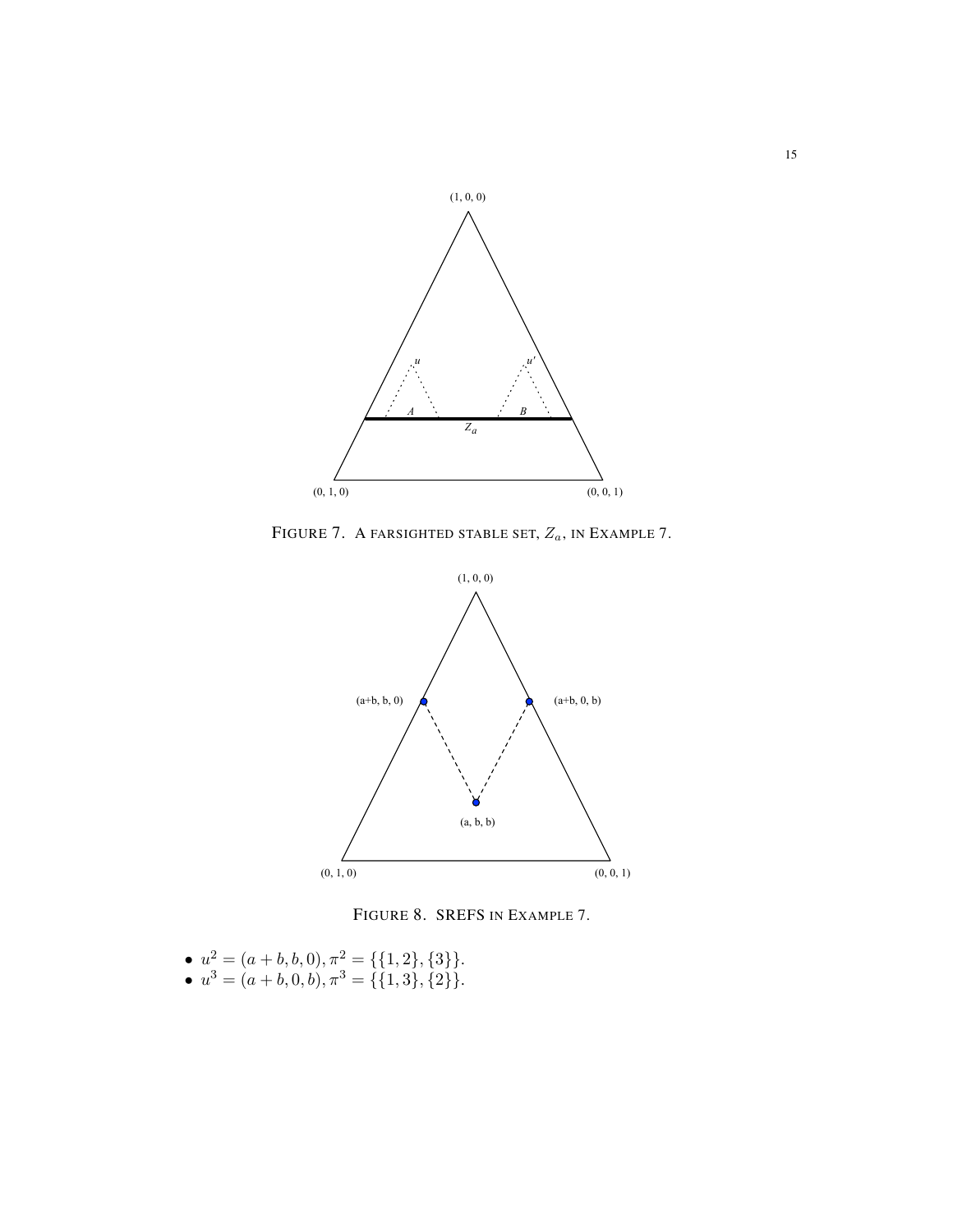The three imputations corresponding to  $Z$  are shown in Figure 8. To sustain  $Z$  as SREFS, we construct an expectation described by the following rules. In what follows, we write  $x = (u, \pi)$ and  $x^i = (u^i, \pi^i), i = 1, 2, 3.$ 

- (i) For each  $x \in Z$ ,  $f(x) = x$ .
- (ii) If x is such that  $u = (0, 0, 0)$ , then  $S(x) = N$  and  $f(x) = x^1$ .
- (iii) For each  $x \notin Z$  such that  $u_1 \ge a + b$ ,  $S(x) = \{2, 3\}$  and  $f(x) = ((0, 0, 0), \pi)$ .
- (iv) For each  $x \notin Z$  such that  $u_1 < a + b$  and  $u_2 < b$ ,  $S(x) = \{1, 2\}$  and  $f(x) = x^2$ .
- (v) If x not covered by (i) to (iv) above and  $u_1 < a + b$  and  $u_3 < b$ ,  $S(x) = \{1,3\}$  and  $f(x) = x^3$ .
- (vi) Finally, if x is not covered by (i) to (v) above and  $u_1 < a$ , then  $S(x) = \{1\}$  and  $f(x) = ((0, 0, 0), \pi).$

This describes F for all  $x \in X$ .

Clearly, F satisfies (I) and (E). To check  $(M')$ , note that in all states in Z players 2 and 3 get either  $b$  or 0. This implies strong maximality in cases (ii) and (iii). The deviations in (iv) and (v) are strongly maximal since 1 gets  $a + b$ , her highest possible payoff in Z. In case (vi),  $(M')$ is satisfied because players 2 and 3 have no reason to move, which means that player 1 does not possess a farsighted objection that could end up at  $x^2$  or  $x^3$ .

This completes the demonstration that  $Z$  is a SREFS.

4.2. **The Main Theorem.** In more general non-oligarchic games Ray and Vohra (2015) show that it is possible to construct a farsighted stable set in which veto players, and perhaps some others, receive a fixed payoff while the remainder of the surplus is shared in any arbitrary way among the remaining players. Such sets, known as discriminatory stable sets, also played an important role in vNM stable set theory, though with the rather important difference that in vNM stable sets it is *non-veto players* who received a fixed payoff. In contrast, SREFS do not seem to have the structure of discriminatory stable sets. Instead, in most cases SREFS yield finite payoff sets. We have of course already observed this in Example 7, but this is also the more general conclusion that emerges from the proof of our next result.

Although the notion of a farsighted stable set does not impose maximality, in non-oligarchic simple games this property does seem to hold. In this model, therefore, the difference between farsighted stable sets and SREFS seems to stem from consistency and history independence.

For most simple games we have been able to constructively prove the existence of a SREFS. There is, however, one particular case for which existence has proven to be elusive. This is the case in which there is a three-player minimal winning coalition with precisely one veto player. Our existence result will apply whenever there are two or more veto players or whenever the size of a minimal winning coalition exceeds three. We do need to make the following assumption.

Assumption 2. *There does not exist a three-player minimal winning coalition with precisely one veto player.*

Subject to this assumption we are able to construct a SREFS for all collegial games.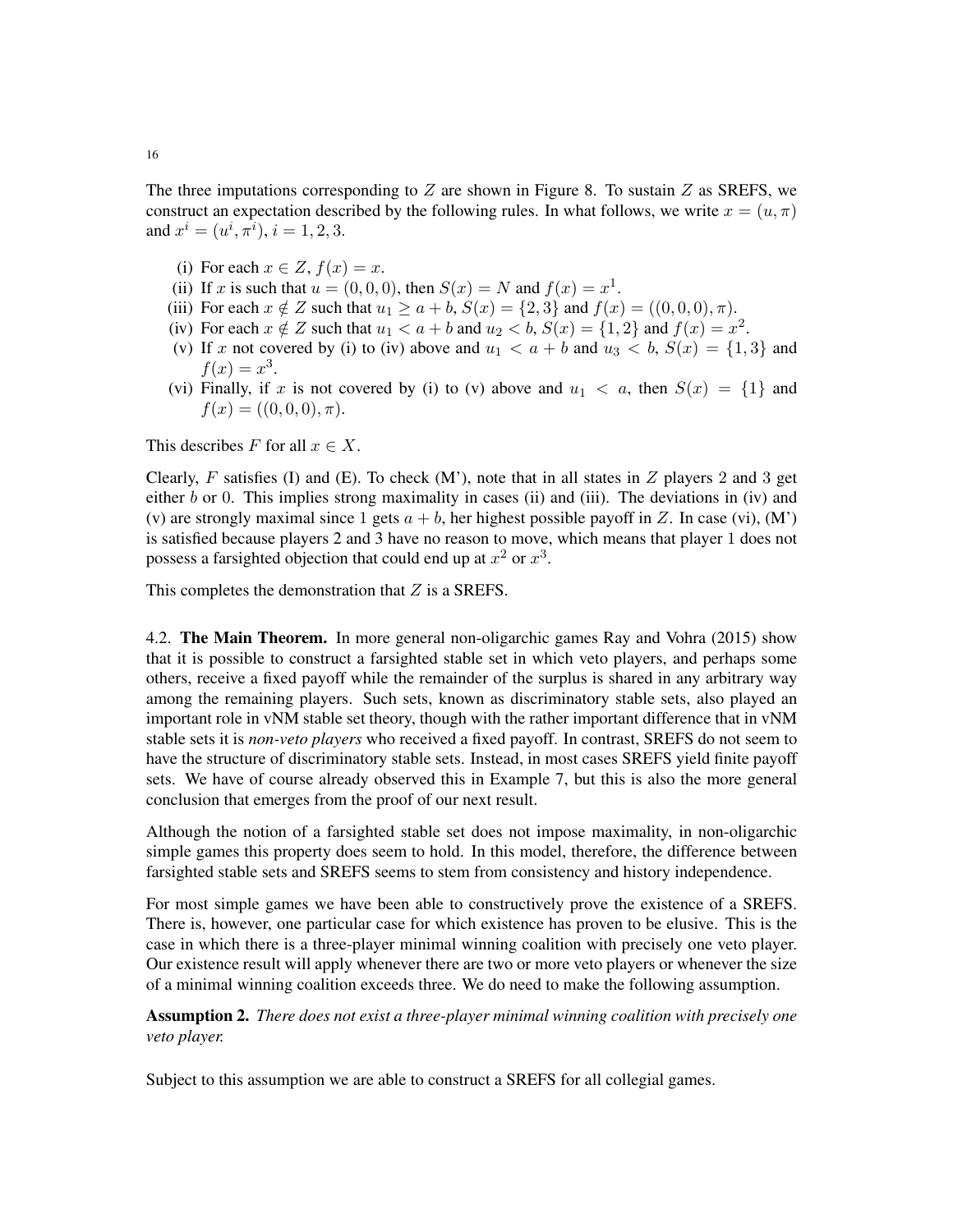THEOREM 2. *A SREFS exists in every non-oligarchic collegial game satisfying Assumptions 1 and 2.*

Can Assumption 2 can be dispensed with or will this case yield an example in which SREFS does not exist? As of now this question remains open.

Of course, a large class of simple games do not have any veto player, the simplest example being the majority game in which any majority of players constitutes a winning coalition. von Neumann and Morgenstern (1944) identified a class of constant-sum games that have a vNM stable set known as a *main simple solution*. Suppose there is  $a \in \Re^{N}_{+}$  such that  $\sum_{i \in S} a_i = 1$ for every minimal winning coalition S. Define, for each minimal winning coalition  $S, u^S$  to be the imputation such that  $u_i^S = a_i$  for all  $i \in S$  and  $u_i^S = 0$  otherwise. If the game is a constantsum game, then the set of all such imputations is a vNM stable set, known as the main simple solution. For instance, the imputation  $(0.5, 0.5, 0)$  and its permutations constitute a main simple solution in the three-person majority game. It can be shown that the set of states corresponding to a main simple solution is a SREFS.

Suppose U is a main simple solution with associated vector  $a \in \mathbb{R}^N_+$ . Let  $Z(U) = \{x \in$  $X \mid u(x) \in U$ . We claim that  $Z(U)$  is a SREFS. Since U is a vNM stable set, for every  $x \notin Z(U)$  there is  $S \subseteq N$  and  $y \in Z(U)$  such that  $S \in E(x, y)$  and  $u_S(y) \gg u_S(x)$ . For every  $x \notin Z(U)$  pick any  $(S, y)$  with this property and set  $F(x) = (y, S)$ . If there are several such  $(S, y)$  pick one arbitrarily. For every  $x \in Z(U)$ , let  $f(x) = x$ . Clearly, F is an expectation that satisfies (E). Suppose it does not satisfy (I). Then there is  $x \in Z(U)$  and  $T \in E(x, y)$  such that  $u_T(f^*(y)) \gg u_T(x)$ . Let S be the minimal winning coalition such that  $u(x) = u^S$ . Since  $u_i(x) = a_i$  for all  $i \in S$ , no  $i \in S$  can get a higher payoff at any other state in  $Z(U)$ , which implies that  $S \cap T = \emptyset$ . Of course, S must be contained in the winning coalition at x. By Assumption 1 (c),  $u_S(y) = u_S(x) = a_S$ , i.e.,  $y \in Z(U)$  and therefore  $f^*(y) = y$ . But then  $u_T(f^*(y)) \gg u_T(x)$  means that  $u_T(y) \gg u_T(x)$ , with  $y \in Z(U)$ , which contradicts the myopic internal stability of  $U$ . Thus,  $F$  satisfies (I). It clearly satisfies strong maximality,  $(M')$ , because if any S gains by moving from x to  $y \in Z(U)$ , then  $u_i(y) = a_i$  for all  $i \in S$  and there is no other  $y' \in Z(U)$  such that  $u_i(y') > u_i(y)$  for any  $i \in S$ .

## 5. PILLAGE GAMES

In this Section we show that in pillage games, in contrast to simple games, maximality and strong maximality rather than consistency play a crucial role in identifying farsighted stability. In Jordan's (2006) model of 'wealth is power' we find that there is an important distinction between REFS and SREFS, both of which can be different from the vNM stable set or the farsighted stable set. In the Acemoglu *et al.* (2008) model of political power we see another interesting illustration of the difference between REFS and SREFS. Acemoglu *et al.* (2008) propose the *unique ruling coalition* (URC) as a solution concept and characterize it both through axioms as well as the subgame perfect equilibrium of a noncooperative model of coalition formation. In this model, REFS coincide with farsighted stable sets and include the URC. But they generally include other outcomes as well. We show that SREFS provides just the refinement of REFS that yields precisely the URC. Hence SREFS provide a new characterization of the URC.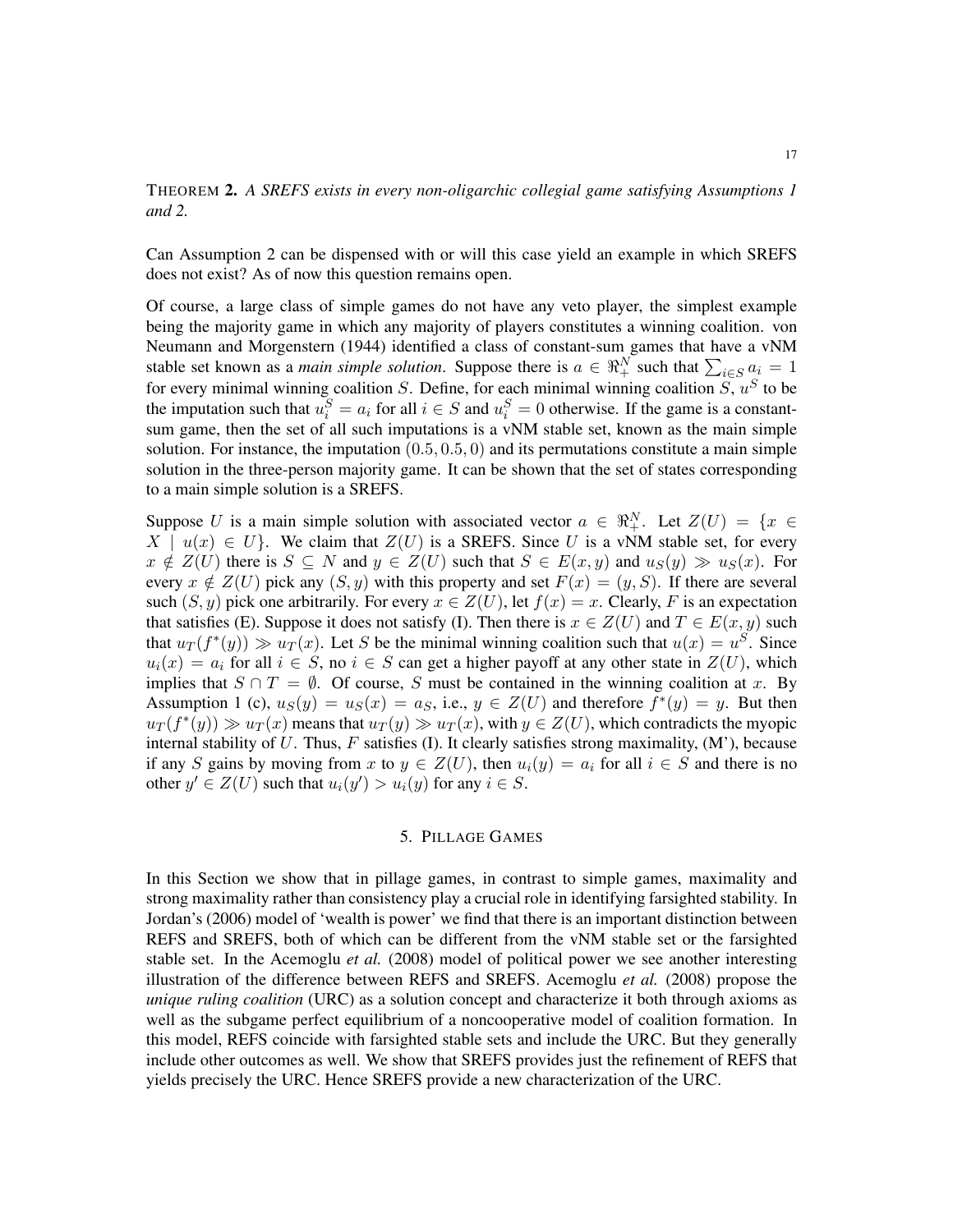In a pillage game, a coalition can appropriate the resources of any other coalition that has less power. Given a set of players  $N = \{1, \ldots, n\}$ , the set of wealth allocations is  $\triangle$ , the unit simplex in  $R<sup>n</sup>$ . We shall consider the class of pillage games in which 'wealth is power': the power of coalition S is simply its aggregate wealth. Given wealth allocations w and  $w'$  let  $L(w, w') = \{i \in N \mid w'_i < w_i\}$  denote the set of players who lose in moving from w to w'. We define the effectivity correspondence in this model as follows: $14$ 

(1) 
$$
S \in E(w, w') \text{ if and only if } \sum_{i \in S} w_i > \sum_{i \in L(w, w')} w_i
$$
  
and  $w_i = w'_i \text{ for all } i \notin S \cup L(w, w').$ 

This expresses the notion that a coalition can pillage another only if its power is strictly greater than that of the victims. Moreover, only the winners' and losers' wealth payoffs can be affected through the act of pillaging. That is, if  $j$  is neither amongst those who have been pillaged nor part of the coalition that changes w to w', then  $w_j = w'_j$ . This last condition rules out a pillaging coalition sharing its spoils with others. While this condition is of no consequence for myopic notions of stability, it becomes important in the context of farsighted stability. As we have remarked earlier, it makes no sense to allow a deviating coalition to affect the distribution of the payoff of outsiders. This is illustrated in Example 8 below, where a gift can turn out to be hazardous to the recipients – a Trojan horse. We shall therefore assume throughout this Section that the effectivity correspondence is defined by (1).

Given the effectivity function, notions of the core, myopic and farsighted stable set, REFS, SREFS remain unchanged.

By way of background, it will be useful to begin with Jordan's analysis of the (myopic) vNM stable set.

A number  $a \in [0, 1]$  is said to be *dyadic* if  $a = 0$  or  $a = 2^{-k}$  for some nonnegative integer k. For every positive integer  $k$  let

 $D_k = \{w \in \triangle \mid w_i \text{ is dyadic for every } i \text{ and if } w_i > 0, \text{ then } w_i \geq 2^{-k}\}.$ 

The set of all dyadic allocations is  $D = \bigcup_k D_k$ . The set of all allocations in which one player captures the entire surplus,  $D_0$ , is the set of *tyrannical allocations*. Of course, all such allocations are in the core. It is easy to see that the only other allocations in the core are ones in which two players share the surplus equally. In other words, the core is  $D_1$ .

Jordan (2006) provides the following characterization of the stable set.

THEOREM 3. *(Jordan) The unique vNM stable set is* D*.*

Jordan (2006) illustrates the issue of farsightedness by considering the three-player example in this model, where D consists of the allocations  $(1, 0, 0)$ ,  $(0.5, 0.5, 0)$ ,  $(0.5, 0.25, 0.25)$  and all their permutations. From the allocation  $(0.5, 0.25, 0.25)$ , player 1, by pillaging 2, can achieve the allocation  $(0.75, 0, 0.25)$ . While the latter is not in the stable set, it allows player 1 to then pillage 3 and achieve the tyrannical allocation  $(1, 0, 0)$ , which is stable. In other words,  $(1, 0, 0)$ is a farsighted objection to  $(0.5, 0.25, 0.25)$ . Note that if player 3 anticipates the second step in

<sup>&</sup>lt;sup>14</sup>Although Jordan (2006) does not explicitly define an effectivity correspondence, our formulation is consistent with his.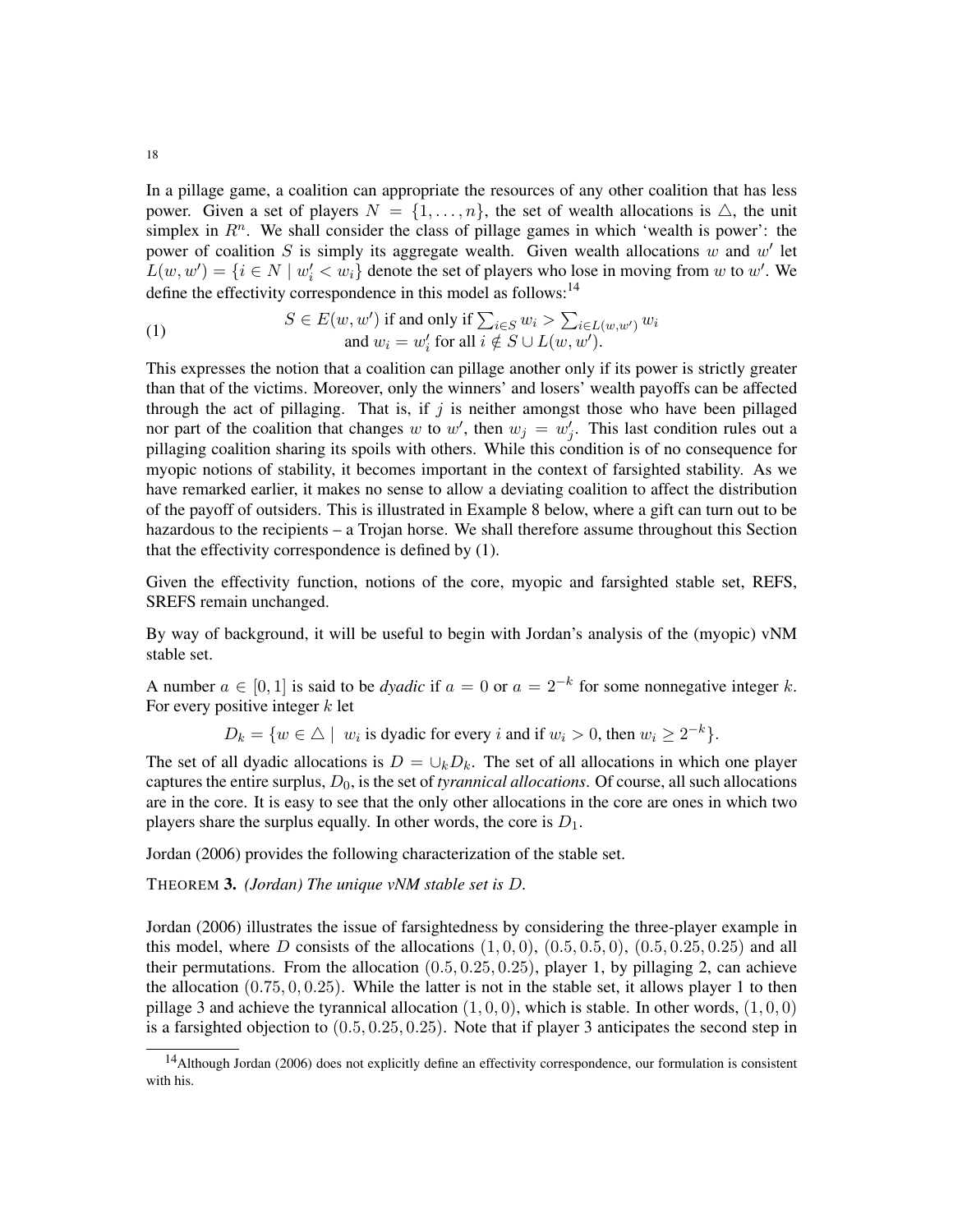this move, she should not remain neutral when player 1 pillages 2. Jordan (2006) formalizes this idea by explicitly introducing expectations. He shows that if otherwise neutral players act in accordance with the expected (final) outcome, then the stable set,  $D$ , is indeed stable in a farsighted sense.

However, Jordan's analysis does not really conform to a framework in which the effectivity correspondence specifies which coalition(s) are effective in changing a current state  $w^{k-1}$  to  $w<sup>k</sup>$ , independently of where  $w<sup>k</sup>$  will end up. For instance, in the three-player example, whether player 1 is effective in changing the allocation  $(0.5, 0.25, 0.25)$  to  $(0.75, 0, 0.25)$  cannot depend on any further changes that may be expected to take place. What is the farsighted stable set if we adopt the effectivity correspondence specified in (1)? As our next result shows, it turns out to be identical to  $D_1$ , the core.

THEOREM 4. *Suppose the effectivity correspondence is defined as in (1). Then the unique farsighted stable set is*  $D_1$ *, the core.* 

We now turn to a consideration of SREFS and REFS in this model. Dyadic allocations in which players with positive wealth share equally will play an important role in this analysis. For every nonnegative integer k, let  $B_k = \{x \in \triangle \mid x_i = 0 \text{ or } x_i = 2^{-k}, \forall i\}$  and  $B = \cup_k B_k$ . Note that  $B_0$  is the set of tyrannical allocations and  $B_0 \cup B_1 = D_1$ .

Our next Example will illustrate a crucial difference between REFS and SREFS in this model.

EXAMPLE 8. *The pillage game with four players. The unique SREFS is* B *but there are two REFS, B as well as*  $B_0 \cup B_1$ *.* 

The core, or  $D_1 = B_0 \cup B_1$ , in this example is the set of all permutations of allocations of the form  $(1, 0, 0, 0)$  and  $(0.5, 0.5, 0, 0)$ . Since  $B_2$  consists of the equal-division allocation,  $\bar{w} =$  $(0.25, 0.25, 0.25, 0.25), B = D_1 \cup {\overline{w}}$ . It is easy to see, that there can be no further pillaging from any allocation in  $D_1$ . So, every REFS, and therefore every SREFS, contains  $D_1$ . In fact,  $D_1$ is a REFS and so is  $B$ , but only the latter is a SREFS. Theorems 5 and 6 provide general existence results for REFS and SREFS, respectively. But the four-player case is useful for illustrating the difference between REFS and SREFS.

For the four-player game, consider an expectation function F such that  $\Sigma(F)$  is a SREFS. As we have already observed,  $D_1 \subseteq \Sigma(F)$ . We will now argue that this inclusion is strict by showing that  $\bar{w} \in \Sigma(F)$ . Observe that if w is such that only two players have positive worth, unless they are equal,  $F$  must specify that the more powerful pillage the weaker one to end up at a tyrannical allocation. Now consider  $w$  such that three players have positive wealth and one has zero wealth. Without loss of generality, suppose  $w_1 \geq w_2 \geq w_3 > 0$  and  $w_4 = 0$ . We now describe why  $w \notin \Sigma(F)$ . There are two distinct cases:

Case 1. Suppose  $w = (1/3, 1/3, 1/3, 0)$ . Any two of the first three players can pillage the remaining player with positive wealth to provide 0.5 to each member of the coalition, which is stable. Since the only possible act of pillage at  $w$  must come from a two-player coalition, any such move satisfies strong maximality. Thus  $f(w)$  must be of the form,  $f_i(w) = f_i(w) = 0.5$ for  $i, j \in \{1, 2, 3\}$ .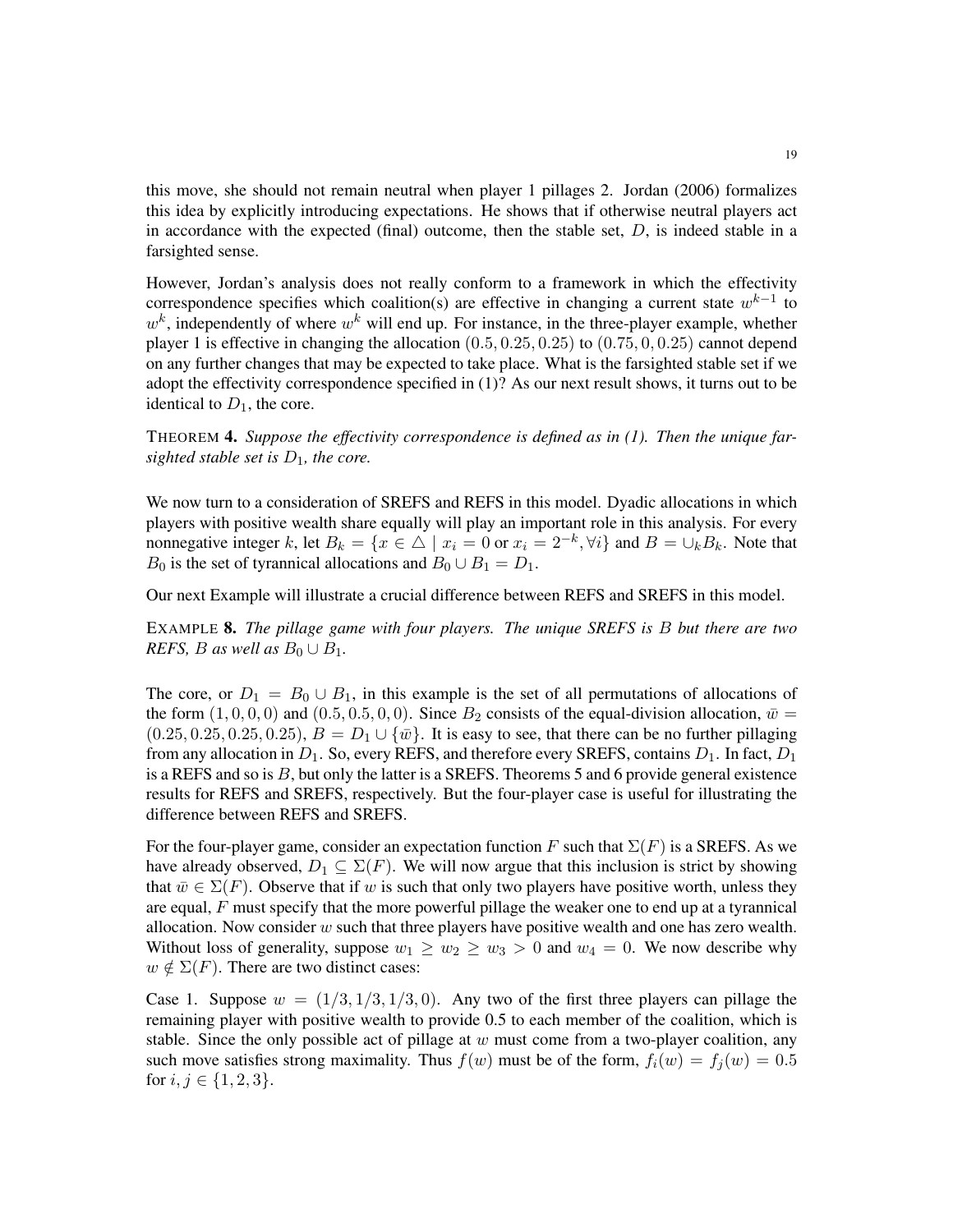Case 2. Suppose  $w_1 \geq w_2 > w_3 > w_4 = 0$ . If 1 pillages 3 he becomes more powerful than 2 and we know that F must then predict the tyrannical allocation  $(1, 0, 0, 0)$ . Since 1 ends up with the entire surplus, the move by 1 to pillage 3 is strongly maximal. This establishes that  $w \notin \Sigma(F)$  and that  $S(w) = \{1\}$  is one possibility for the coalition that is expected to move at w. If  $w_1 = w_2$ , or if  $w_1 = 0.5$  and  $w_2 > w_3$ , then  $S(w) = \{2\}$  would be another possibility. But, and this will be crucial for our arguments to follow, a strongly maximal F *rules out the possibility that*  $S(w) = \{1, 2\}$ . While  $\{1, 2\}$  can pillage 3, maximality demands that there be no further change. Otherwise one of the two players in  $\{1, 2\}$  would not have made a profitable move in the first place. Thus  $S(w) = \{1,2\}$  must mean that  $f(w) = (0.5, 0.5, 0, 0)$ . While this would be maximal for  $\{1, 2\}$ , it would violate *strong* maximality since player 1 would have done even better by pillaging player 3 on her own to move to  $(w_1 + w_3, w_2, 0, 0)$  and then to  $(1, 0, 0, 0)$ . (We saw a similar phenomenon in Example 4). Thus, strong maximality implies that either  $S(w) = \{1\}$  or  $S(w) = \{2\}$ .<sup>15</sup> For concreteness, consider  $w = (0.375, 0.375, 0.25, 0)$ . It is a maximal move for  $\{1, 2\}$  to pillage 3 and move to  $(0.5, 0.5, 0, 0)$ . But this is not strongly maximal. For F to satisfy strong maximality one of the stronger players must pillage 3 on her own and end up with the entire surplus.

It is now easy to see that  $\bar{w} \in \Sigma(F)$ . The only possible acts of pillage at  $\bar{w}$  are for a three-player coalition to pillage the fourth player or for a two-player coalition to pillage one of the remaining players. The former cannot be consistent with  $F$  because we have already shown that if only three players have positive wealth there must be a further act of pillage, resulting in one of the three players in the original move to eventually lose. The latter is also ruled out because, as we have shown in the previous paragraph, strong maximality will lead to a tyrannical outcome; one of the two players will eventually lose. This completes the proof that  $\bar{w} \in \Sigma(F)$  and  $\Sigma(F) \neq D_1$ .

To complete the proof that  $B = \Sigma(F)$ , consider any allocation  $w \neq \bar{w}$  such that all 4 players have positive wealth. Without loss of generality, let  $w_1 \geq w_2 \geq w_3 \geq w_4 > 0$ , with  $w_1 > w_4$ . It follows that  $w_1 + w_2 > 0.5$ . It is sufficient to show that w cannot be stationary under F. If  $w_1$  < 0.5, then  $w_2$  < 0.5 as well, and  $\{1,2\}$  can pillage players 3 and 4 to arrive at the stable allocation (0.5, 0.5, 0, 0). By internal stability, this implies that  $w \notin \Sigma(F)$ . If  $w_1 \ge 0.5$ , since  $w_1 > w_4 > 0$ , player 1 can pillage player 4 to move to  $(w_1+w_4, w_2, w_3, 0)$ , where  $w_1+w_4 > 0.5$ and  $w_1 + w_4 > w_2$ . Now it is easy to see that  $f^*(w_1 + w_4, w_2, w_3, 0) = (1, 0, 0, 0)$ . This means that 1's move to pillage 4 is strongly maximal. By internal stability, this must again imply that  $w \notin \Sigma(F)$ .

Matters are quite different as far as REFS are concerned. It is possible to construct a rational expectations function F such that  $\Sigma(F) = D_1$  is a REFS. The construction of F (see the proof of Theorem 5 for details) has the property that from every unequal allocation the most powerful pillages a least powerful player, and this leads sequentially to a tyrannical allocation. The only remaining issue is to define F in such a way that  $\bar{w} = (0.25, 0.25, 0.25, 0.25)$  is rendered unstable. This can be done by defining  $F$  such that:

<sup>&</sup>lt;sup>15</sup>Note that if  $w_1 = w_2$ , either case is possible but it would then be impossible for F to satisfy the even stronger maximality condition described in footnote 11. If  $S(x) = \{1\}$ , then  $\{2\}$  would like to disrupt this move and become the coalition that pillages 3, and vice versa if  $S(x) = \{2\}$ .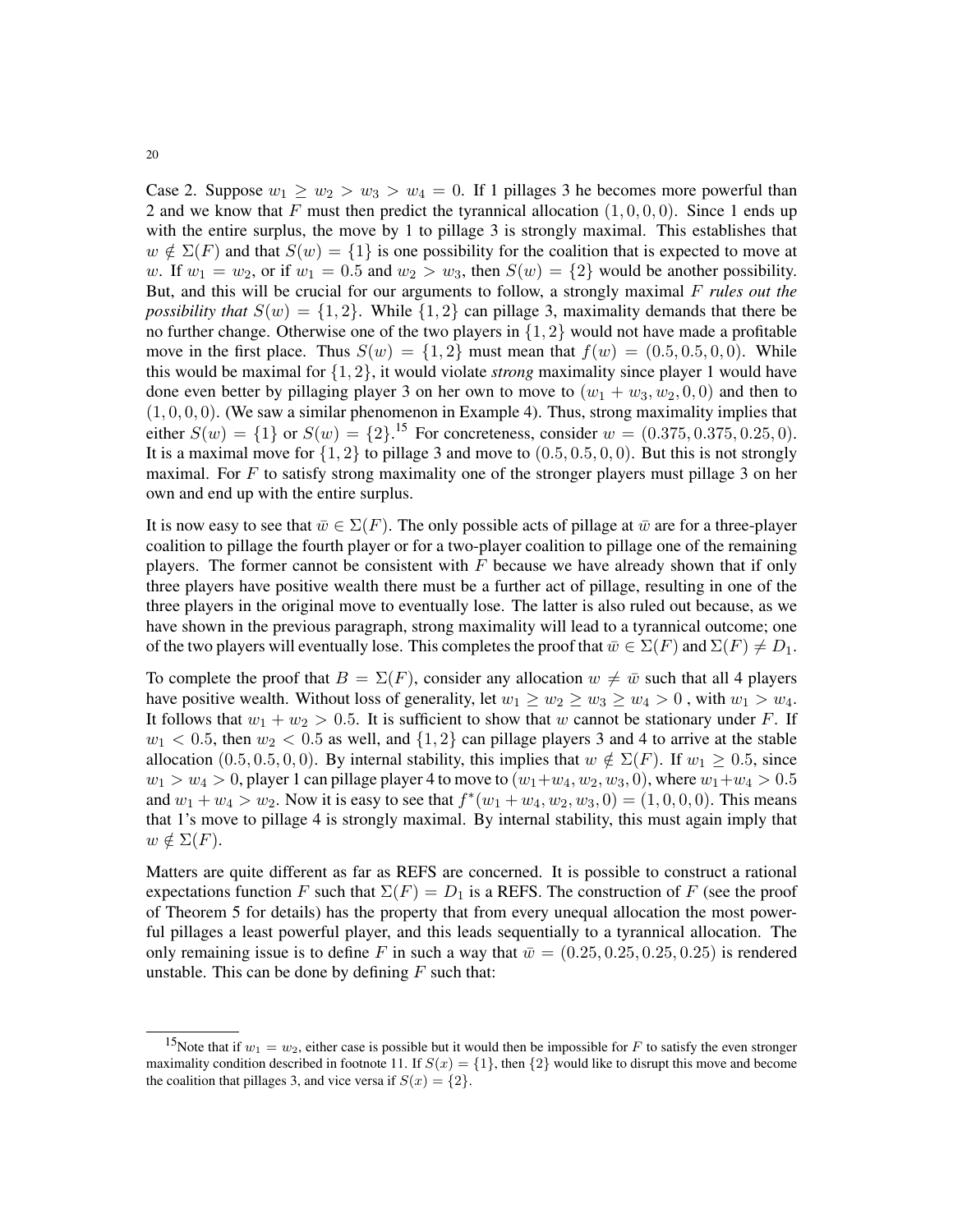- (i)  $f(\bar{w}) = (0.375, 0.375, 0.25, 0) \equiv w'$  with  $S(\bar{w}) = \{1, 2\}$ . That is, players 1 and 2 jointly pillage player 4 and divide  $\bar{w}_4$  equally.
- (ii)  $f(w') = f^*(w') = (0.5, 0.5, 0, 0)$  with  $S(w') = \{1, 2\}$ . Here, players 1 and 2 pillage player 3 and share  $w'_3$  equally.

Note that at  $\bar{w}$  or  $w'$  if  $\{1,2\}$  did not divide their gains equally, at the next stage the more powerful of the two will pillage the remaining player(s) and obtain her tyrannical allocation. Thus, the less powerful of the two would not have joined in the act of pillage. This means that  $f(\bar{w})$  and  $f(w')$ describe a maximal move by  $\{1, 2\}$  in the sense of Condition (M). It is now easy to see that  $D_1$ is a REFS. But as we've already seen, it cannot be a SREFS.

We now turn to existence for the general case of an arbitrary number of players. For any positive integer *n*, let  $k(n)$  be the largest integer such that  $2^k \leq n$ .

THEOREM **5.** For any positive integer  $k^* \leq k(n)$ ,  $\bigcup_{0}^{k^*} B_k$  is a REFS.

Recall that  $B = \bigcup_{0}^{k(n)} B_k$  and is therefore the largest REFS identified by Theorem 5. And there are many others, including the unique farsighted stable set:  $B_0 \cup B_1 = D_1$ . In this model, therefore, unlike simple games, the farsighted stable set can be justified on the basis of consistent and rational expectations. It does not, however, meet the strong maximality test, as shown by Example 8. In other words, Theorem 5 cannot be strengthened to assert that  $\bigcup_{0}^{k^*} B_k$  is a SREFS for all  $k > 0$ . However, as our next result shows (formalizing the message from Example 8), one of the REFS identified in Theorem 5 is a SREFS.

THEOREM 6. *Suppose the effectivity correspondence is as in (1). Then* B *is a SREFS.*

We close this section with a discussion of Acemoglu *et al.* (2008). They study a model of political coalition formation in which the power of each player is exogenously given. For each  $i \in N$ ,  $\gamma_i > 0$  denotes *i*'s political power. The power of coalition *S* is  $\gamma_S = \sum_{i \in S} \gamma_i$ . Coalition  $S \subseteq T$  is *winning in* T if  $\gamma_S > \alpha \gamma_T$ , where  $\alpha \in [0.5, 1)$ . Denote by  $W(T)$  the set of subsets of  $T$  that are winning in  $T$ . If such a coalition exercises its power, it captures the entire surplus and becomes *the ruling coalition*. The other players are eliminated and play no further role. However, the ruling coalition may itself be subject to a new round of power grab from within.

The distribution of wealth is determined through an exogenous rule that depends only on the identity of the ruling coalition. Assume that for every player it is better to be in a ruling coalition than not. Moreover, it is better to be in a ruling coalition with lower aggregate power. As Acemoglu *et al.* (2008) point out, a particular example of such a rule, which we adopt for the sake of simplicity, is the following:

$$
w_i(S) = \begin{cases} \gamma_i/\gamma_S & \text{if } i \in S \\ 0 & \text{otherwise} \end{cases}
$$

A state can now be defined as the ruling coalition: at state  $S$ , the ruling coalition is  $S$  and the wealth distribution is  $w(S)$ . The set of states is therefore N. Winning coalitions are the ones effective in changing a state:

(2) 
$$
S \in E(T, S) \text{ if and only if } S \text{ is winning in } T.
$$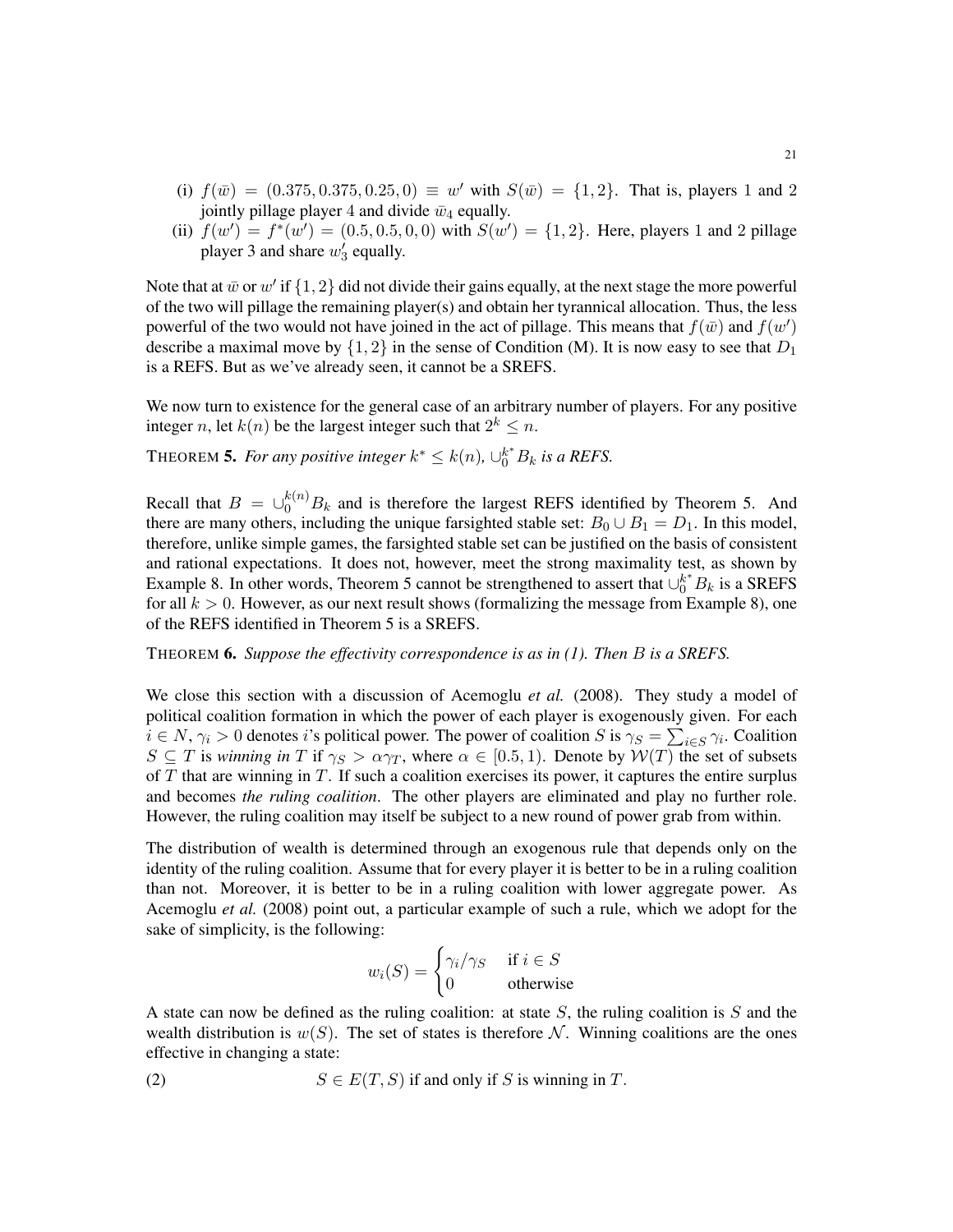This means that if a change occurs, the new ruling coalition is smaller. If such a change is expected to lead to a further change, then a winning coalition will choose *not* to exercise its power. This is a result of the fact that any further change must leave some member(s) of the original winning coalition with a payoff of 0. In other words, if there is a farsighted objection  $S, S^1, \ldots S^m$  leading from S to  $S^m$  it must be the case that  $m = 1$ ; farsighted dominance is equivalent to dominance.<sup>16</sup> Harsanyi (1974) refers to a farsighted dominance relation with this property as *trivial* and points out that if this property holds for every farsighted dominance of one state over another, then the vNM stable set is equivalent to the farsighted stable set.

Another feature of this model that makes it very tractable is that objections can only come from subsets of the ruling coalition (internal blocking). This makes it possible to construct a stable set recursively. Of particular interest in these models is the stability of  $N$ , or the stable state(s) starting from  $N$ . We illustrate this through the following example.

EXAMPLE 9. *(Four-player example of the Acemoglu et al. (2008) model). Suppose*  $N =$  $\{1, 2, 3, 4\}, \gamma = (2, 4, 6, 8)$  *and*  $\alpha = 0.5$ *.* 

A vNM stable set can be constructed as follows. Any ruling coalition consisting of one individual clearly belongs to the stable set (it is in the core). Any ruling coalition consisting of two players is not in the stable set because the more powerful player will eliminate the weaker one; there is an objection leading to a stable state. Next, consider the three-player coalitions. The coalition  $\{1, 2, 4\}$  is not stable because player 4 has enough power to eliminate the other two. Let the collection of the other three-player coalitions be denoted  $S = \{\{1, 3, 4\}, \{2, 3, 4\}, \{1, 2, 3\}\}\.$  It is easy to see that no coalition in  $S$  is threatened by a single powerful player. In each instance, two of the players have enough power to eliminate the third, but the resulting outcome is not stable, as we have just noted. This means that all coalitions in  $S$  are stable, and N is not; it will be replaced by one of these three-player coalitions. Thus, the stable set consists of singletons and the collection  $S$ . In fact, this is also a farsighted stable set because farsighted dominance is equivalent to myopic dominance in this model. To verify this directly in this Example, it is only necessary to establish the farsighted internal stability for states in S. While two players could eliminate a third, this cannot result in a farsighted objection ending in a stable state because the weaker of the two will get eliminated at the next stage. We conclude that  $N$  is not stable and will replaced be one of the coalitions in  $S^{17}$ .

Recall that farsighted internal stability is stronger than Condition (I) of REFS and myopic external stability is stronger than Condition (E) of REFS. Consequently, the equivalence of farsighted dominance and myopic dominance also yields equivalence with REFS. More precisely, consider a set of states Z that is a stable set as well as a farsighted stable set. For every state  $S \in \mathbb{Z}$ , let  $F(S) = S$ . (Because  $X = \mathcal{N}$ , we abuse notation slightly to consider F as a function from  $\mathcal{N} \to \mathcal{N}$ ). For  $S \notin Z$  define  $F(S)$  to be a subcoalition of S that dominates it (myopically) and belongs to  $Z$ . If there are several such coalitions, pick one arbitrarily. By construction,  $F$ satisfies (E). It satisfies (I) because  $Z$  is farsighted stable set. Finally, it satisfies (M) because for

<sup>&</sup>lt;sup>16</sup>Recall that in Jordan's pillage game a farsighted objection could last several steps, although at each step it would be the same coalition making the change. This difference stems from the fact that in the Acemoglu *et al.* model only the winning coalition survives to the next stage; there are no neutral players.

<sup>&</sup>lt;sup>17</sup>The singletons are also stable, but none of those states are reachable from N.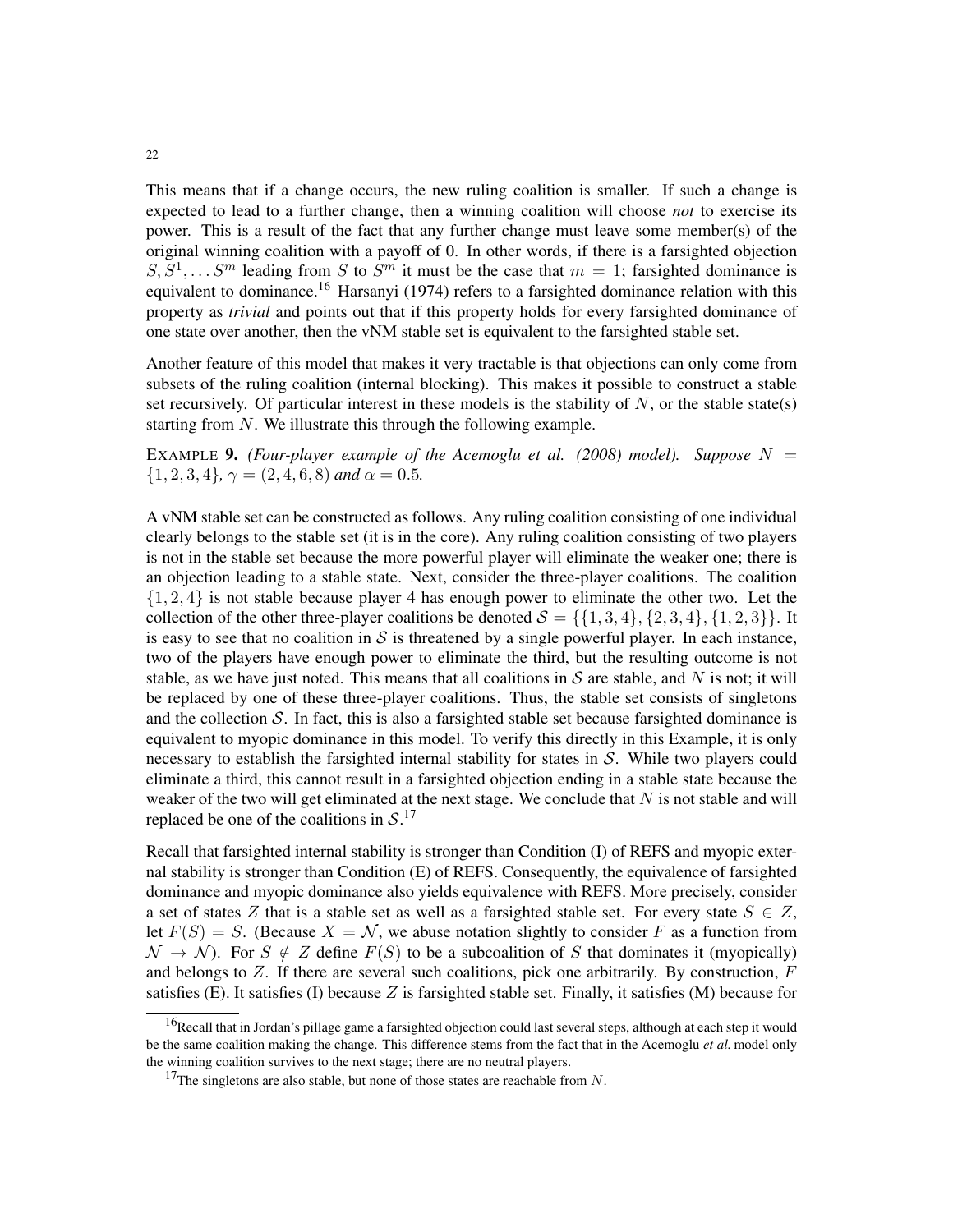every nonstationary state, S, it prescribes a move by coalition  $F(S)$  that ends with  $F(S)$ . Since this is the *only* profitable move available to  $F(S)$  it is trivially maximal.

Acemoglu *et al.* (2008) provide an axiomatic characterization of a solution to this model, which they refer to as the *unique ruling coalition* (URC), and also show that it coincides with the subgame perfect equilibria of a noncooperative model of coalition formation. The URC is a refinement of REFS, or the stable set. This difference turns out to hinge on the difference between REFS and SREFS. In fact, in this model SREFS refines REFS precisely to the URC.<sup>18</sup> This can be illustrated through Example 9. As explained above, in constructing a rational expectation  $F$ we have the freedom to choose  $F(N)$  to be any one of the three coalitions in S. In particular, we could define  $F(N) = \{2, 3, 4\}$ . But players 3 and 4 could do better by forming  $\{1, 3, 4\}$ ; recall that the payoff to a player is higher in a coalition with lower aggregate power. In other words,  $F$ does not satisfy (M'). In fact, strong maximality in this model, not just in Example 9, reduces to the condition that if  $S$  is not a stationary state, then  $F(S)$  has the *lowest* aggregate power among all stable coalitions that are winning in  $S$ :

If  $S \notin \Sigma(F)$ , then  $F(S) \in \operatorname{argmin}_{T \in \Sigma(F) \cap \mathcal{W}^*(S)} \gamma_T$ , where  $\mathcal{W}^*(S)$  denotes  $\mathcal{W}(S) - S$ .

If  $\gamma$  is generic in the sense that  $\gamma_S \neq \gamma_T$  for any  $S, T, S \neq T$ , then clearly  $F(S)$  is unique for every S. And the unique strong rational expectation can be computed recursively as follows. Of course,  $F(S) = S$  if  $|S| = 1$ . Suppose  $F(S)$  has been defined for all S such that  $|S| < k$ . Then for S with  $|S| = k$ ,

$$
F(S) = \begin{cases} \operatorname{argmin}_{T \in \Sigma(F) \cap \mathcal{W}^*(S)} \gamma_T & \text{if } \Sigma(F) \cap \mathcal{W}^*(S) \neq \emptyset \\ S & \text{otherwise} \end{cases}
$$

 $F(S)$  is the same as  $\phi(S)$ , the Acemoglu *et al.* (2008) notion of the URC for player set S. Thus we have yet another characterization of the URC: it is the unique SREFS. In this model, the farsighted stable set or REFS generally yields a set of outcomes that strictly includes the URC. Strong maximality refines it precisely to the URC.

# 6. CONCLUDING REMARKS

This paper provides a framework for the analysis of cooperative solution concepts that combines farsightedness with the principles underlying the von Neumann-Morgenstern stable sets. We go beyond the recent work of Ray and Vohra (2015) by restricting coalitional moves to be *maximal*. We do so under the assumption that all coalitions hold *common* or *consistent* beliefs about the continuation path of future coalitional moves. Another interpretation of consistency is *history independence* - future moves from any state are independent of previous moves culminating in the current state. An interesting avenue for future research would be to incorporate maximality without assuming history independence.

We model consistency through the use of an *expectation function*, which describes the transition from one state to another as well as the coalition which makes the move. Analogs of internal

 $18$ Ray and Vohra (2014) show that their notion of an EPCF yields the same predictions as REFS, but an appropriately chosen protocol is needed to sharpen the equilibria to coincide with the URC. See also Kimya (2015).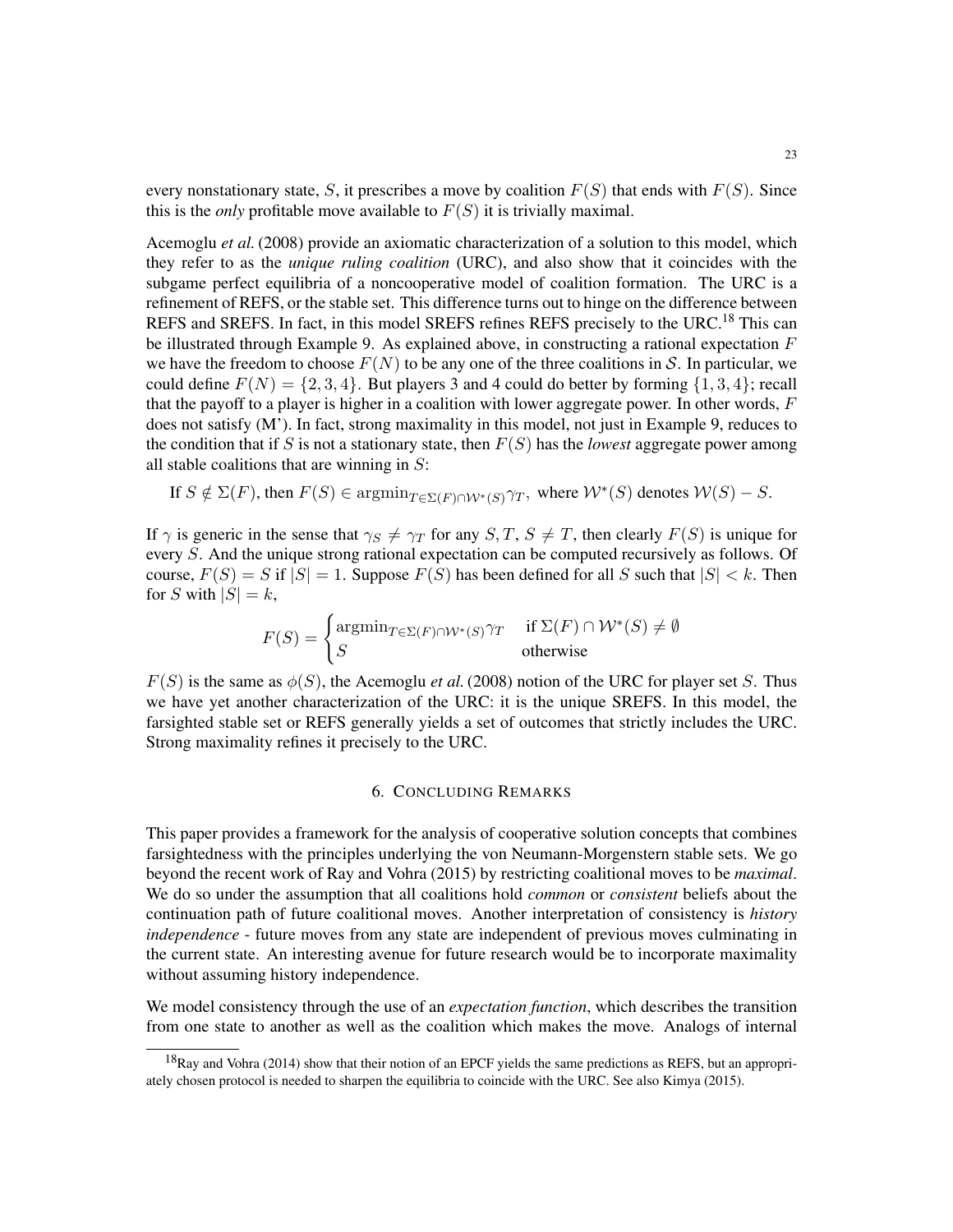# and external stability that define a stable set are easily incorporated in this framework. These, and two versions of maximality then give rise to two different solution concepts - the *rational expectations farsighted stable set* (REFS) and the *strong rational expectations farsighted stable set* (SREFS).

In a series of examples, we show that these solution concepts lead to predictions which are intuitively more appealing than the Chwe largest consistent set or the Ray-Vohra farsighted stable set. However, Theorem 1 identifies one situation where SREFS, REFS and the farsighted stable set coincide. This is the case in which there is a unique payoff at all states in the farsighted stable set. As shown in Ray and Vohra (2015), any payoff in the interior of the core of a characteristic function game can be identified as such a farsighted stable set. According to Theorem 1 it is also a SREFS.

We apply our solution concepts to two broad classes of games. The first is the class of proper simple games. We prove constructively that under a mild assumption all game with veto players have a non-empty SREFS. SREFS turns out to be quite different from the farsighted stable set identified by Ray and Vohra (2015), the main driving for the difference being consistency. Our second application is for the class of pillage games, first studied by Jordan (2006) to analyze cooperative situations without well defined property rights over resources. We show that both REFS and SREFS exist for all such games. Again, these solution concepts turn out to make predictions which are quite different from that made by the farsighted stable set. In this case, the main driving force for the difference is maximality. In this model there is also an important difference between REFS and SREFS.

Finally, we show that SREFS provides another characterization of the *ultimate ruling coalition*, a solution concept advanced by Acemoglu *et al.* (2008) in their analysis of political coalition formation.

#### **REFERENCES**

- Acemoglu, D., Egorov, G., and K.SONIN (2008), "Coalition Formation in Non-democracies", *Review of Economic Studies*, 75, 987–1009.
- AUMANN, R. and R. MYERSON (1988), "Endogenous Formation of Links Between Players and of Coalitions, An Application of the Shapley Value," in *The Shapley Value: Essays in Honor of Lloyd Shapley*, A. Roth, ed., 175–191. Cambridge: Cambridge University Press.
- BERNHEIM, D., PELEG, B. and M. WHINSTON (1987), "Coalition-Proof Nash Equilibria. I. Concepts," *Journal of Economic Theory*, 42, 1–12.

CHWE, M. (1994), "Farsighted Coalitional Stability," *Journal of Economic Theory*, 63, 299–325.

- BLOCH, F. (1996), "Sequential Formation of Coalitions in Games with Externalities and Fixed Payoff Division," *Games and Economic Behavior*, 14, 90–123.
- CHANDER, P. (2015), "An Infinitely Farsighted Stable Set", mimeo, Jindal Global University.
- DIAMANTOUDI, E. AND L. XUE (2003), "Farsighted Stability in Hedonic Games," *Social Choice and Welfare*, 21, 39–61.
- GREENBERG, J. (1990), *The Theory of Social Situations*, Cambridge, MA: Cambridge University Press.

#### 24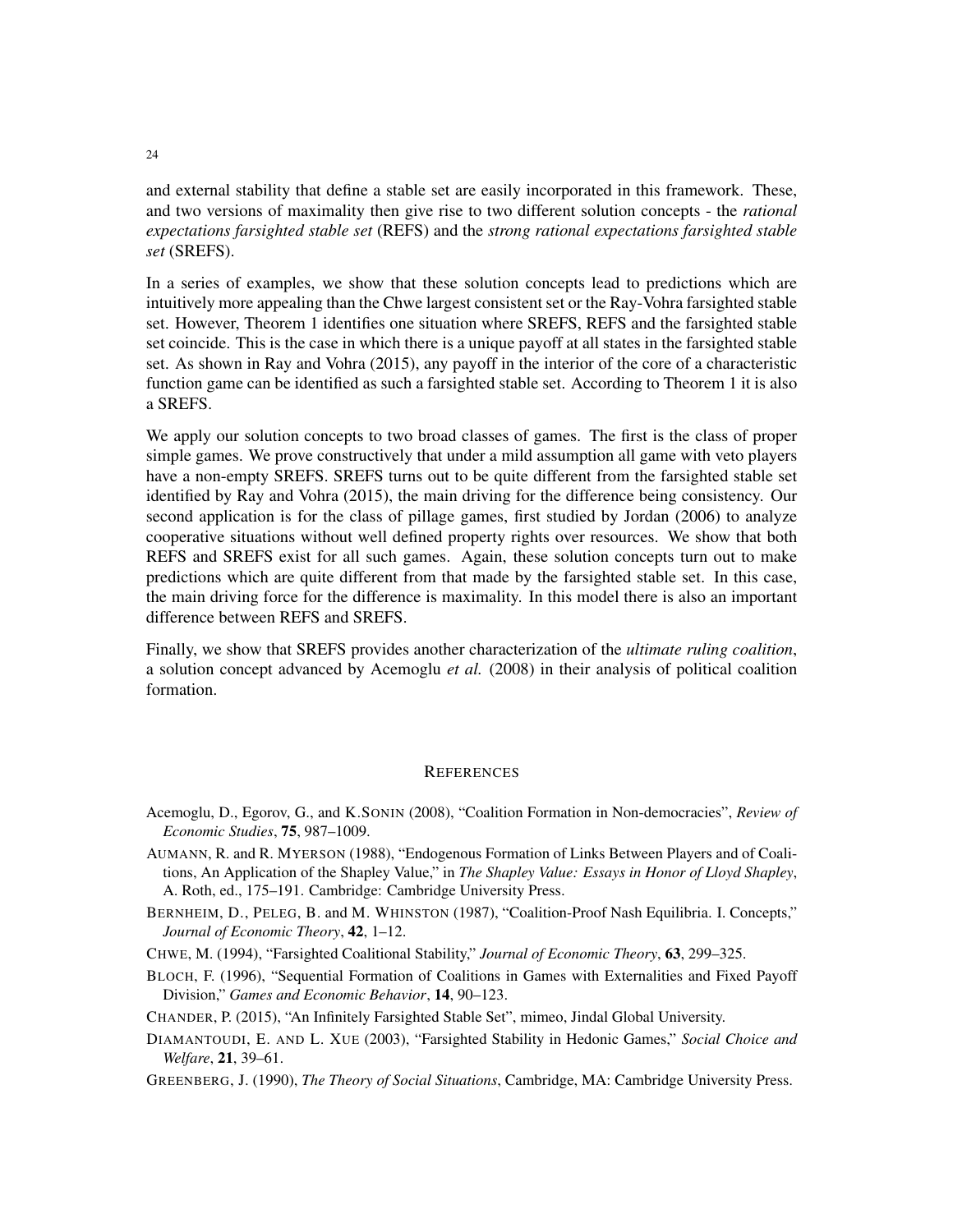HARSANYI, J. (1974), "An Equilibrium-Point Interpretation of Stable Sets and a Proposed Alternative Definition," *Management Science*, 20, 1472–1495.

HERINGS, P., A. MAULEON, AND V. VANNETELBOSCH (2004), "Rationalizability for Social Environments," *Games and Economic Behavior*, 49, 135–156.

(2009),"Farsightedly Stable Networks," *Games and Economic Behavior*, 67, 526–541.

JORDAN, J. (2006), "Pillage and Property," *Journal of Economic Theory* 131, 26–44.

KIMYA, M. (2015),"Equilibrium Coalitional Behavior", mimeo, Brown University.

KONISHI, H. AND D. RAY (2003), "Coalition Formation as a Dynamic Process," *Journal of Economic Theory*, 110, 1–41.

- LUCAS, W. (1968), "A Game with No Solution," *Bulletin of the American Mathematical Society*, 74, 237–239.
- (1992), "von Neumann-Morgenstern Stable Sets," in *Handbook of Game Theory, Volume 1*, ed. by R. J. Aumann, and S. Hart, 543–590. North Holland: Elsevier.
- MAULEON, A. AND V. VANNETELBOSCH (2004), "Farsightedness and Cautiousness in Coalition Formation Games with Positive Spillovers," *Theory and Decision*, 56, 291–324.
- MAULEON, A., V. VANNETELBOSCH AND W. VERGOTE (2011), "von Neumann-Morgenstern farsighted stable sets in two-sided matching," *Theoretical Economics*, 6, 499–521.

PICCIONE, M., AND A. RUBINSTEIN (2007), "Equilibrium in the Jungle", *The Economic Journal*, 117, 883–896.

RAY, D. (2007), *A Game-Theoretic Perspective on Coalition Formation*, Oxford University Press.

RAY, D. and R. VOHRA (1997), "Equilibrium Binding Agreements," *Journal of Economic Theory*, 73, 30–78.

(1999), "A Theory of Endogenous Coalition Structures," *Games and Economic Behavior*, 26, 286–336.

(2014), "Coalition Formation," in *Handbook of Game Theory, Volume 4*, ed. by H. P. Young and S. Zamir, 239–326. North Holland: Elsevier.

(2015), "The Farsighted Stable Set", *Econometrica*, 83, 977–1011.

VON NEUMANN, J. AND O. MORGENSTERN (1944), *Theory of Games and Economic Behavior*, Princeton, NJ: Princeton University Press.

XUE, L. (1998), "Coalitional Stability under Perfect Foresight," *Economic Theory*, 11, 603–627.

#### APPENDIX

#### Proof of Theorem 1.

Suppose  $Z$  is a single-payoff REFS. Since all stationary states have the same payoff,  $Z$  is clearly also a SREFS and satisfies farsighted internal stability in the definition of a farsighted stable set. Moreover, Condition (E) implies farsighted external stability in the definition of a farsighted stable set. Thus  $Z$  is a farsighted stable set.

To prove the second part of the Theorem, consider a single-payoff farsighted stable set  $X^0$ . Define  $X^1$  to be the set of states from which there is a farsighted objection to some state in  $X^0$ in a single step. More precisely:

 $X^1 = \{x \in X - X^0 \mid \exists x^0 \in X^0, S \in E(x, x^0) \text{ with } u_S(x^0) \gg u_S(x)\}.$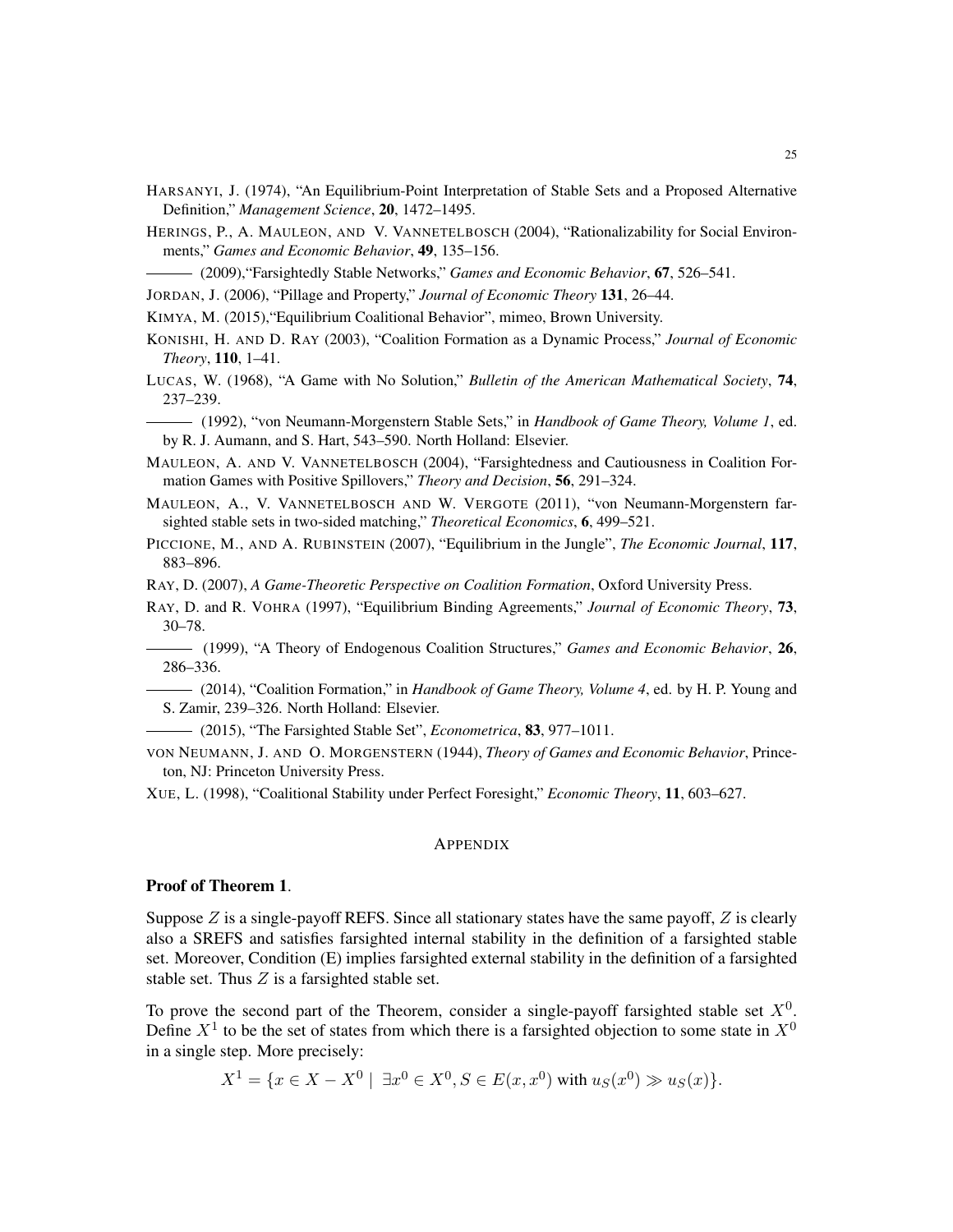Since  $X^0$  is a farsighted stable set, from every  $x \in X - X^0$ , there is a farsighted objection leading to some  $x^0 \in X^0$ :  $x, (x^1, S^1), \ldots, (x', S'), (x^m, S^m)$ . Clearly  $x' \in X^1$ , which establishes the nonemptiness of  $X^1$ . We shall now recursively define subsets of X from which there are farsighted objections leading to  $X^0$  in a minimal number of steps. All of these sets will be disjoint and will cover  $X$ . The construction is as follows.

Suppose  $X^j$  have been defined for all  $j = 1, ..., k$ . Define  $X^{k+1}$  to be the set of all other states from which there is a farsighted objection leading to  $X^0$  such that the first step is a state in  $X^k$ :

$$
X^{k+1} = \{x \in X - \bigcup_{j=0}^{k} X^j \mid \text{there is a farsighted objection } x, (x^1, S^1), \dots, (x^m, S^m),
$$
  
with  $x^1 \in X^k$  and  $x^m \in X^0$ .

Note that if  $X^{k+1} = \emptyset$ , then  $\bigcup_{j=0}^{k} X^{k} = X$ . To complete the proof we will construct a function  $F: X \to X \times \mathcal{N}$  where  $F(x) = (f(x), S(x))$  such that  $f(x^0) = x^0$  for every  $x^0 \in X^0$ , and for every  $x \in X^{k+1}$ ,  $f(x) \in X^k$ . We know that from  $x \in X^{k+1}$  there is a farsighted objection leading to some state in  $X^0$  which proceeds by first moving to a point in  $X^k$ . We will choose  $f(x)$  as one such point along with a unique coalition that initiates such a farsighted objection. The function F is constructed recursively. For  $x \in X^1$ , define  $f(x) = x^0 \in X^0$ and  $S(x)$  to be a coalition that has a one step objection from x to  $x<sup>0</sup>$ . If there are multiple such coalitions, choose one arbitrarily. This describes a unique transition from  $X^1$  to  $X^0$ . Having defined  $F: X^j \mapsto X^{j-1} \times \mathcal{N}$  for all  $j = 1, \dots k$ , if  $X^{k+1} \neq \emptyset$ , for  $x \in X^{k+1}$  let  $S^1$  be a coalition that has a farsighted objection from x to  $x^m \in X^0$ , denoted  $x, (x^1, S^1), \ldots, (x^m, S^m)$ , such that  $x^1 \in X^k$ . Let  $F(x) = (x^1, S^1)$ . Note that there may be multiple such farsighted objections. In that case, pick  $F(x)$  to be the first element of any such sequence. Proceeding in this way, we have constructed a function  $F: X \to X \times N$  with  $X^0$  as its set of stationary points. It remains to be shown that  $F$  is a strong rational expectation.

Since the stationary points of  $F$  have the same payoff vector, it trivially satisfies Condition (I) in the definition of a rational expectation.

To prove Condition (E), consider  $x \in X - X^0$ . Of course, there is some  $k \geq 0$  such that  $x \in X^{k+1}$ . From the construction of F we know that there exists a farsighted objection from x to  $x^m \in X^0$ , say,  $x, (x^1, S^1), (x^2, S^2), \ldots, (x^m, S^m)$ , such that  $F(x) = (x^1, S^1)$ . (There is no presumption that  $(x^2, S^2) = F^2(x)$ , or that  $m = k$ ). Let  $u^0$  denote the (common) payoff corresponding to each of the (single-payoff) states in  $X^0$ . Obviously,  $u_{S^1}(x^m) =$  $u_{S^1}^0 \gg u_{S^1}(x)$ . Since  $f^k(x) \in X^0$ ,  $u(f^k(x)) = u^0$ , which implies that  $S^1$  gains in moving along the path  $(x, F(x), F^2(x), \ldots, F^k(x))$ . By the same reasoning,  $S^2$  also gains by moving from  $f(x)$  along the path  $(F^2(x), \ldots, F^k(x))$ , and so on for all  $S^j$ ,  $j = 1, \ldots S^k$ . Thus,  $(x, F(x), F^2(x), \ldots, F^k(x))$  is a farsighted objection from x to  $f^k(x) \in X^0$ .

To see that Condition (M') is satisfied note that no player, and therefore no coalition, can gain by deviating from the path prescribed by  $F$  because any deviation leads to the same payoff vector,  $u^0$ . This establishes Condition (M') and completes the proof that F is a strong rational expectation with  $\Sigma(F) = Z$ .

The proof of Theorem 2 will make use of the following lemma.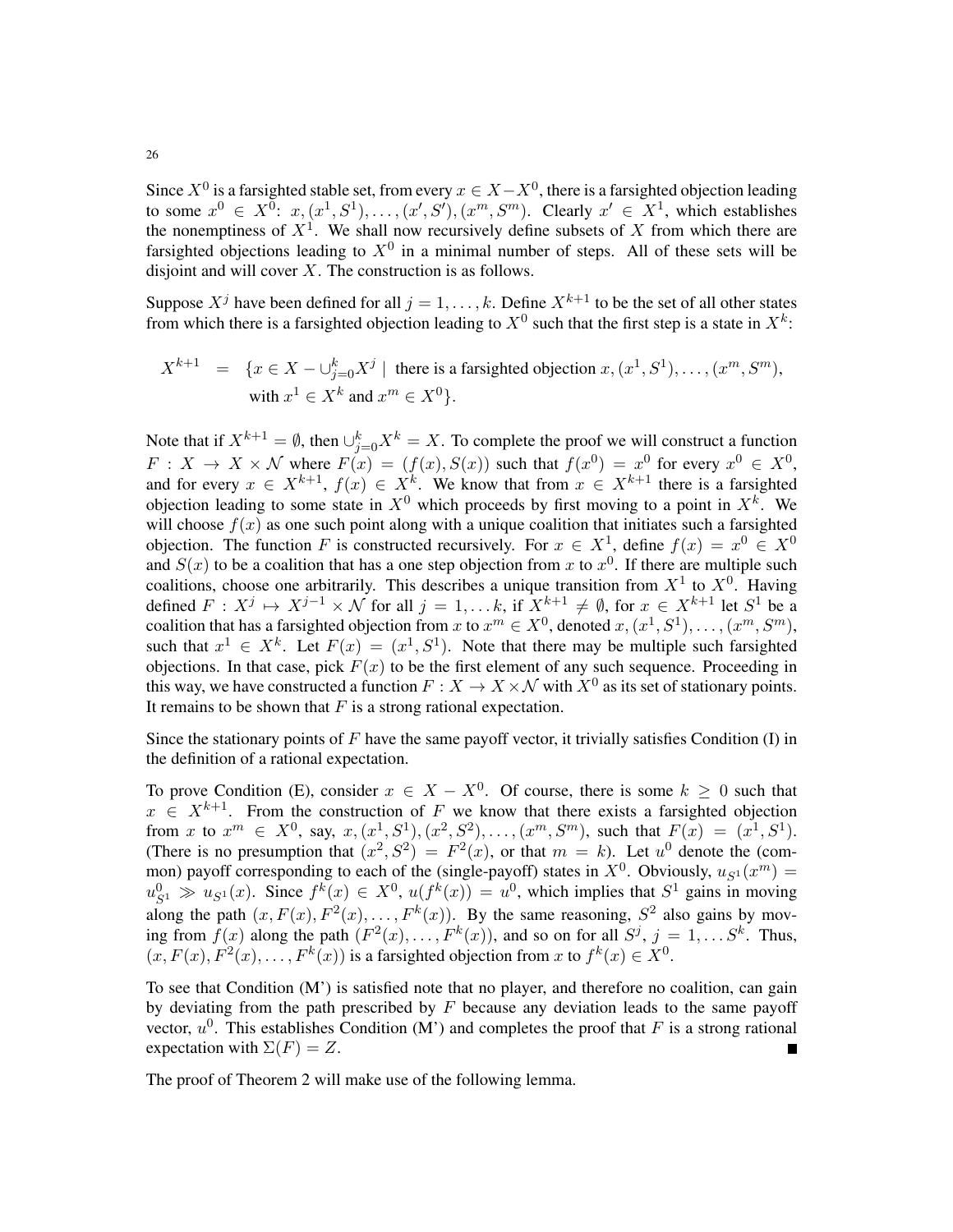LEMMA 1. *There exists a positive number*  $d < 1/|C|$ , a vector  $b \in R_+^{N-C}$  and a non-empty *collection of coalitions*  $\mathcal{J}$  *in*  $N - C$  *such that:* 

*(1) For every*  $J \in \mathcal{J}$ ,  $C \cup J$  *is a minimal winning coalition,*  $b_J \gg 0$  *and*  $\sum_{j \in J} b_j = \epsilon \equiv 1 - d|C|$ *.* 

- *(2) There does not exist a winning coalition*  $C \cup T'$  such that  $\sum_{j \in T'} b_j < \epsilon$ .
- $(3)$  1 >  $\sum_{j \in N C} b_j$  >  $\epsilon$ *.*

*Proof.* Let  $\mathcal{J}' = \{J \subset N - C \mid C \cup J \text{ is a minimal winning coalition}\}\$ . Without loss of generality, assume that the coalitions in  $\mathcal{J}' = \{J^1, \ldots, J^K\}$  are ranked in non-decreasing order of cardinality, so  $|J^k| \leq |J^{k+1}|$  for all  $k = 1, \ldots, K - 1$ .

Choose  $\epsilon \in (0,1)$  such that  $\epsilon < \frac{J^1}{N}$  $\frac{|J^1|}{|N-C|}$  and let  $d \equiv \frac{1-\epsilon}{|C|}$  $\frac{1-\epsilon}{|C|}$ . We will now construct an algorithm which will yield b and  $\mathcal{J} \subseteq \mathcal{J}'$  satisfying the desired properties.

Let  $J^f$ ,  $f > 1$ , be the first coalition in  $J'$  which has a non-empty intersection with some  $J^k$ ,  $k < f$ . If no such f exists, then set  $f = K + 1$ , and  $J^{K+1} = \emptyset$ .

**Step 1**: For all  $k < f$  let  $b_i = \frac{\epsilon}{|J^k|}$  for all  $i \in J^k$ . Note that for all  $k, k' < f$ ,  $J^k \cap J^{k'} = \emptyset$ , so this construction is well-defined. Clearly, b and  $J<sup>k</sup>$  satisfy Condition (1) of the Lemma for all  $k < f$ . Moreover, since the coalitions in  $\mathcal{J}'$  are in non-decreasing order of cardinality:

(L.1) for any  $k < k' < f$ ,  $i \in J^k$  and  $j \in J^{k'}$ , we have  $\overline{b} = \frac{\epsilon}{|J^1|} \ge b_i \ge b_j > 0$ .

Define  $A^1 = \bigcup_{k=1}^{f-1} J^k$ . Then, for every  $i \in A^1$ ,  $b_i$  as defined above will be the "terminal" value. For  $i \notin A^1$  we will construct  $b_i$  iteratively.

For every  $k \ge f$ , we will recursively define non-negative numbers  $t_i^1$  for all  $i \in J^k - A^1$  as follows. Suppose  $t_j^1$  have been defined for all  $j \in G^k \equiv \cup_{j=1}^{k-1} J^j - A^1$ . If  $J^k - (G^k \cup A^1) \neq \emptyset$ , for every  $i \in J^k - (G^k \cup A^1)$  let

$$
t_i^1 = \max\left[0, \frac{\epsilon - \sum_{j \in J^k \cap A^1} b_j - \sum_{j \in J^k \cap G^k} t_j^1}{|J^k - (G^k \cup A^1)|}\right]
$$

Since there are no dummy players, every  $i \in N - C$  belongs to at least one coalition in  $\mathcal{J}'$ , and has therefore been assigned a non-negative number,  $b_i$  or  $t_i^1$ . It follows from (L.1) that for all  $i \notin A^1, t_i^1 \leq \overline{b}.$ 

Let  $\mathcal{J}^1 = \{ J \in \mathcal{J}' | \sum_{i \in J \cap A^1} b_i + \sum_{i \in J - A^1} t_i^1 < \epsilon \}.$ 

If  $\mathcal{J}^1 = \emptyset$ , terminate the algorithm, set  $b_i = t_i^1$  for all  $i \notin A^1$  and go to Step 3.

Suppose  $\mathcal{J}^1 \neq \emptyset$ . Since  $J \in \mathcal{J}^1$  implies that  $|J| \geq |J^k|$  for all  $k < f$  and  $J \in \mathcal{J}^1$ , it follows from (L.1) that for every  $J \in \mathcal{J}^1$ ,  $J - A^1 \neq \emptyset$ . Let  $J^{k_1}$  be a coalition in  $\mathcal{J}^1$  which maximizes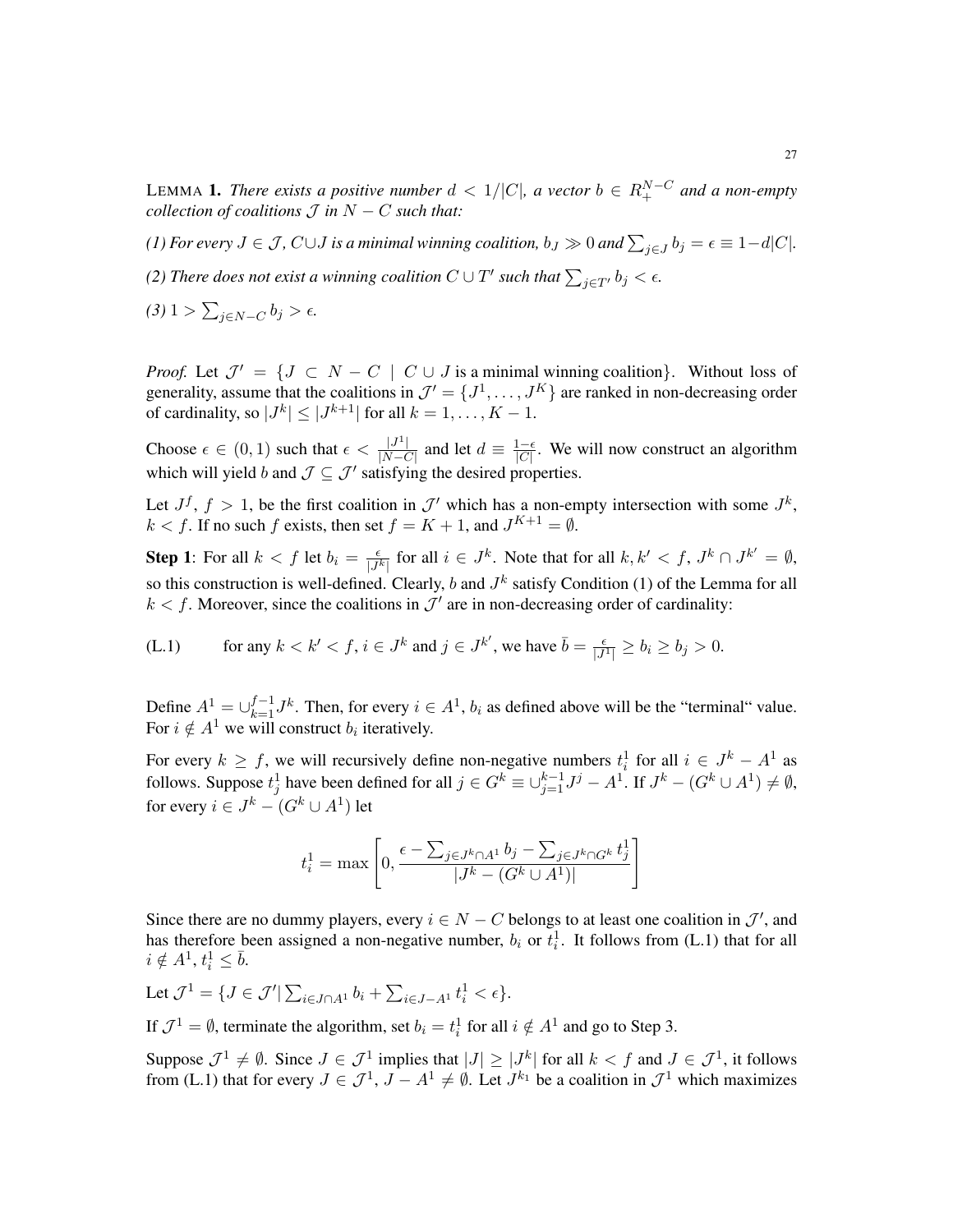$\epsilon-\sum_{j\in J}^k \epsilon_{\cap A}$ <sup>1</sup> b<sub>j</sub>  $\frac{\sum_{j \in J^k \cap A^1} u_j}{|J^k - A^1|}$ , ties being broken arbitrarily. For each  $i \in J^{k_1} - A^1$ , set

$$
b_i = \frac{\epsilon - \sum_{j \in J^{k_1} \cap A^1} b_j}{|J^{k_1} - A^1|}
$$

Since  $J^{k_1} - A^1 \neq \emptyset$ ,  $A^2 \equiv A^1 \cup J^{k_1}$  is a strict superset of  $A^1$ .

**Step 2:** Since some of the components of the t vector have been increased, the remaining components may not be feasible. So, now repeat step 1 with  $A^2$  replacing  $A^1$ .

For  $k \geq f$ ,  $k \neq k_1$ , we will recursively define  $t_i^2$  recursively as follows. Suppose  $t_i^2$  have been defined for all  $j \in G'^k \equiv \cup_{j=1}^{k-1} J^j - A^2$ . If  $J^k - (G'^k - A^2) \neq \emptyset$ , for every  $i \in J^k - (G'^k \cup A^2)$ let

$$
t_i^2 = \max\left[0, \frac{\epsilon - \sum_{j \in J^k \cap A^2} b_j - \sum_{j \in J^k \cap G'^k} t_j^2}{|J^k - A^2|}\right]
$$

As in Step 1, it follows from (L.1) that  $t_i^2 \leq \bar{b}$  for all  $i \notin A^2$ . Let  $\mathcal{J}^2 = \{J \in \mathcal{J} | \sum_{i \in J \cap A^2} b_i +$  $\sum_{i\in (J-A^2)} t_i^2 < \epsilon$ . By construction,  $J^{k_1} \notin \mathcal{J}^2$ . If  $\mathcal{J}^2$  is empty, terminate the algorithm with  $b_i = t_i^2$  for all  $i \in N - (C \cup A^2)$  and move to Step 3. Otherwise, choose the coalition  $J^{k_2}$  which maximizes  $\frac{\epsilon - \sum_{j \in J^k \cap A^2} b_j}{|I^k - A^2|}$  $\frac{(-j \in J^k \cap A^2}{|J^k - A^2|}$  in this set. For each  $i \in J^{k_2} - A^2$ , set

$$
b_i = \frac{\epsilon - \sum_{j \in J^{k_2} \cap A^2} b_j}{|J^{k_2} - A^2|}
$$

**Claim**:  $J^{k_2} - A^2$  is non-empty.

Suppose not. Since  $J^{k_2} \in \mathcal{J}^2$ , and by hypothesis,  $J^{k_2} \subseteq A^2$ ,  $\sum_{i \in J^{k_2} \cap A^2} b_i = \sum_{i \in J^{k_2} \cap A^1} b_i +$  $\sum_{i \in S} t_i^1 < \epsilon$ . Recall that for  $i \in S \subseteq J^{k_1} - A^1$ ,  $t_i^1 = \frac{\epsilon - \sum_{i \in A^1 \cap J^{k_1}} b_i}{|J^{k_1} - A^1|}$  $\frac{\sum_{i\in A^1\cap J^{k_1}\circ i}}{|J^{k_1}-A^1|}$ . But this means that

$$
\frac{\epsilon - \sum_{i \in J^{k_2} \cap A^1} b_i}{|S|} > \frac{\epsilon - \sum_{i \in J^{k_1} \cap A^1} b_i}{|J^{k_1} - A^1|},
$$

which contradicts the choice of  $J^{k_1}$ . Hence the claim is true, and  $A^3 \equiv A^2 \cup J^{k_2}$  is a strict superset of  $A^2$ .

Since the sets  $A<sup>k</sup>$  are strictly increasing over stages, the algorithm terminates.

**Step 3.** At this stage we have constructed b such that  $b_i \leq \bar{b}$  for all  $i \in N - C$ , and for all  $J \in \mathcal{J}'$ ,  $d|C| + \sum_{i \in J} b_i \geq 1$ . Clearly, then Condition (2) of the Lemma holds. Define  $\mathcal{J} = \{J \in \mathcal{J}' \mid b_J \gg 0 \text{ and } \sum_{i \in J} b_i = \epsilon\},\$  which is non-empty because  $J^k \in \mathcal{J}$  for all  $k < f$ . Of course,  $J$  satisfies Condition (1).

Since  $b_i \leq \bar{b}$  for all  $i \in N - C$ ,  $\sum_{i \in N - C} b_i \leq |N - C|\bar{b} = |N - C|\frac{\epsilon}{|J^1|} < 1$ . To establish Condition (3) of the Lemma it remains to be shown that  $\sum_{j \in N-C} b_j > \epsilon$ . Recall that for every  $J \in \mathcal{J}, \sum_{i \in J} b_i = \epsilon$ , which implies that this condition clearly holds if  $f > 2$ . Suppose  $f = 2$ , i.e.,  $J^1 \cap J^2 \neq \emptyset$ . Since  $J^1$  and  $J^2$  are minimal winning coalitions, neither is a subset of the

28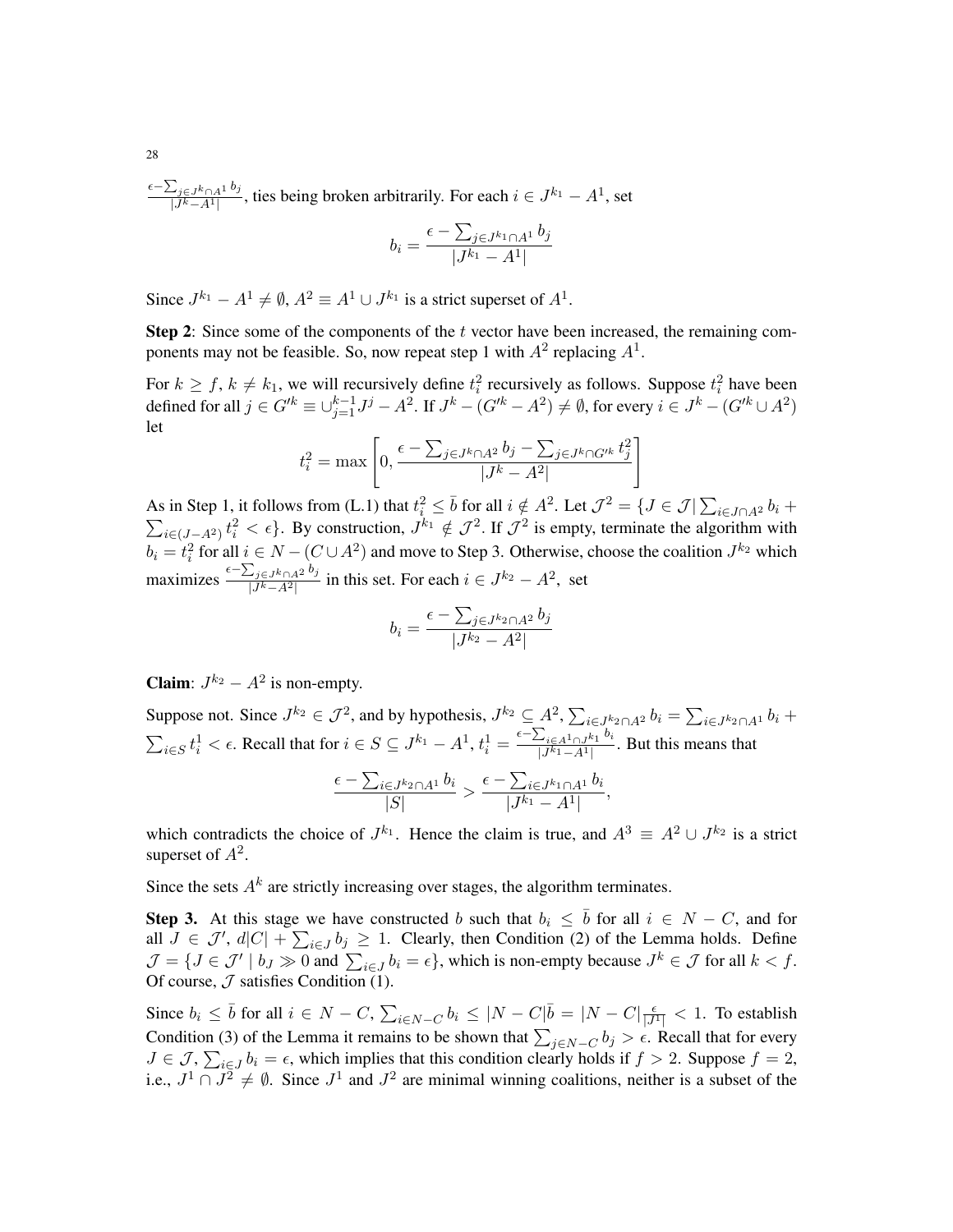other. By construction,  $b_i > 0$  for all  $i \in J^1 \cup J^2$ . This together with the fact that  $\sum_{i \in J^1} b_i = \epsilon$ implies that  $\sum_{i \in N-C} b_i \ge \sum_{i \in J^1 \cup J^2} b_i > \epsilon$ .

# Proof of Theorem 2.

We will construct a SREFS for two distinct cases. The first is the case, as in Example 7, where minimal winning coalitions consist of  $C$  and any one of the non-veto players. For the second case, in which there is at least one minimal winning coalition with two or more non-veto players, our construction will rely on Lemma 1 and Assumption 2.

**Case 1:**  $C \cup \{j\} \in \mathcal{W}$  for all  $j \notin C$ .

Let  $a > 0$  and  $b > 0$  be such that  $|C|a + |N - C|b = 1$ . Define  $\hat{x}$  so that  $\pi(\hat{x}) = N$  and

$$
u_i(\hat{x}) = \begin{cases} a & \text{if } i \in C \\ b & \text{if } i \notin C \end{cases}
$$

For every  $j \notin C$ , let  $X^j$  be the set of all states x in which the winning coalition contains  $C \cup \{j\}$ and the payoff vector has the property that  $u_i(x) \ge a$  for all  $i \in C$ ,  $u_i(x) = b$  and  $u_k(x) = 0$ for all  $k \notin C \cup \{j\}.$ 

We claim that  $Z = \bigcup_{j \notin C} X^j \cup \{\hat{x}\}$  is a SREFS: it is the set of stationary points of a strong rational expectation  $F$  satisfying the following properties.<sup>19</sup>

$$
(1.1)
$$
 For  $x \in Z$ ,  $f(x) = x$ .

(1.2) For  $x \in X^0$ ,  $S(x) = N$  and  $f(x) = \hat{x}$ .

The remainder of the rules for F relate to  $x \in X - Z - X^0$ :

(1.3) For x such that  $u_j(x) < b$  for all  $j \in N - C$ ,  $S(x) = N - C$  and  $f(x) \in X^0$ .

(1.4) For x such that  $u_i(x) \geq b$  for all  $j \in N - C$ , since  $x \notin Z$ , there must be a veto player i for whom  $u_i(x) < a$ . Let  $\{i'\}$  be the lowest indexed player of this kind. In this case we have  $S(x) = \{i'\}\$ and  $f(x) \in X^0$ .

(1.5) For x such that  $u_j(x) \ge b$  for some non-veto player but not all, let j' be the lowest indexed non-veto player such that  $u_{j'}(x) < b$ . There are now two distinct cases for describing F.

(1.5.a) Suppose  $s(x) \equiv 1 - b - \sum_{i \in C} \max\{a, u_i(x)\} > 0$ , then  $S(x) = C \cup \{j'\}, u_i(f(x)) =$  $\max\{a, u_i(x)\} + \frac{s}{|G|}$  $\frac{s}{|C|}$  and  $u_{j'}(f(x)) = b$ . Note that  $f(x) \in X^{j'}$ .

(1.5.b) Suppose  $s(x) \leq 0$ . In this case, unlike the previous one, it is not possible to construct an objection that leads to  $Z$  in one step. However, it must be the case that there is a veto player i for whom  $u_i(x) < a$ . Otherwise,  $s(x) = 0$ , which contradicts the supposition that  $x \notin Z$ . In this case, as in (4),  $S(x) = \{i'\}$  and  $f(x) \in X^0$ .

<sup>&</sup>lt;sup>19</sup>In what follows it will be understood that  $\pi(f(x))$  is the immediate change in  $\pi(x)$  resulting from the formation of  $S(x)$ , as formalized in Assumption 1 (b).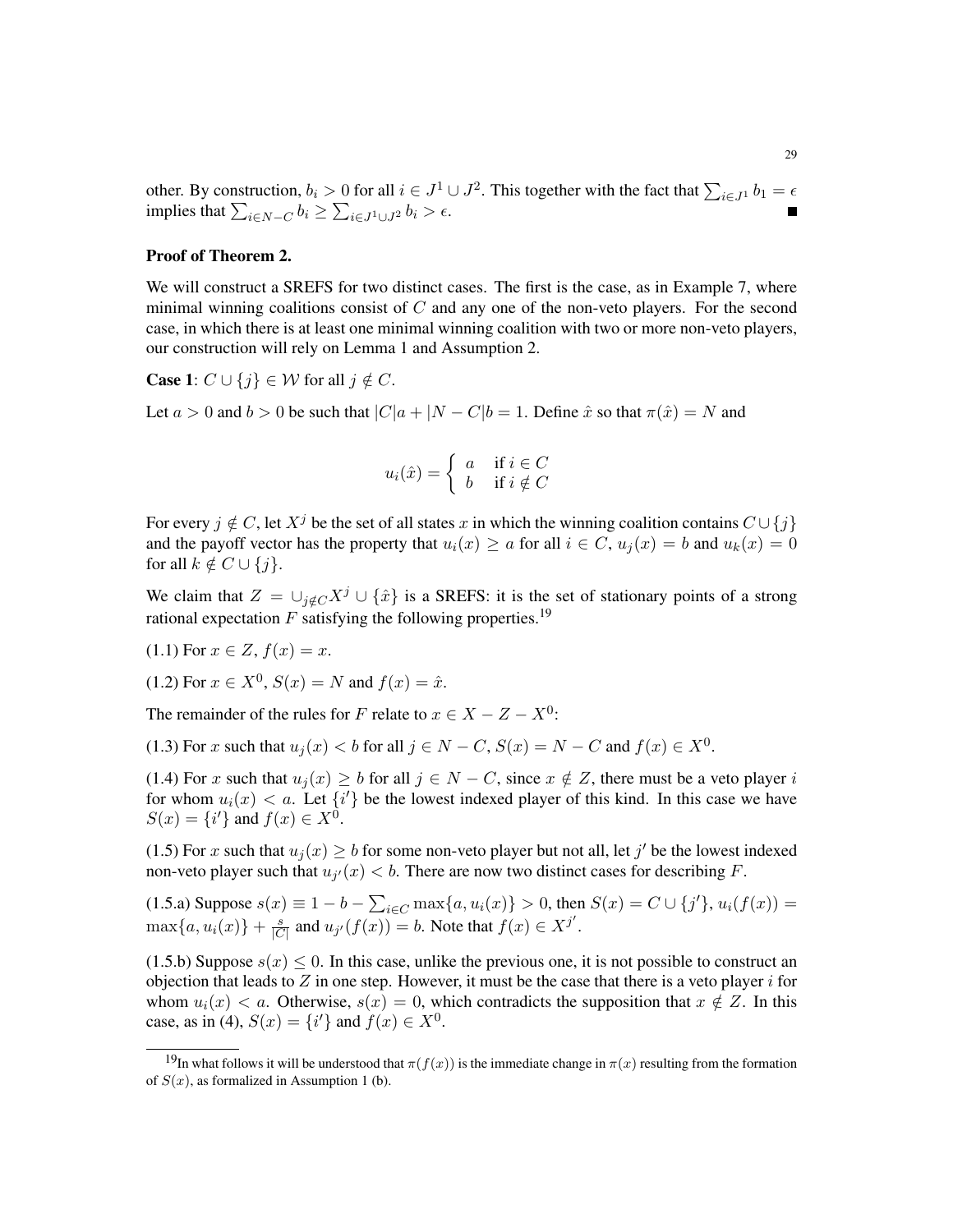For  $x \notin Z$ ,  $f^*(x) = \hat{x}$  in all cases except (1.5.a). It is easy to see that in every instance all the players in  $S(x)$  prefer  $f^*(x)$  to x which means that F satisfies (E).

Since all non-veto players weakly prefer  $\hat{x}$  to any other state in Z, and a winning coalition coalition must include at least one such player, it follows that  $(M')$  is satisfied in case (1.2). The same reasoning applies to case (1.3). In case (1.4) player  $i'$  cannot construct another farsighted objection as none of the non-veto players are interested in moving, which implies that this move is strongly maximal. In case (1.5.a) there is no state in Z that all the veto players prefer to  $f(x)$ and so  $(M')$  holds. Finally, in case  $(1.5.b)$  it is clear that player  $i'$  cannot construct an objection leading to any other state in  $Z$ . Thus, in all cases  $(M')$  is satisfied.

To see that F satisfies (I), consider a possible farsighted move from  $\hat{x}$  that ends at some  $x \in X^j$ . Since all non-veto players weakly prefer  $\hat{x}$  to x, none of them can be part of the first move from  $\hat{x}$ . But then the first move must lead to a state in  $X^0$ , which only results in returning to  $\hat{x}$ , making it impossible for the initiating coalition to gain. Next, consider a move from  $x \in X^j$  that ends up at  $\hat{x}$ . Since all players in  $C \cup \{j\}$  weakly prefer x to  $\hat{x}$ , the first move must come from non-veto players other than  $j$ . But then Assumption 1 (c) on the effectivity correspondence implies that the payoff remains  $u(x)$  through the entire sequence of moves, contradicting the supposition that the state eventually becomes  $\hat{x}$ . Finally, consider the possibility of a farsighted move that leads from  $x^j \in X^j$  to some  $x^k \in X^k$ ,  $k \neq j$ . Again, by Assumption 1 (c), the first coalition in such a move cannot be from a coalition that is disjoint from  $C \cup \{j\}$ . Moreover, such a coalition cannot include j, since j prefers  $x^j$  to  $x^k$ . It cannot include C since it's impossible for all  $i \in C$  to gain in moving from  $x^j$  to  $x^k$ . The only remaining possibility is that includes some strict subset of C. But that leads to a state in  $X^0$ , from which the final outcome is  $\hat{x}$ , not  $x^k$ .

This completes the the proof of Case 1.

**Case 2:** There exists a minimal winning coalition  $C \cup J$  such that  $J \subset N - C$  and  $|J| \geq 2$ .

Let d, b and J be as in Lemma 1. Define  $a \equiv \frac{1 - \sum_{i \in N - C} b_i}{|C|}$  $\frac{\partial [E(N-C)]}{|C|}$ . By Condition (3) of lemma 1,  $a \in (0, d)$ .

Let  $S^* = \bigcup_{J \in \mathcal{J}} J$ , and let  $N^* = C \cup S^*$ . Since  $C \cup J$  is a winning coalition for every  $J \in \mathcal{J}$ , clearly  $N^*$  is a winning coalition.

Define  $\hat{X}$  to consist of all states x such that  $W(x) \supseteq N^*$  and

$$
u_i(x) = \begin{cases} a & \text{if } i \in C \\ b_i & \text{if } i \notin C \end{cases}
$$

Corresponding to each  $J^k \in \mathcal{J}$ , define  $X^k$  as the set of states in which the winning coalition contains  $C \cup J^k$  and the payoff vector corresponding to  $x^k \in X^k$  is

$$
u_i(x^k) = \begin{cases} d & \text{if } i \in C \\ b_i & \text{if } i \in J^k \\ 0 & \text{otherwise} \end{cases}
$$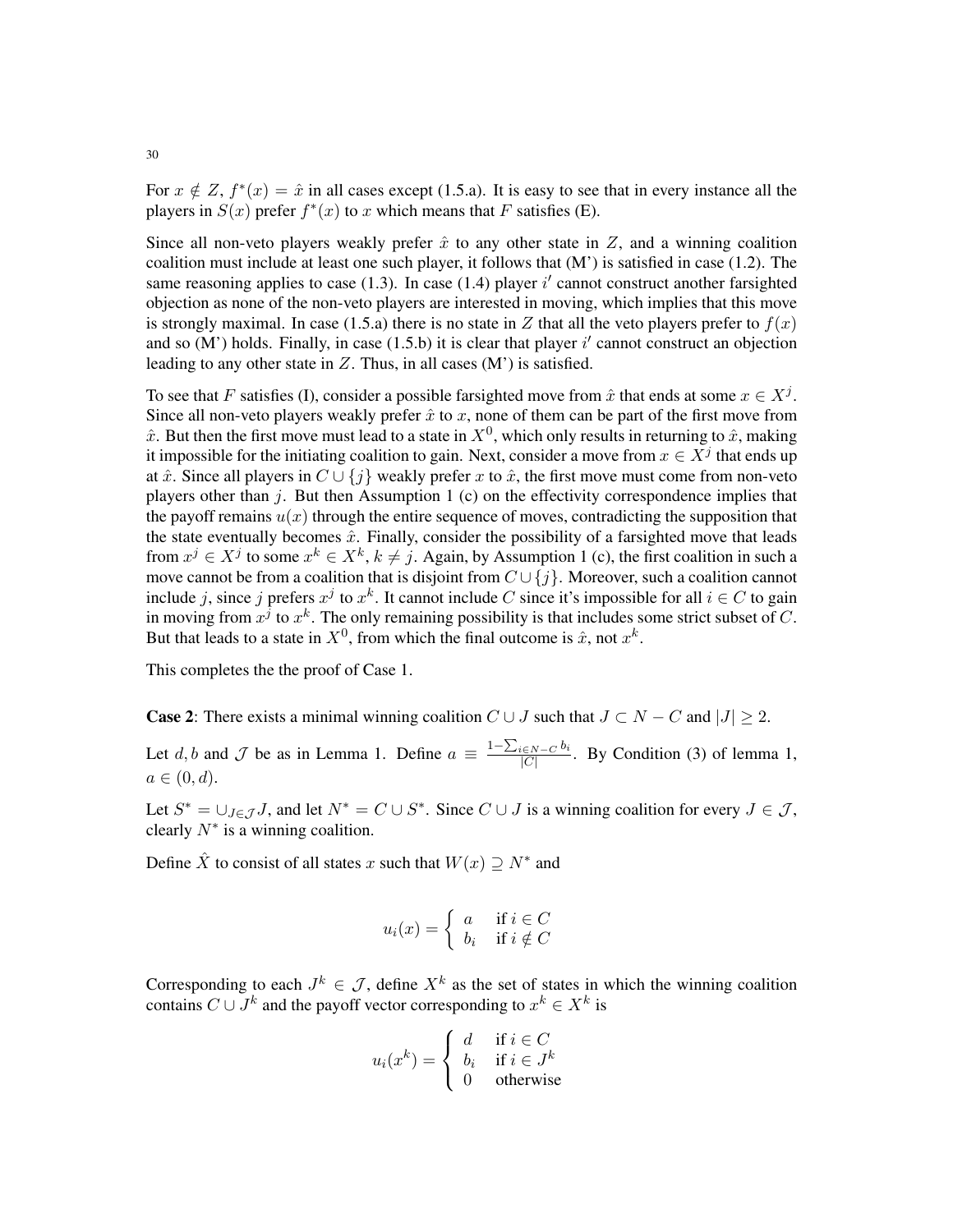Let  $\bar{X}$  be the set of all (nonzero) states x such that

$$
u_i(x) = \begin{cases} d & \text{if } i \in C \\ b_i & \text{if } i \in W(x) - C \\ 0 & \text{otherwise} \end{cases}
$$

Of course, corresponding to every  $J^k \in \mathcal{J}$ ,  $X^k \subseteq \overline{X}$ . However,  $\overline{X}$  may also include a state x with  $W(x) = C \cup K$  and  $K \notin \mathcal{J}$  because  $b_K$  is not *strictly* positive.

We claim that  $Z = \overline{X} \cup \hat{X}$  is a SREFS.

To prove this we will construct a rational expectations function  $F$  with the following properties: (a)  $f(x) = x$  for all  $x \in Z$ , (b) for  $x \in X - Z - X^0$ ,  $f(x) \in X^0$ , and (c) for  $x \in X^0$ ,  $f(x) \in Z$ , depending on the nature of  $\pi(x)$ .

Let  $T = \{i \in N - C \mid C \cup \{i\} \in W\}$ . Note that if  $i \in T$ , then  $\{i\} \in A^1$  as constructed in the proof of Lemma 1. Moreover, given that we are considering Case 2,  $A<sup>1</sup>$  also includes at least one coalition J such that  $|J| \geq 2$ . This means that T is a strict subset of  $S^*$ . It is also easy to see from the proof of Lemma 1 that  $J$  includes at least two distinct coalitions, which implies that  $|S^*| \ge 3.$ 

To describe the transition from zero states, we partition  $X^0$  into *three* disjoint sets.  $X_1^0$  is the set of all zero states in which the coalition structure contains precisely *one* two-player coalition consisting of one player from C and the other from  $S^*$ .  $X_2^0$  is the set of zero states containing precisely *two* two-player coalitions:  $\{i, j\}$  and  $\{i', k\}$  such that  $i, i' \in C, j \in T \subset S^*$  and  $k \in S^* - T$ . The set of all other zero states is denoted  $X_3^0$ .

For each  $k \in S^*$  pick a unique  $J(k) \in \mathcal{J}$  that contains k. The existence of such  $J(k)$  follows from Condition (1) of Lemma 1. With some abuse of notation, let  $X^k$  refer to the set of states in which the winning coalition is  $C \cup J(k)$ , the payoff is d for all  $i \in C$  and  $b_j$  for all  $j \in J(k)$ .

We now provide a complete description of F.

$$
(2.1)
$$
 For  $x \in Z$ ,  $f(x) = x$ .

(2.2) For  $x \in X_3^0$ ,  $S(x) = N^*$  and  $f(x) \in \hat{X}$ .

(2.3) For  $x \in X_1^0$ , let  $(i, k)$  with  $i \in C$  and  $k \in S^*$  be the unique two-player coalition of this form in  $\pi(x)$ . Let  $S(x) = C \cup J(k)$ , and  $f(x) \in X^k$ .

(2.4) For  $x \in X_2^0$ , let  $(i, k)$  with  $i \in C$  and  $k \in S^* - T$  be the unique pair of this form in  $\pi(x)$ . Let  $S(x) = C \cup J(k)$  and  $f(x) \in X^k$ .

The remainder of the rules for F relate to  $x \in X - Z - X^0$ .

(2.5) There is  $k \in S^*$  such that  $u_k(x) < b_k$  and  $i \in C$  such that  $u_i(x) < d$ .

There are three subcases to consider:

 $(2.5.1)$  Either  $|C| \neq 2$  or  $W(x) = C \cup J$  where  $|J| > 3$ .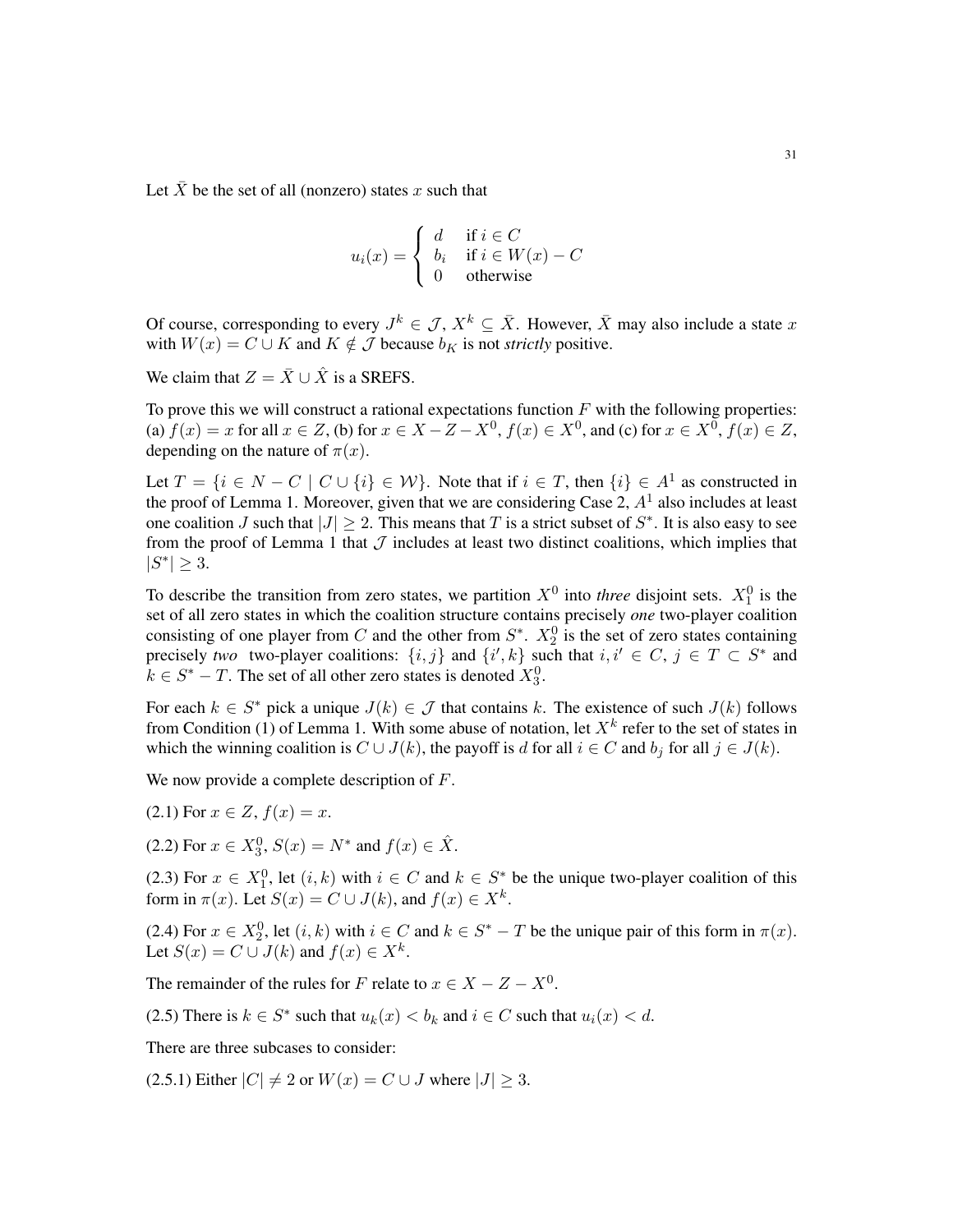Let H be the two-player coalition consisting of the lowest indexed player  $i \in C$  with  $u_i(x) < d$ and the lowest indexed player  $k \in S^*$  such that  $u_k(x) < b_k$ . Define  $S(x) = H$ . If H is a winning coalition, let  $f(x) \in X^k$ . Otherwise,  $x' = f(x) \in X^0$ . Now, since  $|C| \neq 2$  or  $|J| \geq 3$ , invoking Assumption 1 (b), H is the unique coalition in  $\pi(x')$  consisting of one player from C and another from  $S^*$ . Thus,  $x' \in X_1^0$  and  $f(x') \in X^k$  with  $u_i(f(x')) = d > u_i(x)$  and  $u_k(f(x')) = b_k > u_k(x)$ . Thus, H has a farsighted objection to x that leads to a state in  $X^k$ .

(2.5.2)  $|C| = 2$  and  $W(x) = C \cup J$  where  $|J| = 2$ .

Since  $|S^*| \ge 3$  and  $|J| = 2$ , there exists  $k \in S^* - J$ . Since  $k \notin W(x)$ ,  $u_k(x) = 0$ . Without loss of generality, let k be the lowest indexed player in  $S^* - J$ . Let  $S(x) = H = \{i, k\}$ . Clearly, for  $x' = f(x)$ , H is the unique coalition in  $\pi(x')$  with one player from C and another from  $S^*$ . Thus,  $x' \in X_1^0$  and, as in the previous paragraph,  $f^*(x) \in X^k$ .

(2.5.3)  $|C| = 2$  and  $W(x) = C \cup \{j\}$  for some  $j \in T$ .

Recall that T is a strict subset of  $S^*$ , i.e., there exists  $k \in S^* - T$ . Of course  $k \neq j$  and  $u_k(x) =$  $0 < b_k$ . Let *i* be the lowest indexed player in C such that  $u_i(x) < d$  and let  $S(x) = H = \{i, k\}$ . Note that  $x' = f(x) \in X_2^0$ , with H as the unique two-player coalition in  $\pi(x')$  with one player from C and another from  $S^* - T$ . This means that  $f(x') \in X^k$ .

(2.6) Suppose  $x \notin Z$  is such that there is  $k \in S^*$  with  $u_k(x) < b_k$  and  $u_i(x) \ge d$  for all  $i \in C$ . We now define  $S(x)$  to ensure that  $f(x) \in X_3^0$ .

Since  $u_i(x) \ge d$  for all  $i \in C$ , we must have  $R \equiv \{j \in W(x) - C \mid u_j(x) < b_j\} \ne \emptyset$ . Otherwise, by (2) of Lemma 1,  $u_i(x) = d$  for all  $i \in C$  and  $u_j(x) = b_j$  for all  $j \in W(x) - C$ , which means that  $x \in \overline{X}$ , a contradiction to the hypothesis that  $x \notin Z$ . Let R' be a minimal subset of R such that  $W(x) - R'$  is not winning; i.e.,  $W(x) - R'$  is not winning but the addition of any single player, j, from R' would make  $W(x) - (R' - \{j\})$  a winning coalition. By Assumption 2, this winning coalition cannot be of the form  $\{i, j, k\}$  where i is a veto player and j and k are non-veto players. This must mean that  $W(x) - R'$  cannot consist of precisely one veto player and one non-veto player. Moreover, since  $W(x) - R' \notin W$ , with  $S(x) = R'$ ,  $f(x) \in X_3^0$ .

(2.7) If x is such that  $u_j(x) \ge b_j$  for all  $j \in S^*$ , since  $x \notin Z$ , there must be a veto player i for whom  $u_i(x) < a$ . Let  $\{i'\}$  be the lowest indexed player of this kind and  $S(x) = \{i'\}$ . Since  $|S^*| \ge 3$ , by Assumption 1 (b),  $f(x) \in X_3^0$ .

This completes the description of F. Note that in each case that  $x \notin Z$ , the expectation leads in at most two steps to a state in Z. It is also easy to see that all players in  $S(x)$  strictly gain in moving from x to  $f^*(x)$ . Thus F satisfies (E).

To show that F satisfies (M') it is useful to note that a non-veto player  $j \in N - C$  receives either  $b_j$  or 0 in Z while a veto player *i* receives either a or  $d > a$ . In cases (2.3), (2.4) and (2.5), the move from x is initiated by a coalition of the form  $\{i, k\}$  with  $i \in C$  and  $k \notin C$  leading either directly or in two-steps to a state in  $X<sup>k</sup>$ . Since neither i nor k prefer any other state in Z, strong maximality holds in all these cases. In case (2.2),  $S(x)$  includes all non-veto players and every such j receives  $b_j$  at  $f^*(x) = f(x)$ . Thus, none of them can do better as part of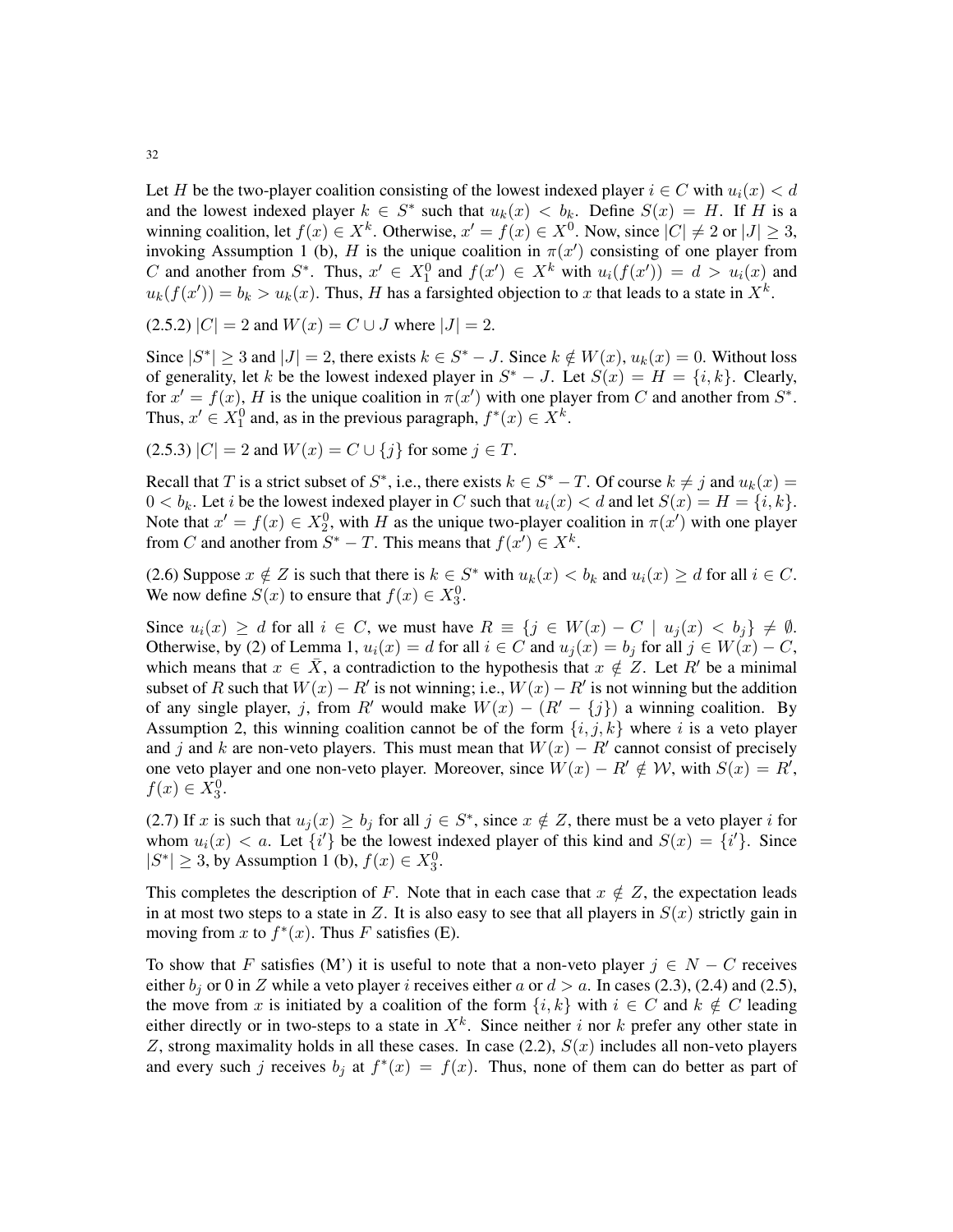some other objecting coalition, implying that  $(M')$  is satisfied. The same argument also applies to case (2.6). In case (2.5), non-veto players have no reason to join any deviating coalition, and so any objection coalition must be a subset of C. Since  $|S^*| \geq 3$ , Assumption 1 (b) implies that non-veto players can only move to  $X_3^0$  (and then to  $\hat{X}$ ). Thus, the move by  $\{i'\}$  is strongly maximal.

Finally, we show that  $F$  satisfies (I).

Take any  $\bar{x} \in \bar{X}$  and  $\hat{x} \in \hat{X}$ . Then, all  $i \in W(\bar{x})$  weakly prefer  $\bar{x}$  to  $\hat{x}$ . So, if there is a farsighted objection from  $\bar{x}$  to  $\hat{x}$ , and K is the first coalition to move, then  $K \subseteq N - W(\bar{x})$ . From Assumption 1 (c) it follows that if  $K \in E(\bar{x}, x)$ , then  $u_i(x) \geq u_i(\bar{x})$  for all  $i \in W(\bar{x})$ . Repeated application of this argument rules out any farsighted objection. Notice that an identical argument ensures that there cannot be a farsighted objection from a state in  $\bar{X}$  to another state in X. Obviously there cannot be a farsighted objection from a state in  $\hat{X}$  to another state in  $\hat{X}$ since the payoff vector for all states in  $\hat{X}$  is unique.

Finally, consider the possibility of a farsighted objection from  $\hat{x}$  to  $\bar{x}$ , where  $\hat{x} \in \hat{X}$  and  $\bar{x} \in \bar{X}$ . All members of  $N - C$  weakly prefer  $\hat{x}$  to  $\bar{x}$ . So, the first deviation must come from some subset of C. Since  $|S^*| \ge 3$ , Assumption 1 (b) implies that this leads to a state x in  $X_3^0$ , and  $f(x) = \hat{x}$ . This establishes that  $Z$  satisfies (I) and completes the proof that  $Z$  is a SREFS.  $\blacksquare$ 

# Proof of Theorem 4.

Suppose  $Z$  is a farsighted stable set. It is obvious that no players have the power to beneficially change a tyrannical allocation since one player has already captured the entire surplus. It must therefore belong to every farsighted stable set (as well as to every REFS). It is easy to see that allocations where two players get 0.5 are also stable in this sense. Thus,  $D_1 \subseteq Z$ .<sup>20</sup>

To complete the proof, we will now show that for every  $w \notin D_1$  there is a farsighted objection that terminates in  $D_1$ . There are two cases:

(i)  $w \notin D_1$  is such that  $w_i = w_j$  for all  $i, j$  such that  $w_i > 0, w_j > 0$ . This means that there are k players who receive  $1/k$ , where  $k \geq 3$ . Suppose two such players, say i and j, pillage a third and share the spoils equally. This increases the power of  $i$  and  $j$ . If there are any other players remaining with  $1/k$ , then i and j pillage one such player in the next step. This process continues until we arrive at an allocation in  $D_1$  where i and j get 0.5 each. This is clearly a farsighted objection.

(ii) There are i and j such that  $w_i > w_j > 0$ . Let i' be a player such that  $w_{i'} \ge w_i$  for all i. Of course,  $i'$  can pillage a player with lower wealth. This results in  $i'$  becoming more powerful, and she can now pillage any other player j, with  $w_j > 0$ , if there is any. Through this process of sequential pillaging,  $i'$  can achieve the tyrannical allocation in which she has the entire wealth. This describes a farsighted objection, leading from  $w$  to a tyrannical allocation in  $D_1$ . Г

# Proof of Theorem 5.

 $^{20}$ The fact that the core is a subset of the farsighted core is a feature of pillage games. In general, it is possible that the core is disjoint from every farsighted stable set or REFS; recall Example 7.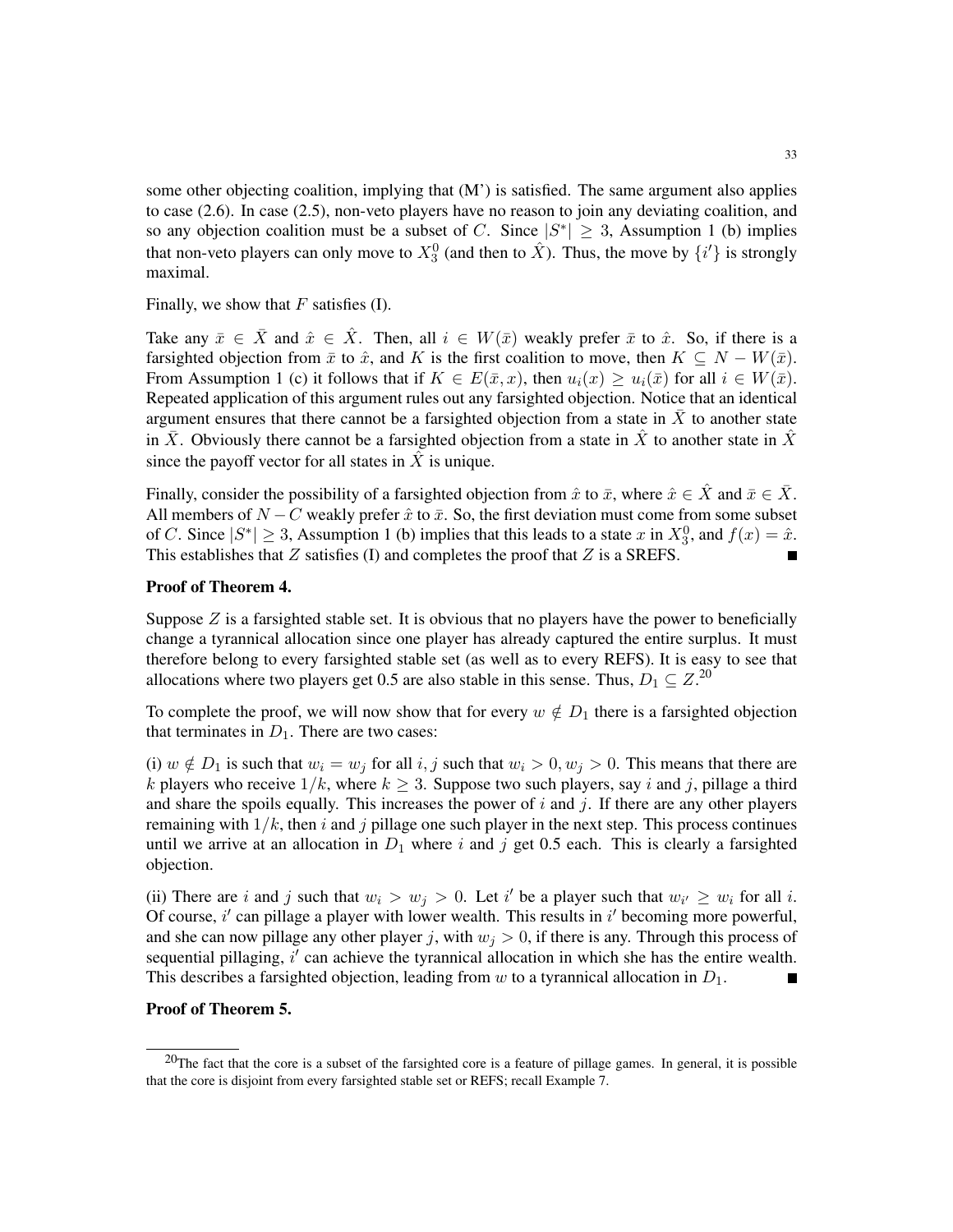#### We construct an expectation  $F$  as follows:

(i) Suppose w is such that  $w_i > w_j > 0$  for some i, j. Let i' be the lowest indexed player such that  $w_{i'} \geq w_i$  for all i, and let j' be the lowest indexed player such that  $w_{j'} < w_{i'}$ . Then the expectation is that i' will pillage j':  $f(w) = w'$  where  $w'_{i'} = w_{i'} + w_{j'}, w'_{j'} = 0$  and  $w_k = w'_k$ for all  $k \neq i', j'$ , and  $S(w) = \{i'\}$ . Note that  $f^*(w)$  is the tyrannical allocation where i' gets the entire wealth.

(ii) Suppose  $w$  is such that all players with positive wealth have the same wealth but this is not  $2^{-k}$  for any integer k. In other words, m players get  $1/m$  but  $m \neq 2^k$  for any integer k. Let  $\hat{k}$ be the largest k such that  $2^k < m$ . Then  $f(w) \in B_{\hat{k}}$ , and  $S(w)$  is the coalition consisting of the lowest indexed  $2^{\hat{k}}$  players getting  $1/m$  at w. Note that  $S(w)$  has the power to make this move since the total wealth of this coalition at w is  $\frac{2^{\hat{k}}}{m} = \frac{1}{2}$ 2  $\frac{2^{\hat{k}+1}}{m} > \frac{1}{2}$  $rac{1}{2}$ .

(iii) For  $w \in B$ ,  $f(w) = w$ .

We have constructed F such that  $\Sigma(F) = B$ . It remains to be shown that F satisfies Conditions (I), (E) and (M').

Suppose F does not satisfy (I). Then there exists  $w \in B_k$  and  $S \in E(w, w')$  such that  $f^*(w') =$  $w'' \in B_{k'}$  and  $w''_S \gg w_S$ . The last inequality implies that  $k' < k$ .

First, suppose that  $w'$  is such that  $w'_i > w'_j$  for some pair  $i, j$ . Then,  $w''$  is a tyrannical allocation, so that  $|S| = 1$ . But, then  $S \notin E(w, w')$  since  $w_i = w_j$  if  $w_i, w_j > 0$ .

So, w' must satisfy  $w'_i = w'_j$  if  $w'_i, w'_j > 0$ . Also, since E satisfies equation (1),  $S = \{i | w'_i > 0\}$  $w_i$ }. Putting these together, we must have  $w' = w''$ . That is,  $w' \in B_{k'}$ .

Since  $w'_i > 0$  implies that  $w'_i = 2^{-k'}$  and  $w_i > 0$  implies that  $w_i = 2^{-k}$ , this means that  $w'_i \ge 2w_i$  for  $i \in S$  - those with positive wealth at w' must have at least twice as much as they did at w. Since the added wealth must have been pillaged, those who were pillaged must have had at least as much wealth at  $w$  as the pillagers. So,

$$
\sum_{\{i \in S\}} w_i \le \sum_{\{i:w'_i=0\}} w_i
$$

.

This implies that  $S \notin E(w, w')$ .

To see that (E) is satisfied, consider  $w \notin B$ . If w is covered by Case (i), the only coalition that moves at each step is the singleton consisting of the lowest indexed player with the highest wealth at  $w$ . And, at each step, this coalition does better by eventually attaining the tyrannical allocation. Thus (E) holds for w in Case (i). For w covered by Case (ii),  $S(w)$  moves in one step to a stationary allocation which is an improvement since it involves equal sharing in a smaller coalition, and Condition (E) is therefore satisfied.

We now turn to Condition (M'). For  $w$  in Case (i) maximality is trivially satisfied since the singleton that moves ultimately achieves the tyrannical allocation. Suppose  $w$  is covered by Case (ii) and (M') is not satisfied. This means that there is a coalition T with  $T \cap S(w) \neq \emptyset$ that does better than  $f(w)$ . Since all stationary allocations satisfy equal division among players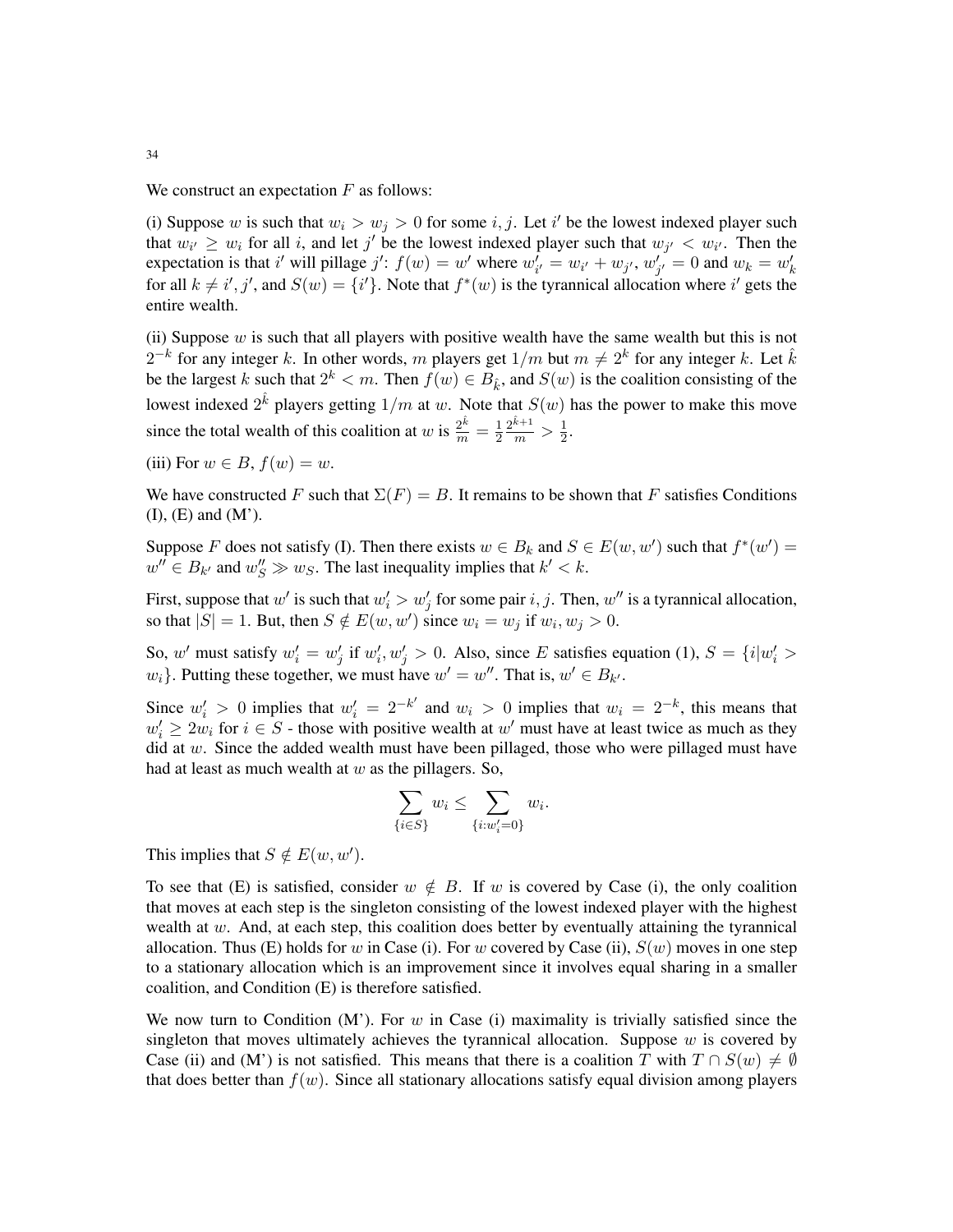with positive wealth,  $|T| < |S(w)|$ . Recall that  $|S(w)| = 2^{\hat{k}}$ , which implies that if  $|T| = 2^{k'}$  for some integer  $k' < \hat{k}$ , T does not have the power to change w. Thus,  $T \neq 2^{-k}$  for some positive integer  $k$ , in which case the final outcome according to  $F$  will result in a smaller coalition and some player in T will get 0. This contradicts the supposition that T can do better than  $f(w)$ .

#### Proof of Theorem 6.

Choose any positive integer  $k^* \leq k(n)$ , and define  $B(k^*) \equiv \bigcup_{k=0}^{k^*} B_k$ .

For any w, define  $H(w) = \{i \in N : w_i \geq w_j \ \forall j \in N\}$ , and let  $\overline{H}(w)$  be the subset of  $H(w)$ consisting of the  $2^k$ -lowest indexed players in  $H(w)$ , where k is the largest integer not exceeding  $k^*$  with  $2^k \leq |H(w)|$ .

Given  $k^*$ , F is defined as follows.

(i) If  $w \in B(k^*)$ , then  $f(w) = w$ .

(ii) If  $w \notin B(k^*)$  and  $|H(w)| \geq 2^{k^*}$ , let j' be the lowest indexed agent not in  $\overline{H}(w)$  with  $w_{j'} > 0$ . Such j' must exist since  $w \notin B(k^*)$ . Then,  $S(w) = \overline{H}(w)$  and  $f(w) = w'$  where

$$
w'_i = \begin{cases} w_i + \frac{w_{j'}}{|\bar{H}(w)|}, & \text{if } i \in \bar{H}(w) \\ w_i, & \text{if } i \notin \bar{H}(w) \cup \{j'\} \\ 0, & \text{if } i = j' \end{cases}
$$

(iii) If  $w \notin B(k^*)$ ,  $|H(w)| < 2^{k^*}$  and there is a pair i, j with  $w_i > w_j > 0$ , then the lowest indexed agent  $i^* \in H(w)$  pillages the lowest indexed agent  $j^* \notin H(w)$ . So,  $S(w) = \{i^*\}$  and  $f(w) = w'$  where

$$
w'_{i} = \begin{cases} w_{i} + w_{j^{*}}, & \text{if } i = i^{*} \\ w_{i}, & \text{if } i \neq i^{*}, j^{*} \\ 0, & \text{if } i = j^{*} \end{cases}
$$

(iv) If  $w \notin B(k^*)$ ,  $|H(w)| < 2^{k^*}$  and if  $H(w) = \{i|w_i > 0\}$ , then  $S(w) = \overline{H}(w)$  and  $f(w) = w'$  where

$$
w'_{i} = \begin{cases} \frac{1}{|\overline{H}(w)|}, & \text{if } i \in \overline{H}(w) \\ 0, & \text{if } i \notin \overline{H}(w) \end{cases}
$$

We note that in (iv) above,  $|\bar{H}(w)| > |(H(w) - \bar{H}(w))|$  and so  $\bar{H}(w)$  can pillage the rest, and hence  $f$  is well-defined.

The proof that  $F$  satisfies (I) is virtually identical to that in Theorem 5, and we only give a very short sketch of the proof. Again, suppose  $w \in B_k$  with  $k \leq k^*$  and some S has a farsighted objection ending in  $B_{k'}$  where  $k' < k$ . Then,  $|S| \ge 2$  since no singleton has the power to pillage anyone at w. But, then the first move from w must be to some  $w'$  which is an equal allocation - any unequal allocation terminates in a tyrannical allocation. Just as before,  $w'$  itself must be a stationary allocation, and then  $S$  cannot have the power to pillage the remaining players.